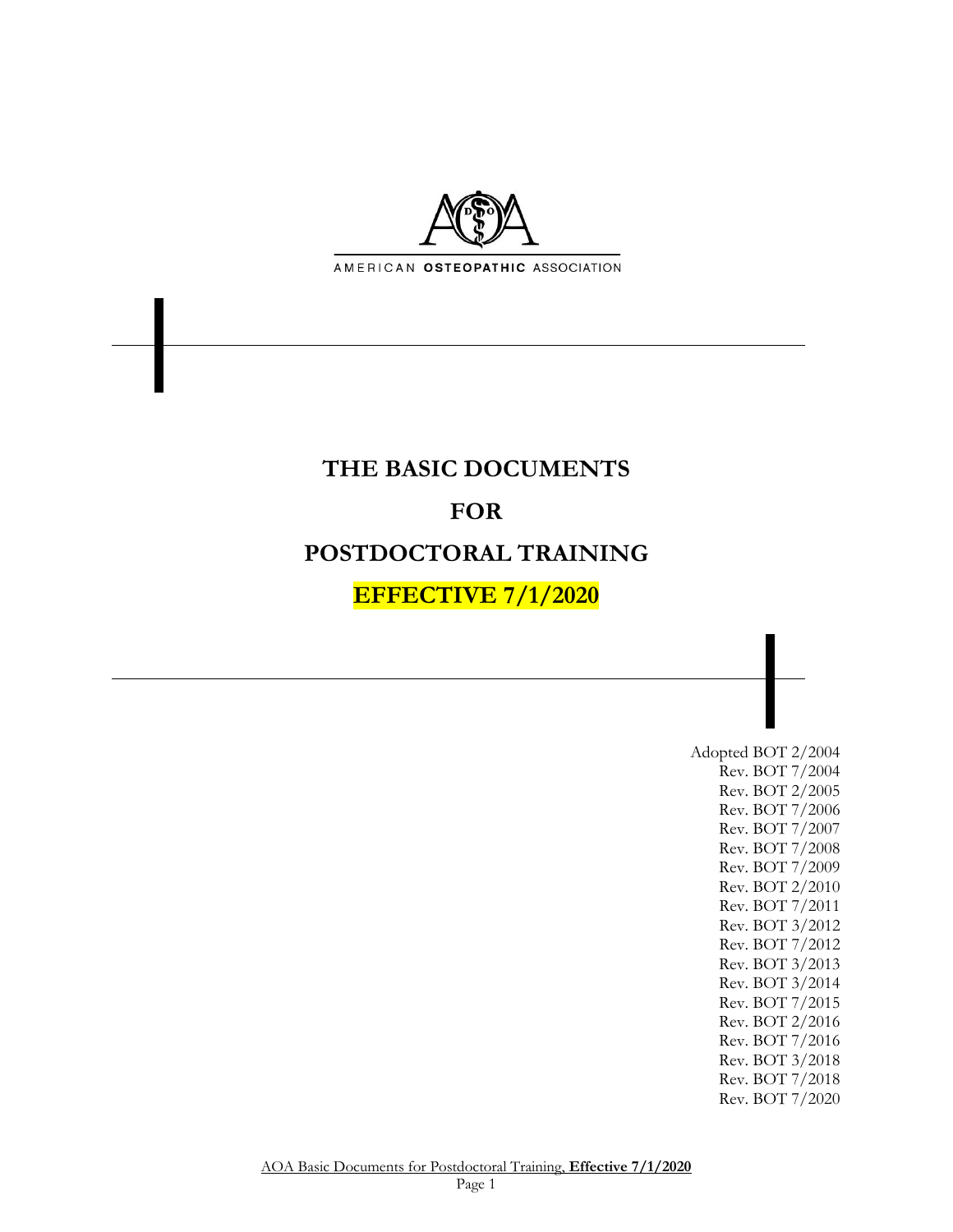# $\mathbf{1}$

# **Table of Contents**

| 2  |                                                                                     |  |
|----|-------------------------------------------------------------------------------------|--|
| 3  |                                                                                     |  |
| 4  |                                                                                     |  |
| 5  | Section IV. Institutional Requirements for Osteopathic Graduate Medical Education 8 |  |
| 6  |                                                                                     |  |
| 7  |                                                                                     |  |
| 8  |                                                                                     |  |
| 9  |                                                                                     |  |
| 10 |                                                                                     |  |
| 11 |                                                                                     |  |
| 12 |                                                                                     |  |
| 13 |                                                                                     |  |
| 14 |                                                                                     |  |
| 15 |                                                                                     |  |
| 16 | E. ACGME Training Eligibility Requirements and Application Procedure 16             |  |
| 17 |                                                                                     |  |
| 18 |                                                                                     |  |
| 19 |                                                                                     |  |
| 20 |                                                                                     |  |
| 21 |                                                                                     |  |
| 22 |                                                                                     |  |
| 23 |                                                                                     |  |
| 24 |                                                                                     |  |
| 25 |                                                                                     |  |
| 26 |                                                                                     |  |
| 27 |                                                                                     |  |
| 28 |                                                                                     |  |
| 29 |                                                                                     |  |
| 30 |                                                                                     |  |
| 31 |                                                                                     |  |
| 32 |                                                                                     |  |
| 33 |                                                                                     |  |
| 34 |                                                                                     |  |
| 35 |                                                                                     |  |
| 36 |                                                                                     |  |
| 37 |                                                                                     |  |
| 38 |                                                                                     |  |
| 39 |                                                                                     |  |
| 40 |                                                                                     |  |
| 41 |                                                                                     |  |
| 42 |                                                                                     |  |
| 43 |                                                                                     |  |
| 44 |                                                                                     |  |
| 45 |                                                                                     |  |
| 46 | B. Organization, Governance and Finance                                             |  |
| 47 |                                                                                     |  |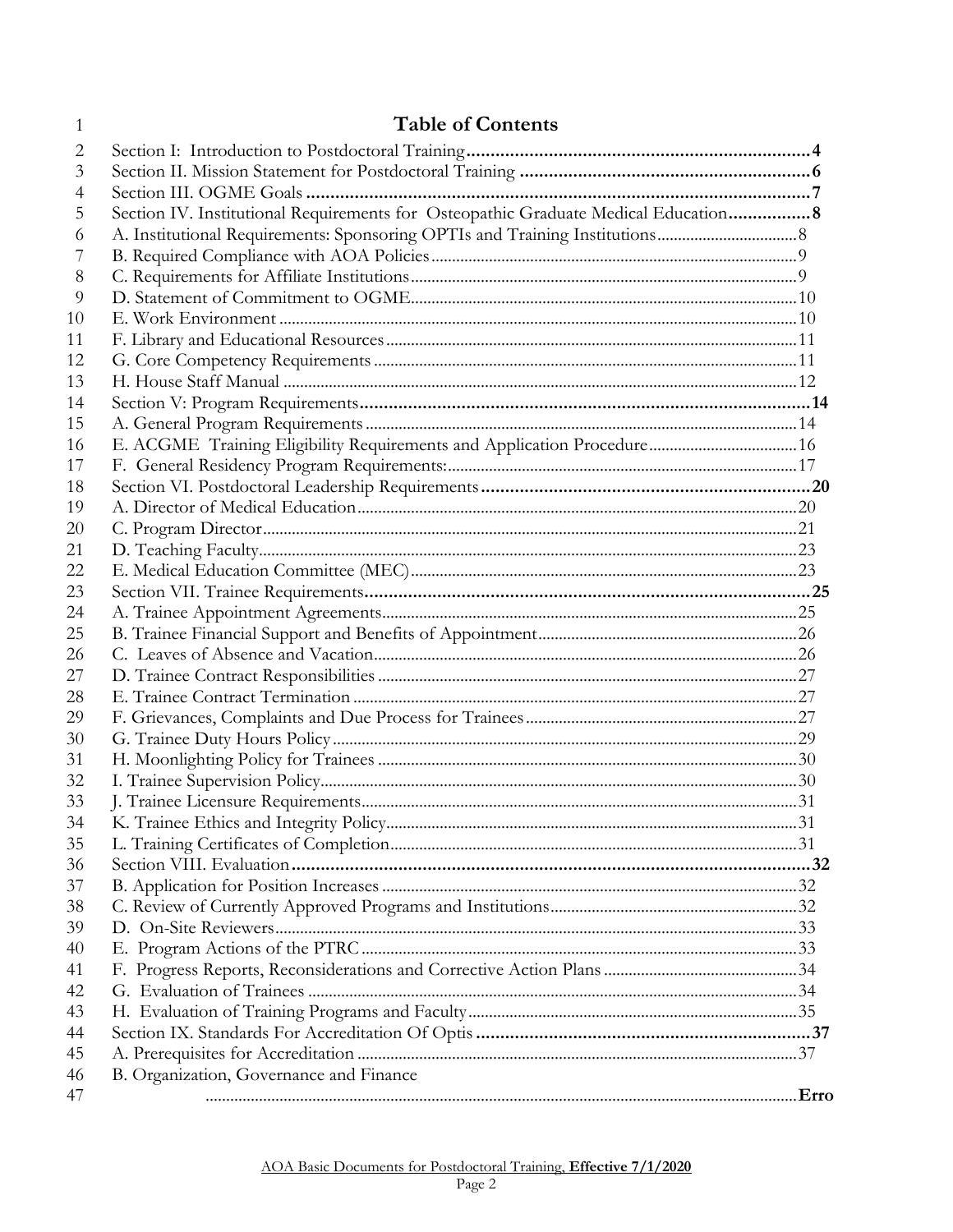#### **r! Bookmark not defined.**

| 6   |                                                                                             |  |
|-----|---------------------------------------------------------------------------------------------|--|
|     | H. Facilities 39                                                                            |  |
| -8  |                                                                                             |  |
| - 9 |                                                                                             |  |
| 10  | Appendix 3: AOA Plan for Catastrophic Events Affecting Internship and Residency Training 53 |  |
| 11  |                                                                                             |  |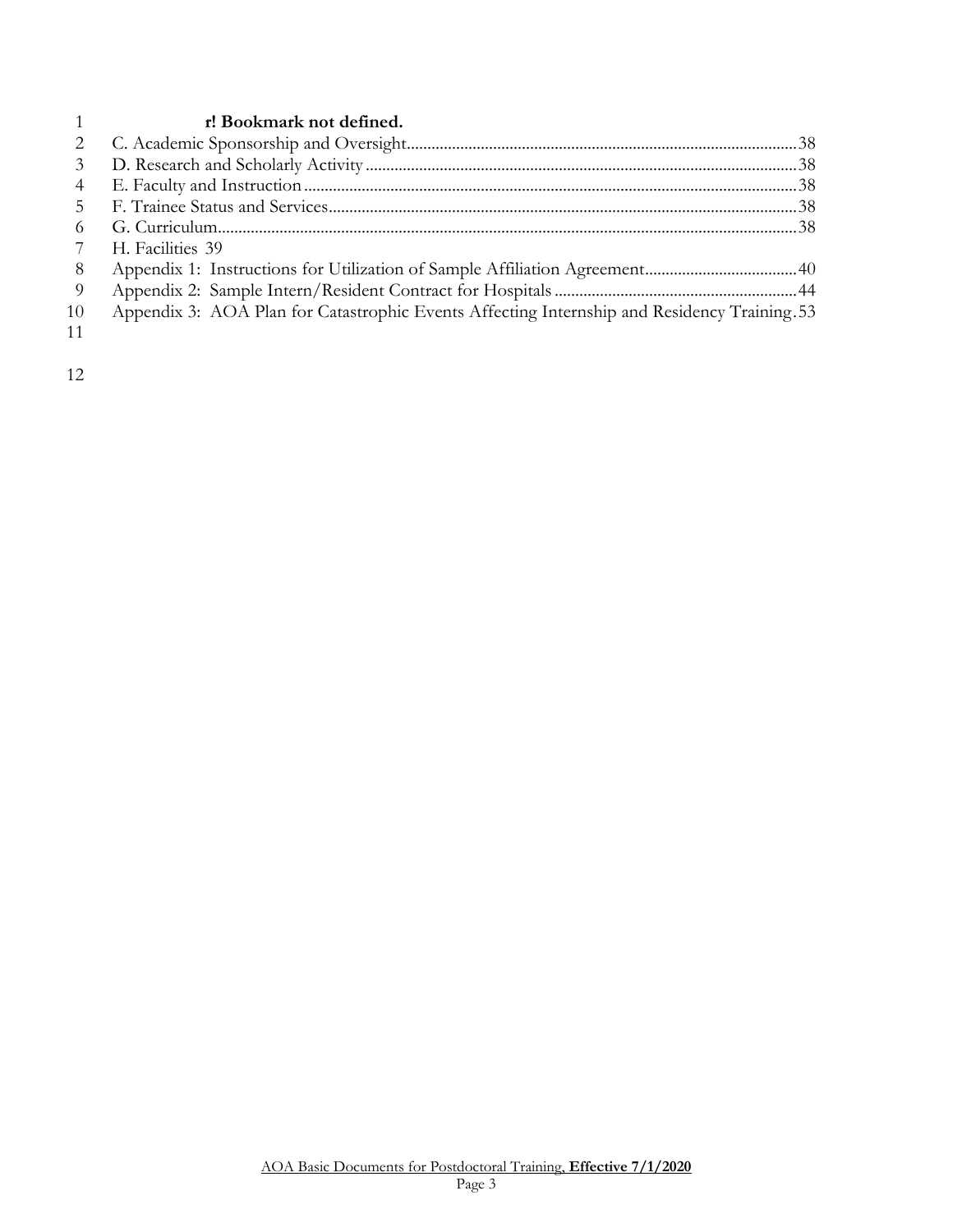# <span id="page-3-0"></span>**SECTION I: INTRODUCTION TO POSTDOCTORAL TRAINING**

2 This document contains the standards for **AOA-approved osteopathic graduate medicine education** 

- (OGME) training programs and accreditation standards for osteopathic postdoctoral training
- institutions (OPTI). In Part One, there are eight sections, which provides an overview of the approvals for new and continuing OGME training programs. Section I provides an introduction to
- this document. Section II is the mission statement regarding the objective/purpose of standards.
- Section III is an overview of Education Program Goals based on the Core Competencies. Section
- IV describes Institutional Requirements. Section V provides general Program Requirements and
- Content. Section VI contains the requirements for the DMEs, Program Director and Faculty.
- Section VII contains requirements for Trainees (Interns, Residents, and Fellows). Section VIII
- presents requirements for evaluation of resident achievement, remediation, faculty evaluation and
- improvements based on feedback from evaluation in addition to approval of new and current
- programs and PTRC program actions. The information provided in this document provides
- requirements and guidance to directors of medical education, specialty affiliates, intern and residency
- surveyors, program directors, administrators, and interns and residents. In Part Two are the basic
- requirements for OPTIs. The two parts are arranged to reflect the requirements for the
- administration of an intern or residency program and their relationship to an OPTI.
- On February 26, 2014, the ACGME, AOA, and AACOM announced their agreement to a
- 19 Memorandum of Understanding (MOU) outlining a single graduate medical education accreditation
- 20 system in the United States. Between July 1, 2015 and June 30, 2020, all AOA-approved training
- 21 programs had the opportunity to apply for ACGME accreditation. The AOA set specific policies
- 22 for programs to apply for ACGME accreditation in order to continue to recruit and accept trainees
- 23 who would complete training after June, 30, 2020.
- 24 The terms of the agreement for the single GME accreditation system require that the AOA no
- 25 longer accredit GME programs after June 30, 2020. The ACGME, AOA, and AACOM recognized
- there would be unique circumstances whereby some programs make a good faith effort to achieve
- 27 ACGME accreditation but still have not transitioned successfully to ACGME accreditation by June
- 28 30, 2020. The three organizations came to an agreement in March 2017 which gives the AOA
- restricted authority to extend the AOA accreditation date to allow any remaining resident in such
- programs to complete training in an accredited program and advance to AOA board eligibility.
- To assure that institutions are committed to and capable of delivering uniquely osteopathic
- postdoctoral training, the American Osteopathic Association (AOA) approved an additional
- resource to assist in the evaluation and approval of training programs and restructured the
- Department of Education in 2004 to provide greater support to osteopathic graduate medical
- education. Osteopathic Postdoctoral Training Institutions (OPTIs) were approved as a required
- accredited osteopathic graduate medical education structure. Such accreditation provides the public
- appropriate governmental jurisdictions, the osteopathic medical profession, and interns and
- residents assurance that accredited OPTIs have met or exceeded basic established levels of quality
- for postdoctoral education in osteopathic medicine. The accreditation process involves systematic
- examination and peer examination and evaluation of all aspects of the educational impact and
- effectiveness of an OPTI as measured against AOA-approved standards. The benefits realized from
- this process include the assessment of an institution's financial and philosophical ability to provide
- quality training programs and the assurance to interns and residents that they are entering
- educationally and financially stable programs.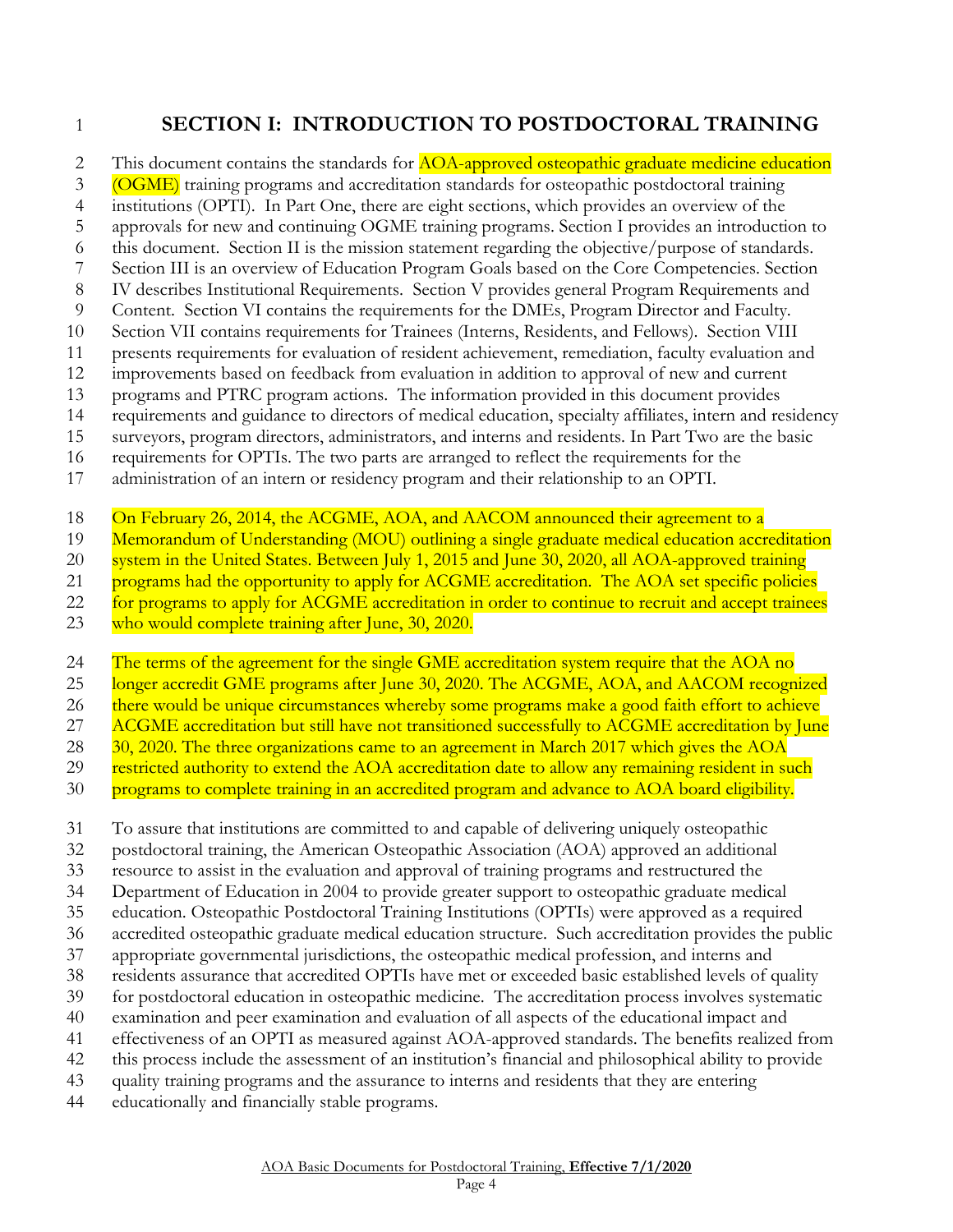- The Bureau of Osteopathic Education, with the Council on Osteopathic Postdoctoral Training
- Institutions (COPTI), accredit individual OPTIs which are composed of at least one hospital with an
- AOA approved training program and one college of osteopathic medicine accredited by the
- Commission on Osteopathic College Accreditation (COCA). The OPTIs governing body shall
- define the mission/objectives of the OPTI, which shall include providing programs of postdoctoral
- instruction and training in the art, science, and practice of osteopathic medicine, and contributing to
- the community by providing distinctive osteopathic patient care.
- 8 As of July 2020, the Council on Postdoctoral Training (COPT) will be disbanded. The Program and
- 9 Trainee Review Council (PTRC) is the global policy making body for all training programs.
- Recognized Specialty affiliates develop standards for the seven core competencies required for all
- specialties which are approved through the Bureau of Osteopathic Education (BOE) up to the
- 12 Board of Trustees for final approval. The AOA Program and Trainee Review Council (PTRC) is also
- the approval body for AOA-approved OGME programs The PTRC and COPTI reports to the
- BOE and the BOE reports to the Board of Trustees.
- Decisions from these councils are appealable to the Bureau of Osteopathic Education Appeal
- Committee. The Board of Trustees is the final appeal body.
- The context and process used by COPTI in the accreditation of OPTIs are found in this document,
- Part Two, *Basic Document for Osteopathic Postdoctoral Training Institutions (OPTIs)*.
-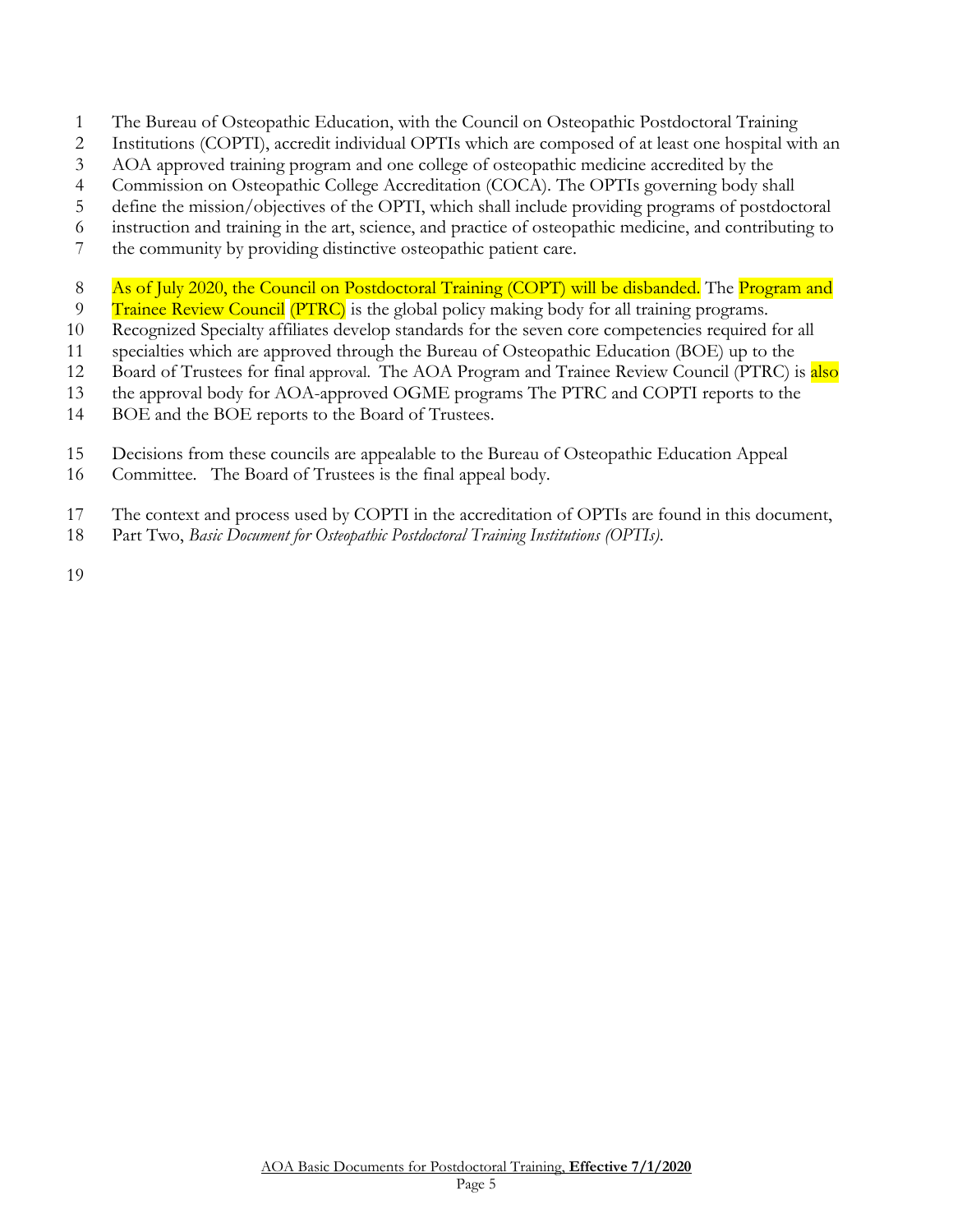# <span id="page-5-0"></span> **SECTION II: MISSION STATEMENT FOR POSTDOCTORAL TRAINING**

The American Osteopathic Association (AOA) is organized with the mission to advance the

distinctive philosophy and practice of osteopathic medicine. The AOA vision is to be the

professional home for all osteopathic physicians.

6 The mission of the AOA Program and Trainee Review Council is to assure the trainees, hospitals,

patients, the medical profession, and the public that osteopathic leadership will strive to provide

quality osteopathic postdoctoral training leading to optimal healthcare outcomes. The AOA Board

of Trustees has also directed the specialty colleges to advance uniform standards specification to the

specialty college evaluation committees. The AOA has adopted a policy indicating that all specialty

Basic Standards must be reviewed by the respective specialty and amended as necessary, no less

frequently than every three years from the date of the last Board Approval as printed on the

specialty standards posted to the AOA Website under Education and Postdoctoral Training.

The American Osteopathic Association (AOA) is the only accrediting agency for osteopathic

graduate medical education in the United States. Osteopathic postdoctoral training programs are

recognized by US federal and state agencies such as the Center for Medicare and Medicaid Services

17 (CMS) and all state licensing boards. As part of the transition to the single GME accreditation

18 system, the ACGME began Osteopathic Recognition which is a designation conferred by the

19 ACGME's Osteopathic Principles Committee upon ACGME-accredited programs that

20 demonstrate, through a formal application process, the commitment to teaching and assessing

21 Osteopathic Principles and Practice (OPP) at the graduate medical education level.

Accreditation action taken by or under the authority of the Council on Osteopathic Postdoctoral

Training Institutions (COPTI) means that an Osteopathic Postdoctoral Training Institution (OPTI)

has appropriately identified its educational mission, has secured the resources necessary to

accomplish that mission, showed evidence of accomplishing its mission and demonstrated that it

may be expected to continue to accomplish its mission in the future. Accreditation signifies that an

 OPTI has met or exceeded the AOA standards for quality postdoctoral education with respect to organization, administration and finance; faculty and instruction; intern and resident admissions and

services, evaluation; curriculum and facilities, which are explained in detail in this document.

The accreditation process is a cooperative activity that includes continuing self-assessment on the

part of each institution, periodic peer evaluation through site visits and review directed by the AOA

Council on Osteopathic Postdoctoral Training Institutions (COPTI), a component committee of the

Bureau.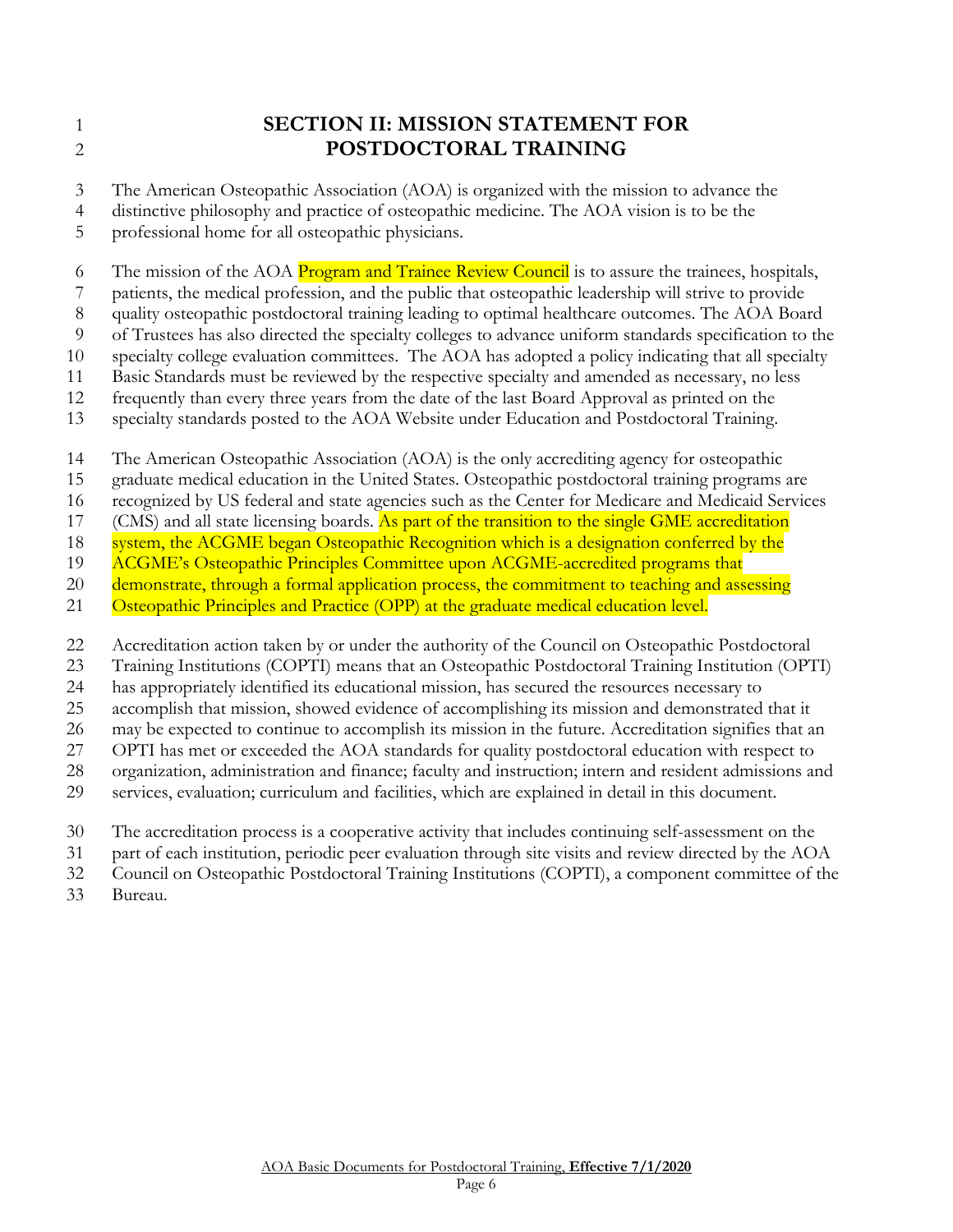# **SECTION III: OGME GOALS**

- <span id="page-6-0"></span>Fundamentally, Osteopathic Graduate Medical Education (OGME) is designed to provide trainees
- progressive and supervised opportunities to ensure adequate preparation for the independent
- 3 practice of medicine. The AOA Program and Trainee Review Council (PTRC) is responsible for
- developing and enforcing postdoctoral training requirements, policies and procedures in order to
- ensure high quality osteopathic training programs.

#### **Osteopathic Medical Education Continuum**

- OGME is the second of a four-phase linear progression in the osteopathic continuum of medical
- education. Phase one, undergraduate medical education leading to the Doctor of Osteopathic
- Medicine (DO) degree, is required before a graduate can enter postgraduate training or OGME. Phase
- 2, OGME, requires completion of prescribed curricula in an AOA approved (accredited) training
- program. Phases three and four; Board Certification and Continuing Medical Education (CME), are
- the last two phases of the continuum. The osteopathic profession believes that viewing medical
- education as a continuum rather than isolated events in the preparation of osteopathic physicians will
- provide continuity and a framework that will enhance the quality of education spanning their entire
- medical career, as well as provide improved and more effective care to its patients.

#### **OGME Structure through the Core Competencies**

- The immediate goal of Osteopathic Graduate Medical Education (OGME) then is to prepare
- osteopathic physicians for practice and board eligibility in their selected medical specialty. Training
- curricula is provided through the framework of the profession's identified seven core competencies:
- osteopathic philosophy and osteopathic manipulative medicine, patient care, medical knowledge,
- interpersonal and communication skills, practice-based learning and improvement, professionalism,
- and systems-based practice. Osteopathic philosophy and osteopathic manipulative medicine), the
- first Core Competency, is required to be integrated fully into all the seven core competencies. The
- life-long learning process is validated through certification and re-certification examination and the
- Osteopathic Continuous Certification (OCC) program implemented in 2012.
- The AOA adopted the Accreditation Council on Graduate Medical Education (ACGME) Core
- Competencies after they completed a national consensus on what residents should know and be able
- to do, although the osteopathic competencies are enhanced by the integration of OPP. Since many
- AOA training programs are accredited by both the AOA and the ACGME (dual programs), the
- adoption of these core competencies guarantees that all US residency training specialties design
- curricula within the same organized structure. The AOA Commission on Osteopathic College
- Accreditation (COCA) and the AOA Bureau of Osteopathic Specialists (BOS) have also endorsed
- the use of these core competencies in developing medical school curriculum and board certification
- examinations.

### **Foundation and Tradition of Primary Care**

- Historically, osteopathic residency programs were built on a broad-based first year of training that
- exposed DOs to the major clinical fields of medicine and surgery. Today, most osteopathic
- specialties combine traditional core rotations and specialty training in the first year (OGME-1). The
- value of primary care is considered a core value of the osteopathic profession.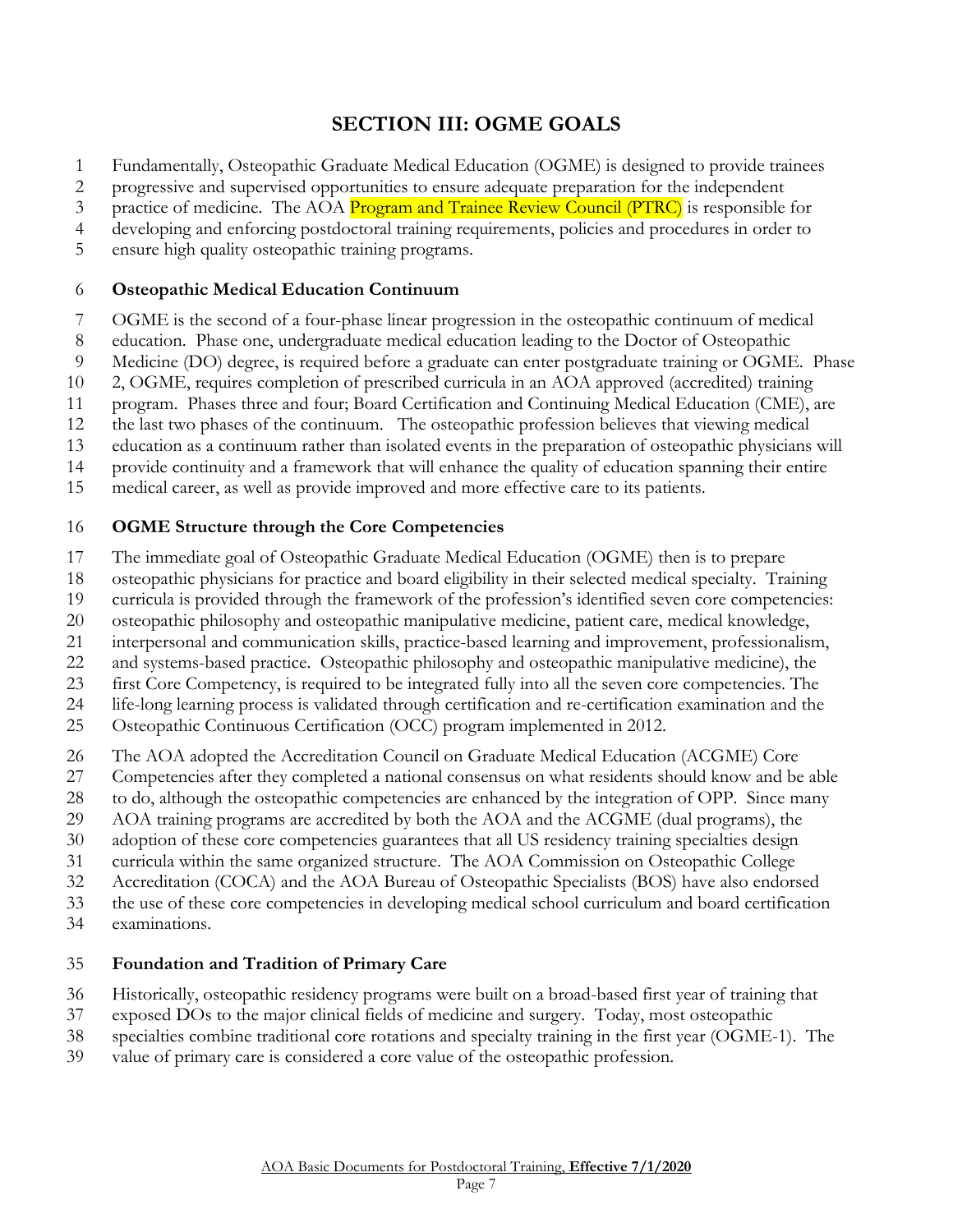# <span id="page-7-0"></span> **SECTION IV: INSTITUTIONAL REQUIREMENTS FOR OSTEOPATHIC GRADUATE MEDICAL EDUCATION**

The purpose of Osteopathic Graduate Medical Education (OGME) is to provide quality educational

programs with proper mentoring and supervision of all trainees. OGME strengthens the

osteopathic philosophy and the appropriate care of patients, and develops the trainee's sense of

professionalism and ethics. The greatest impact of quality osteopathic medical education is the care

received by patients of osteopathic physicians.

# <span id="page-7-1"></span>**A. Institutional Requirements: Sponsoring OPTIs and Training Institutions**

- 4.1 AOA-approved OGME programs shall function under the academic sponsorship of an AOA-accredited OPTI.
- 4.2 Training institutions which conduct AOA approved training programs and issue trainee contracts may include:
- a. Hospitals accredited by a Medicare-approved accrediting body.
- b. Federally qualified health centers.
- c. Community teaching health centers.
- d. Freestanding ambulatory accredited surgery centers.
- e. Colleges of osteopathic medicine.
- f. Freestanding ambulatory centers
- g. COPT approved consortium
- 4.3 OPTI academic sponsors shall be responsible for monitoring OGME programs at its partner 21 training institutions.
- a. Sponsorship shall require an OPTI affiliation/sponsor agreement indicating the responsibilities of the academic sponsor and the training institution.
- b. The academic sponsor must declare accountability for compliance of training institutions with AOA policies including affiliation agreements, quality performance, trainee evaluations, and participation in on-site program reviews, corrective action plans, and core competency compliance.
- c. The affiliation/sponsor agreement shall be a single agreement and available at all on-site reviews.
- 4.4 The training institution (sponsored institution conducting training) must provide administrative, financial, educational, technological and other support services for each educational program and provide resources to maintain quality training program(s) including faculty development, curriculum, research support, evaluation methods and osteopathic principles and practice training.
- 4.5 An institution wishing to establish a residency program shall meet the requirements set forth under specialty college basic standards and the AOA Basic Documents for Postdoctoral Training. The training institution must commit to a balance between education and service, as evidenced by documentation of work hour schedules inclusive of academic and research opportunities and attendance at clinical training and educational activities.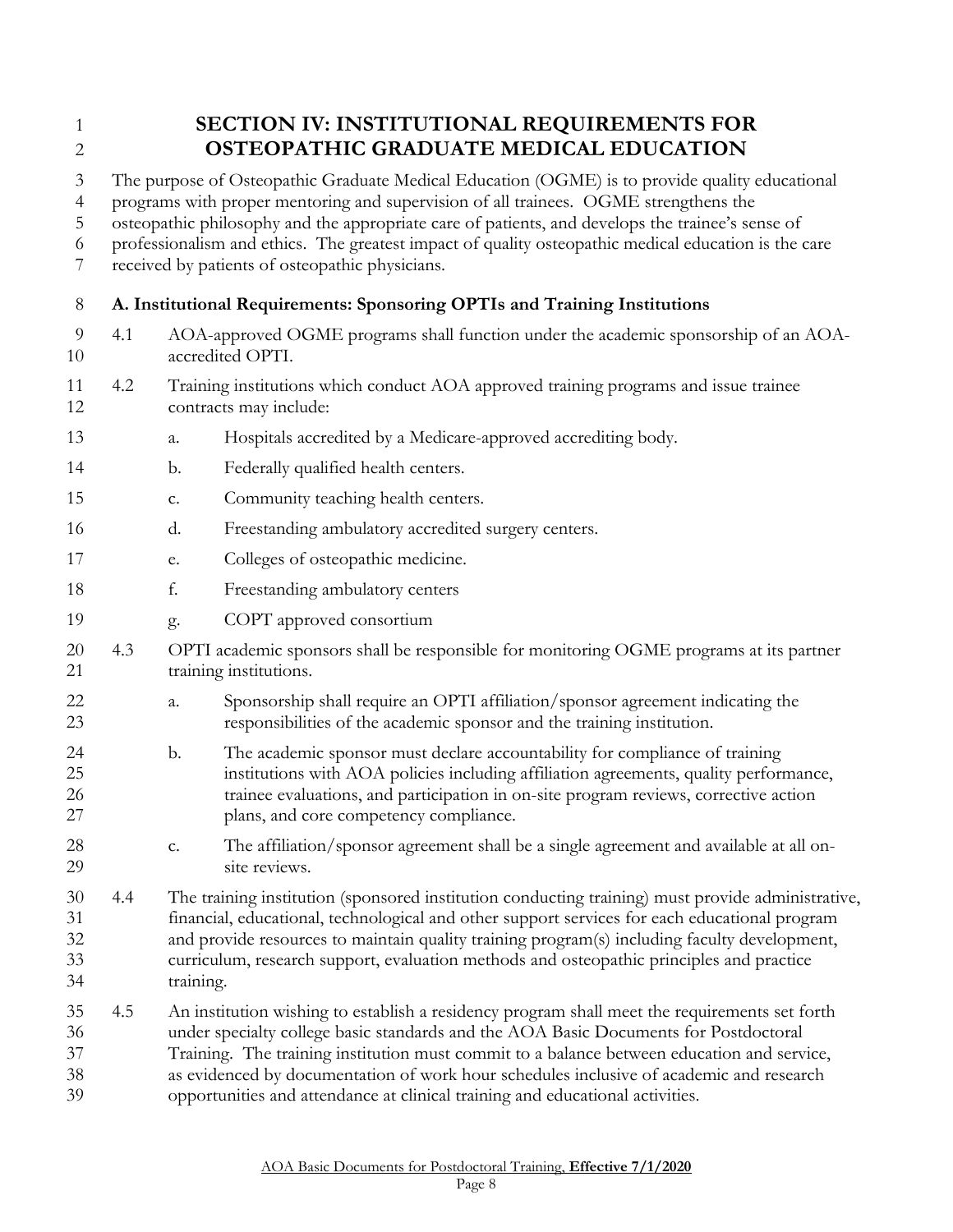<span id="page-8-0"></span> 4.6 If the training institution is not the sole training site and uses affiliate sites to meet the training requirements defined in AOA general requirements and specialty standards, affiliation agreements must be available and rotations noted on trainee schedules. 4.7 The DME and the OPTI must sign all corrective action responses to deficiencies cited by the Program and Trainee Review Council (PTRC). 4.8 All correspondence related to substantive program changes must be signed by the OPTI 7 CEO/CAO or other designated OPTI officer, **DME** and program director. 4.9 The training institution and OPTI shall be the point of contact for all business and other correspondence regarding approved programs. **B. Required Compliance with AOA Policies** 4.1 All training institutions shall be in substantial compliance with AOA requirements for institutions and programs in accordance with all AOA general requirements including, but not limited to, AOA postdoctoral standards, core competency compliance program, internal review policy and corrective action plans and specialty standards. 4.2 Continuing approval of an OGME program shall be contingent based upon the following criteria: a. Maintain AOA educational institutional accreditation status; b. Maintain program sponsorship from an accredited OPTI; c. Participate in on-site reviews; d. Provide requested documentation within 30 days of notification of deferral of program action by the PTRC or specialty college; e. Follow directives associated with the program or trainee approval process; 23 f. Complete and submit the AOA semiannual requests for data; g. Comply with the work hours and moonlighting policies; h. Payment of fees within 90 days of the invoice date; i. Issue single-year training contracts; 4.3 Any institution failing to submit annual postdoctoral fees by the 90 day requirement following the billing invoice shall be automatically placed on probation. After 60 days non- payment beyond deadline, the program(s) shall be considered terminated on June 30 of the subsequent year. Payment of fees during the 60 day probationary period shall immediately remove the program(s) from probation.

### <span id="page-8-1"></span>**C. Requirements for Affiliate Institutions**

Selected portions of the OGME program may be conducted at an affiliate institution. Affiliate

- institutions may be used for training as required by the training institution for completion of
- requirements for an OGME program. An affiliate institution is a hospital or other approved site
- that offers basic, supplemental, or replacement training.
- 4.1 The training institution shall obtain the following information from the affiliate institution: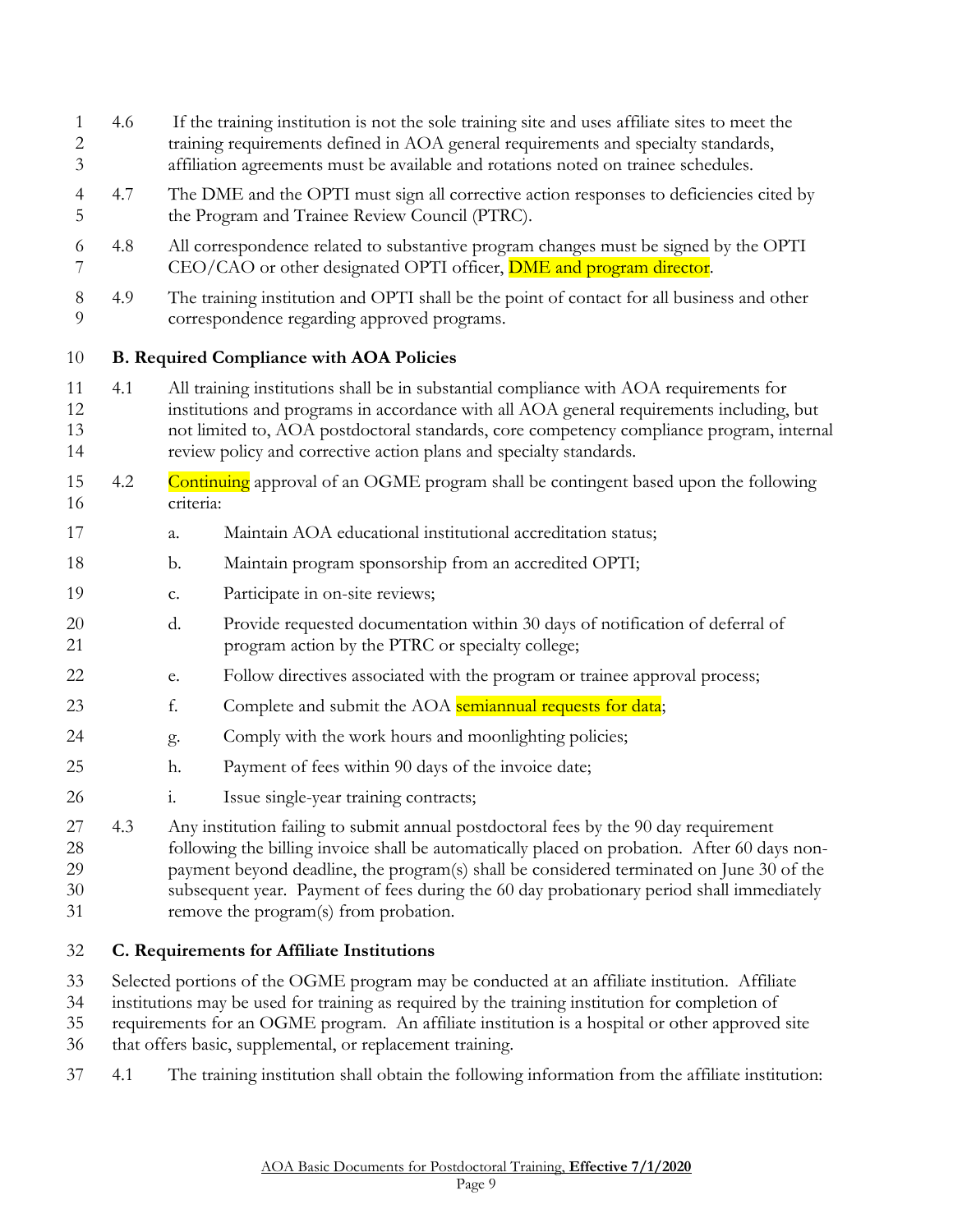<span id="page-9-1"></span><span id="page-9-0"></span>

| $\mathbf{1}$<br>2<br>3<br>4 |     | a.             | A written affiliation agreement (to be available at on-site program reviews) which<br>includes rationale for rotations, specific rotations, educational expectations,<br>responsibility of trainees and supervising faculty, requirement for evaluation of<br>trainee performance and any applicable institutional business or legal agreement; |
|-----------------------------|-----|----------------|-------------------------------------------------------------------------------------------------------------------------------------------------------------------------------------------------------------------------------------------------------------------------------------------------------------------------------------------------|
| 5<br>6                      |     | $\mathbf{b}$ . | Written verification of current patient scope, volume, and variety (to be available for<br>on-site reviews in specific specialties as required);                                                                                                                                                                                                |
| 7<br>8                      |     | c.             | Curriculum vita of the physician responsible for the supervision of the trainees while<br>at the affiliate institution (to be available for on-site reviews).                                                                                                                                                                                   |
| 9<br>10<br>11               | 4.2 |                | Affiliation agreements must be maintained and reviewed by the training institution and<br>medical education committee (MEC) at least every five (5) years, and updated as necessary to<br>reflect changes in the program. Evidence must be documented in MEC minutes.                                                                           |
| 12<br>13<br>14              | 4.3 |                | The supervising physician at the affiliate institution, shall be responsible to the DME at the<br>training institution, credentialed as faculty in the residency program and shall assist in the<br>program on-site review process.                                                                                                             |
| 15<br>16<br>17              | 4.4 | reviews.       | All evaluations of trainees conducted at affiliate institutions shall be made available to the<br>DME at the training institution upon the completion of the rotation and available for on-site                                                                                                                                                 |
| 18                          |     |                | D. Statement of Commitment to OGME                                                                                                                                                                                                                                                                                                              |
| 19<br>20<br>21              | 4.1 | chairperson.   | The training institution must have a written statement of institutional commitment to<br>OGME signed and dated by both the CEO and Medical Education Committee (MEC)                                                                                                                                                                            |
| 22<br>23                    |     | a.             | The statement shall indicate a commitment to providing educational, financial, and<br>human resources necessary to support OGME as stated in Sec. IV, A.                                                                                                                                                                                        |
| 24<br>25                    |     | b.             | The statement must be current and restated with any change of CEO or MEC<br>chairperson.                                                                                                                                                                                                                                                        |
| 26                          |     |                | E. Work Environment                                                                                                                                                                                                                                                                                                                             |
| 27<br>28                    | 4.1 |                | Institutional facilities and resources must be adequate to provide educational opportunities<br>to the trainee as set forth in Sec. IV, A.                                                                                                                                                                                                      |
| 29<br>30                    | 4.2 |                | The institution shall provide an on-call room for trainees that is clean, quiet, safe and<br>comfortable, to permit rest during call.                                                                                                                                                                                                           |
| 31                          |     | a.             | Toilet and shower facilities shall be present in, or convenient to, the on-call room.                                                                                                                                                                                                                                                           |
| 32<br>33                    |     | $\mathbf b$ .  | Computer with access to relevant records, lab, imaging, and reference material shall<br>be present in, or convenient to, the on-call room.                                                                                                                                                                                                      |
| 34                          | 4.3 |                | The institution shall provide access to nourishment during all working shifts.                                                                                                                                                                                                                                                                  |
| 35<br>36                    | 4.4 |                | Institutions shall offer security measures to trainees to include hospital grounds, on-call<br>quarters, clinical facilities and parking facilities.                                                                                                                                                                                            |
| 37<br>38                    | 4.5 |                | The institution shall provide an appropriate medical records system for access by trainees,<br>with exposure to electronic medical records where available.                                                                                                                                                                                     |
| 39                          | 4.6 |                | Conference rooms shall be available for formal instruction.                                                                                                                                                                                                                                                                                     |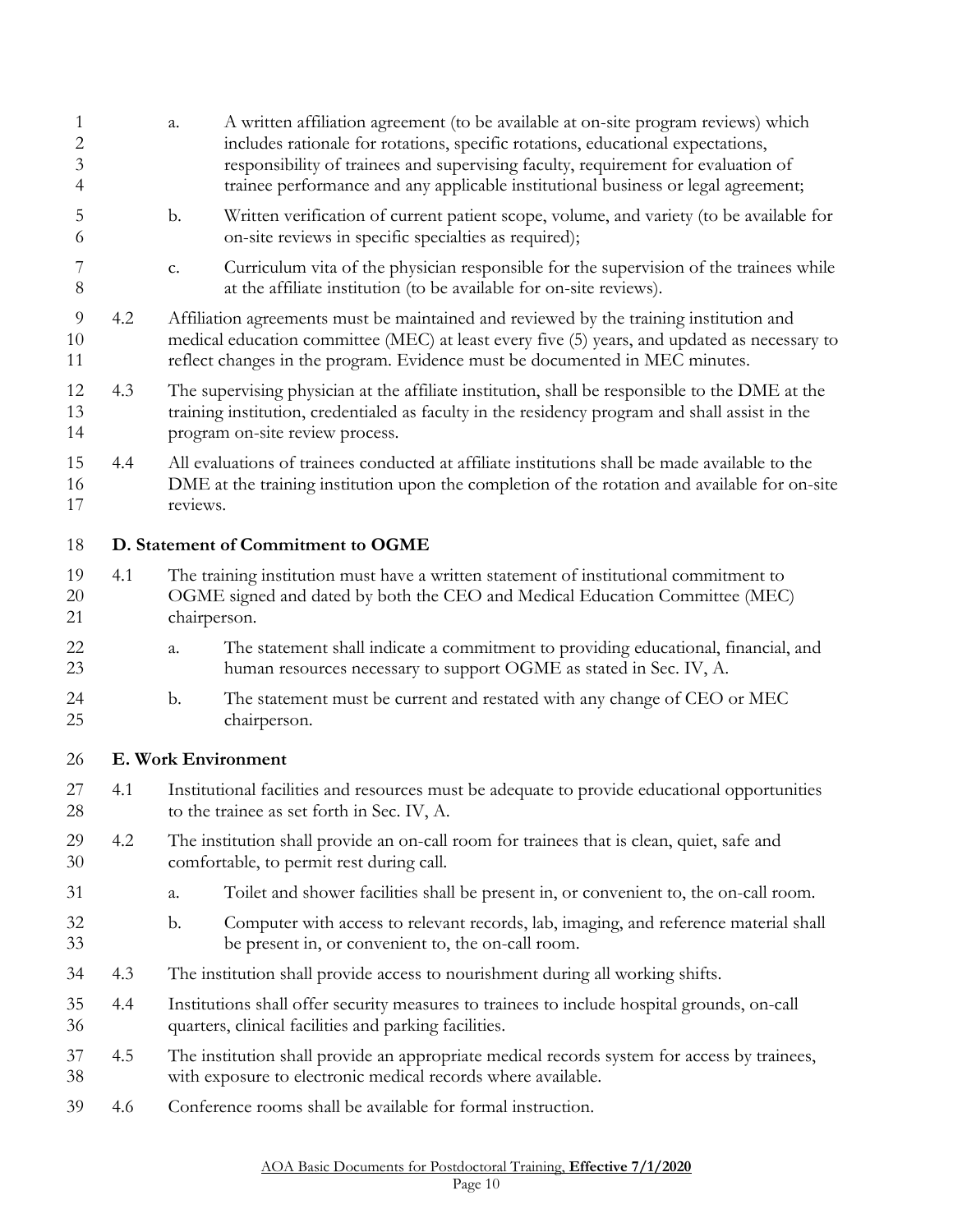<span id="page-10-1"></span><span id="page-10-0"></span>

| $\mathbf{1}$<br>$\overline{c}$   | 4.7 | Teaching aids shall be provided to facilitate learning, including access to computer, video,<br>and other electronic technologies.                                                                                                                                                                                                                                                                                                                                                                                                                               |
|----------------------------------|-----|------------------------------------------------------------------------------------------------------------------------------------------------------------------------------------------------------------------------------------------------------------------------------------------------------------------------------------------------------------------------------------------------------------------------------------------------------------------------------------------------------------------------------------------------------------------|
| 3<br>$\overline{4}$<br>5         | 4.8 | Each training program must provide scope, volume, and variety to meet the program<br>standards and objectives and to allow trainees at all levels to be actively engaged in<br>educational and clinical opportunities.                                                                                                                                                                                                                                                                                                                                           |
| 6                                |     | F. Library and Educational Resources                                                                                                                                                                                                                                                                                                                                                                                                                                                                                                                             |
| 7<br>8<br>9<br>10                | 4.1 | The institution shall provide access to knowledge-based information resources and reference<br>materials adequate to support medical education activities at the institution, and readily<br>available to faculty and trainees at all times, including after hours and on weekends. This<br>standard may be met in conjunction with the OPTI partner of the institution.                                                                                                                                                                                         |
| 11<br>12<br>13<br>14             | 4.2 | Library resources shall include comprehensive electronic medical literature databases,<br>including Medline, medical dictionaries, major indexes, current textbooks and journals,<br>patient education materials, practice guidelines, and document services. Resources may<br>include print reference materials.                                                                                                                                                                                                                                                |
| 15<br>16<br>17                   | 4.3 | Library resources must include materials relevant to specialty or sub-specialty specific areas<br>relevant to AOA-approved programs, and materials relevant to osteopathic principles and<br>practice, and osteopathic manipulative treatment.                                                                                                                                                                                                                                                                                                                   |
| 18<br>19                         | 4.4 | The library staff shall be appropriate to meet the needs of the institution's OGME programs<br>and have training to assist trainees with their information needs.                                                                                                                                                                                                                                                                                                                                                                                                |
| 20<br>21                         | 4.5 | Library resources and services must be reviewed annually by the MEC and included in MEC<br>minutes.                                                                                                                                                                                                                                                                                                                                                                                                                                                              |
| 22                               |     | <b>G. Core Competency Requirements</b>                                                                                                                                                                                                                                                                                                                                                                                                                                                                                                                           |
| 23<br>24<br>25<br>26<br>27<br>28 | 4.1 | The training institution shall ensure that each program defines, teaches and evaluates, in<br>accordance with published policy, AOA and specialty college requirements, the specific<br>knowledge, skills, attitudes and experience required for trainees to learn and demonstrate the<br>following basic osteopathic core competencies. Please see the AOA website "Core<br>Competency Compliance Program Parts 1, 2, 3 (CCCP)," for options to develop the required<br>Institutional Core Competency Plan and methods for teaching and evaluation of trainees. |
| 29<br>30<br>31<br>32<br>33<br>34 |     | Osteopathic medicine defines itself in light of its osteopathic principles and practice<br>a.<br>(OPP). This philosophical and practical approach to patient care is the foundation<br>upon which every one of the following enumerated osteopathic medical<br>competencies is based and must be demonstrated to be integrated throughout the<br>curriculum. Osteopathic principles and practice is the essential foundation to each<br>and every aspect of the evaluation, diagnosis, and care of our patients.                                                 |
|                                  |     |                                                                                                                                                                                                                                                                                                                                                                                                                                                                                                                                                                  |
| 35                               |     | Osteopathic Philosophy, Principles and Manipulative Treatment;<br>$\mathbf{i}$ .                                                                                                                                                                                                                                                                                                                                                                                                                                                                                 |
| 36                               |     | $\dddot{\mathbf{1}}$ .<br>Medical Knowledge and Its Application Into Osteopathic Medical Practice,                                                                                                                                                                                                                                                                                                                                                                                                                                                               |
| 37                               |     | Osteopathic Patient Care,<br>111.                                                                                                                                                                                                                                                                                                                                                                                                                                                                                                                                |
| 38                               |     | Interpersonal and Communication Skills in Osteopathic Medical Practice,<br>iv.                                                                                                                                                                                                                                                                                                                                                                                                                                                                                   |
| 39                               |     | Professionalism in Osteopathic Medical Practice,<br>V.                                                                                                                                                                                                                                                                                                                                                                                                                                                                                                           |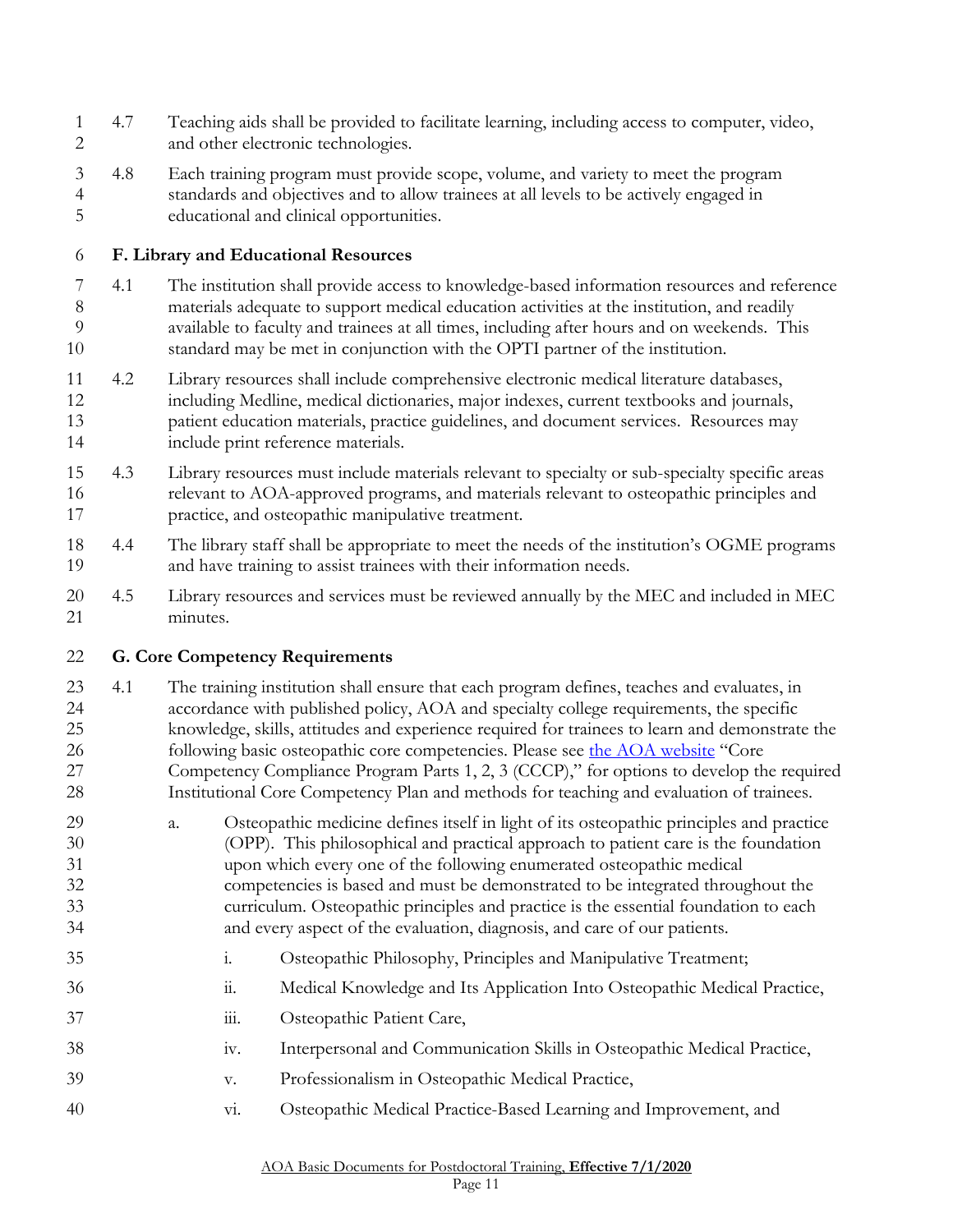| 1                                                |     | Systems-Based Osteopathic Medical Practice.<br>vii.                                                                                                                                                                                                                                                                                                                                                                                                                                                                                                                                                                                                                                                                              |
|--------------------------------------------------|-----|----------------------------------------------------------------------------------------------------------------------------------------------------------------------------------------------------------------------------------------------------------------------------------------------------------------------------------------------------------------------------------------------------------------------------------------------------------------------------------------------------------------------------------------------------------------------------------------------------------------------------------------------------------------------------------------------------------------------------------|
| $\overline{2}$                                   | 4.2 | The competencies shall be integrated into all OGME programs.                                                                                                                                                                                                                                                                                                                                                                                                                                                                                                                                                                                                                                                                     |
| $\mathfrak{Z}$<br>$\overline{4}$<br>5            |     | There must be an Institutional Core Competency Plan approved and supported by<br>a.<br>the Medical Education Committee and submitted to the OPTI for review and<br>support and available for the on-site reviews.                                                                                                                                                                                                                                                                                                                                                                                                                                                                                                                |
| 6<br>7<br>8                                      |     | This plan shall describe the methodology used for exposure and presentation to<br>b.<br>osteopathic trainees, as well as the processes utilized for assessment and evaluation<br>of trainee proficiency.                                                                                                                                                                                                                                                                                                                                                                                                                                                                                                                         |
| 9<br>10                                          |     | The plan shall be updated annually with revision of methods of teaching and<br>c.<br>evaluation based on continuous quality improvement methodology.                                                                                                                                                                                                                                                                                                                                                                                                                                                                                                                                                                             |
| 11<br>12<br>13                                   |     | Teaching of competencies and evaluation of trainee progress shall be based on<br>d.<br>Competencies $2 - 7$ and their required elements into which Competency 1 has been<br>fully integrated.                                                                                                                                                                                                                                                                                                                                                                                                                                                                                                                                    |
| 14<br>15<br>16<br>17<br>18                       |     | Core Competencies in Fellowship (Subspecialty) Training Programs: Core<br>e.<br>Competency specific exposure and evaluation is not required in fellowship training<br>programs since it is completed during all base residencies. However, core<br>competencies must be expected to be practiced during all fellowship training<br>programs and considered in their general evaluation.                                                                                                                                                                                                                                                                                                                                          |
| 19<br>20<br>21<br>22<br>23<br>24<br>25<br>26     | 4.3 | Program Directors must complete the Program Director's Annual Evaluation Report for<br>each resident as well as Program Complete Summary - Final Resident Assessment (Core<br>Competency Compliance Program (CCCP) - Part 3), which shall measure proficiency in<br>each AOA Core Competency. The AOA CCCP describes in detail the elements of the<br>required plan as well as methods and options for teaching and evaluation reporting on AOA<br>Annual Report Forms. The core competency requirements bear the same significance in the<br>training of residents as specific clinical knowledge and skills and are necessary for successful<br>program completion and ability to qualify for certification board examination. |
| 27<br>28<br>29<br>$30\,$<br>31<br>32<br>33<br>34 | 4.4 | A specialty college desiring to substitute its own Program Director Annual Report and/or<br>Final Resident Assessment, rather than AOA required forms, must integrate the AOA Core<br>Competencies and related elements with associated questions into its forms. The substituted<br>sample forms must include program director and resident signatures and must have been<br>previously approved by COPT to utilize. Those without prior COPT approval must use<br>AOA forms as published on the AOA website. Copies of the Final Resident Assessment<br>(Program Complete), hard copy or electronic, must be maintained in the resident's file and<br>the final resident assessment must be forwarded to the OPTI.             |

#### <span id="page-11-0"></span>**H. House Staff Manual**

- 4.1 The training institution shall publish (hard copy or electronic) a house staff manual which includes operational policies and guidelines that govern rules and conduct for all trainees. The manual shall be available for all site reviews, be regularly updated, and include but not be limited to:
- a. General hospital rules and regulations;
- b. Patient care and safety information;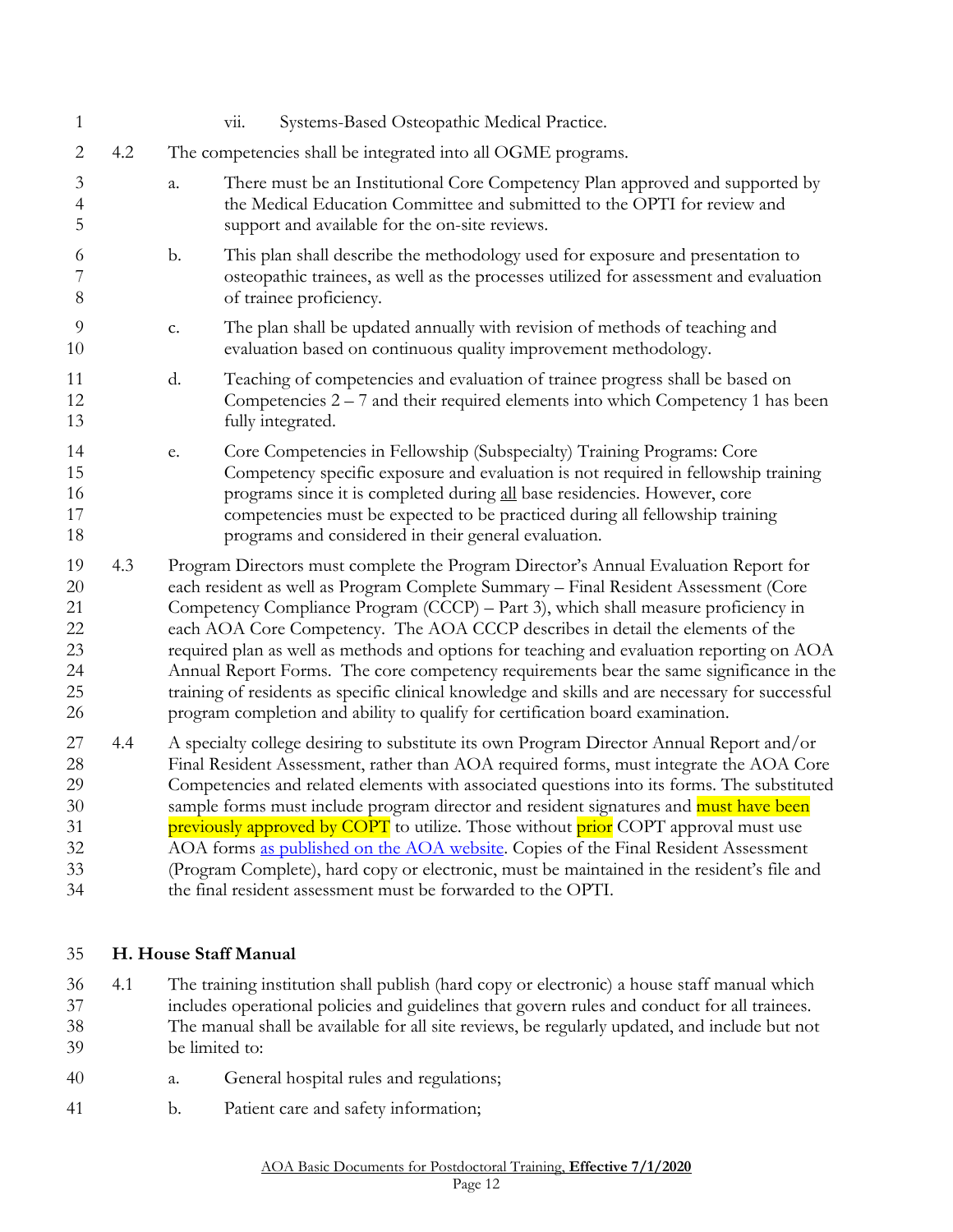|    | c.             | resident supervision policy;                                                                                                  |
|----|----------------|-------------------------------------------------------------------------------------------------------------------------------|
| 3  | d.             | Financial arrangements including salary, housing, meals, uniforms, liability insurance,<br>etc. as per contract requirements; |
| 4  | e.             | Duty hours policies;                                                                                                          |
| 5  | f.             | Leave and vacation policies;                                                                                                  |
| 6  | g.             | On-call policies;                                                                                                             |
|    | h.             | Moonlighting policies;                                                                                                        |
| 8  | $\mathbf{i}$ . | Evaluation requirements;                                                                                                      |
| 9  | j.             | Promotion, graduation and Dismissal policies;                                                                                 |
| 10 | k.             | remediation policy;                                                                                                           |
| 11 | 1.             | Due process for disciplinary action including appeal and grievance process.                                                   |
| 12 | m.             | File retention                                                                                                                |
| 13 |                |                                                                                                                               |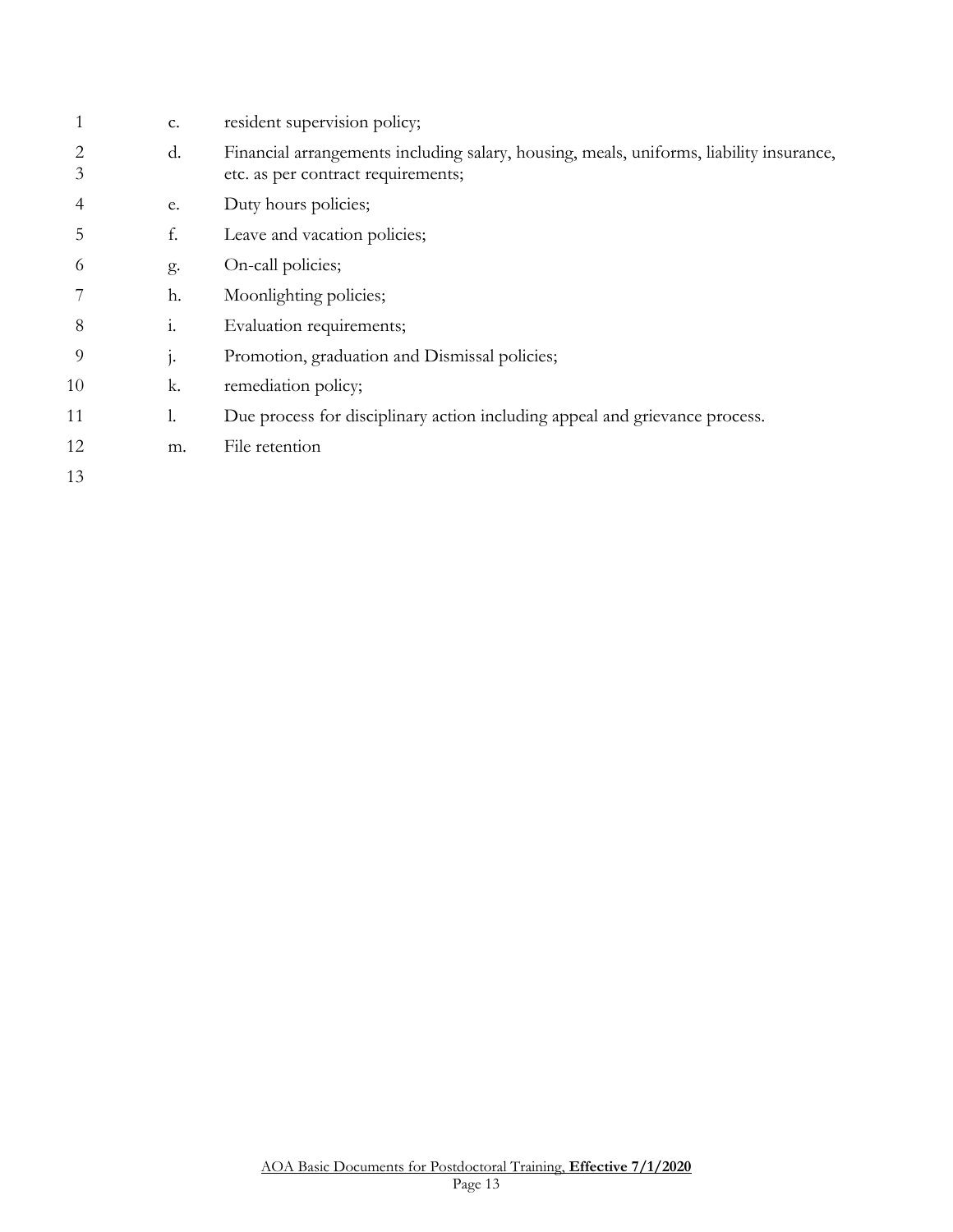# <span id="page-13-0"></span>**SECTION V: PROGRAM REQUIREMENTS**

2 AOA-approved OGME programs shall be conducted by institutions meeting or exceeding the institutional requirements established in Section IV of this document. All internship/residency/

fellowship programs must meet the general requirements as set forth in this section as well as in

specialty standards where those apply. Specific Traditional Internship program requirements are

described in detail in this section. Specific Preliminary Internship program requirements are listed in

the specialty standards. Specific Residency and Fellowship program requirements are listed in the

[specialty standards](http://www.osteopathic.org/inside-aoa/accreditation/postdoctoral-training-approval/postdoctoral-training-standards/Pages/default.aspx) and are available on the AOA website.

#### <span id="page-13-1"></span>**A. General Program Requirements**

**Purpose of Training:** Internship/residency/fellowship clinical training offers an opportunity for

extensive patient care exposure with structured learning and supervision at various levels of

experience in specific specialty areas. OGME is the opportunity for the osteopathic physician to

become involved in postgraduate clinical experiences with extensive patient care with the application

- of osteopathic principles and practice which emphasize:
- 15 The osteopathic concept of total health care;
- That the human body is a unit in which structure and function are mutually and reciprocally interdependent;
- That the body, through a complex equilibria system, tends to be self-regulatory and self-healing;
- 19 That adequate function of body systems depends upon the unimpeded flow of blood and nerve impulses;
- That the musculoskeletal elements comprise a body system the importance of which far exceeds 22 that of providing framework support;
- 23 That there are somatic components of disease that are not only manifestations, but are also important contributing and/or maintaining factors in the diseased area or distant from it.
- 5.1 **Program Description:** All AOA-approved programs shall have a program description which shall include the following elements:
- a. Mission statement
- b. Description of facilities for all participating institutions;
- c. Program goals and objectives These must be clearly stated for the course of training, linked to the program mission, measurable for trainee and program evaluation, and incorporate Core Competencies as described in Section IV, G;
- d. Program curriculum including rotation goals and objectives;
- e. Rotation schedule for entire training period;
- f. Teaching faculty roster including certification and academic appointment status;
- g. Core Competency plan as described in Sec. IV, G;
- h. Sample trainee evaluation forms;
- i. Work hours and leave policy;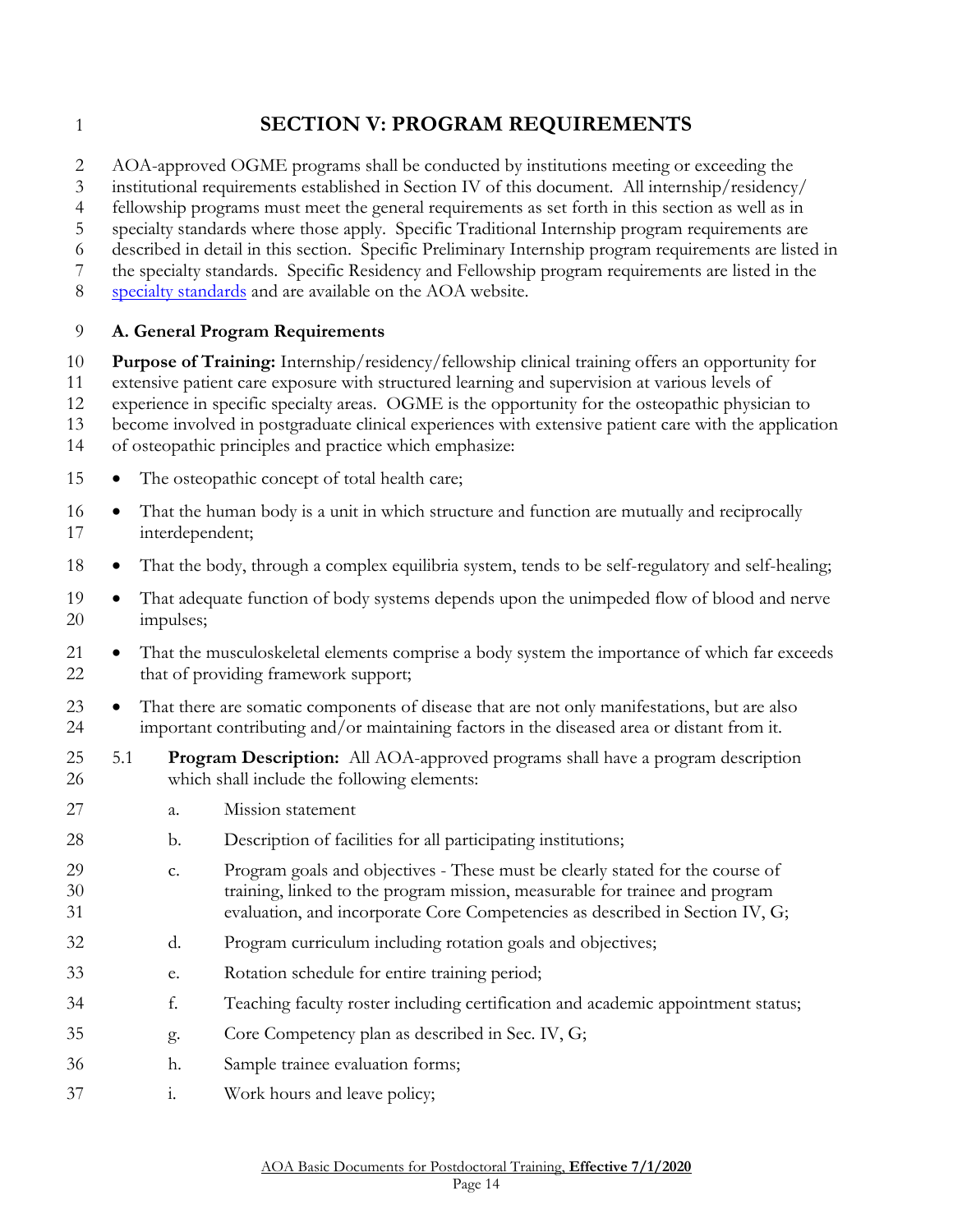| 1                                                  |     |    | Trainee remediation policy.                                                                                                                                                                                                                                                                                                                                                                                                                   |
|----------------------------------------------------|-----|----|-----------------------------------------------------------------------------------------------------------------------------------------------------------------------------------------------------------------------------------------------------------------------------------------------------------------------------------------------------------------------------------------------------------------------------------------------|
| $\overline{c}$<br>$\mathfrak{Z}$<br>$\overline{4}$ | 5.2 |    | Program Changes: Approved training programs shall report within 30 days any substantive<br>changes to the AOA Division of Postdoctoral Training, with copies to the OPTI and<br>appropriate specialty college. Substantive changes may include but are not limited to:                                                                                                                                                                        |
| 5<br>6                                             |     | a. | Change in program leadership (DME, program director – forms are posted to AOA<br>Website);                                                                                                                                                                                                                                                                                                                                                    |
| 7                                                  |     | b. | Change in institutional ownership;                                                                                                                                                                                                                                                                                                                                                                                                            |
| 8<br>9                                             |     | c. | Changes in major affiliate institutions (for other than short term (less than 2 week)<br>rotations);                                                                                                                                                                                                                                                                                                                                          |
| 10<br>11                                           |     | d. | Significant changes in scope, volume and/or variety available to the training<br>program, including new use of patient population by other training programs;                                                                                                                                                                                                                                                                                 |
| 12                                                 |     | e. | Change in OPTI affiliation;                                                                                                                                                                                                                                                                                                                                                                                                                   |
| 13                                                 |     | f. | Change in institution location;                                                                                                                                                                                                                                                                                                                                                                                                               |
| 14                                                 |     | g. | Institutional merger;                                                                                                                                                                                                                                                                                                                                                                                                                         |
| 15                                                 |     | h. | Anticipated program or institution closure.                                                                                                                                                                                                                                                                                                                                                                                                   |
| 16<br>17                                           | 5.3 |    | <b>Program Closures:</b> The training institution shall have written policies which address the<br>following changes:                                                                                                                                                                                                                                                                                                                         |
| 18<br>19<br>20                                     |     | a. | The training institution shall immediately notify the AOA, its OPTI and its trainees<br>of a program closure or any pending or anticipated reduction in positions, which<br>would impact trainees prior to program completion.                                                                                                                                                                                                                |
| 21<br>22<br>23                                     |     | b. | If a training institution anticipates a program closure or decrease in program<br>positions every attempt shall be made to permit the current trainees to complete<br>their training prior to such an action.                                                                                                                                                                                                                                 |
| 24<br>25<br>26<br>27<br>28                         |     | c. | If a training institution closes a program or decreases program positions and trainees<br>currently in the program will therefore not be able to complete their training in their<br>current specialty in that institution, these will be known as "displaced trainees." The<br>training institution shall immediately notify the AOA and the OPTI to aid in<br>placement of the trainees in other AOA-approved or ACGME accredited programs. |
| 29<br>30<br>31                                     |     | d. | Institutions applying for a temporary increase to accommodate displaced trainees<br>must apply to the AOA. Temporary increase positions will be awarded only for the<br>time the displaced trainee is in the program.                                                                                                                                                                                                                         |
| 32<br>33<br>34                                     |     | e. | The employment contract shall provide for severance pay for two months when<br>institutional program closure or reduction decisions prevent the interns/residents<br>from program completion in that or a geographically proximate program.                                                                                                                                                                                                   |
| 35<br>36<br>37<br>38                               | 5.4 |    | Compliance with State and Federal Policies: All OGME programs shall comply with<br>government requirements for Equal Employment Opportunity (EEO), the Americans With<br>Disabilities Act (ADA), Health Insurance Portability and Accountability Act of 1996<br>(HIPAA), and other regulations.                                                                                                                                               |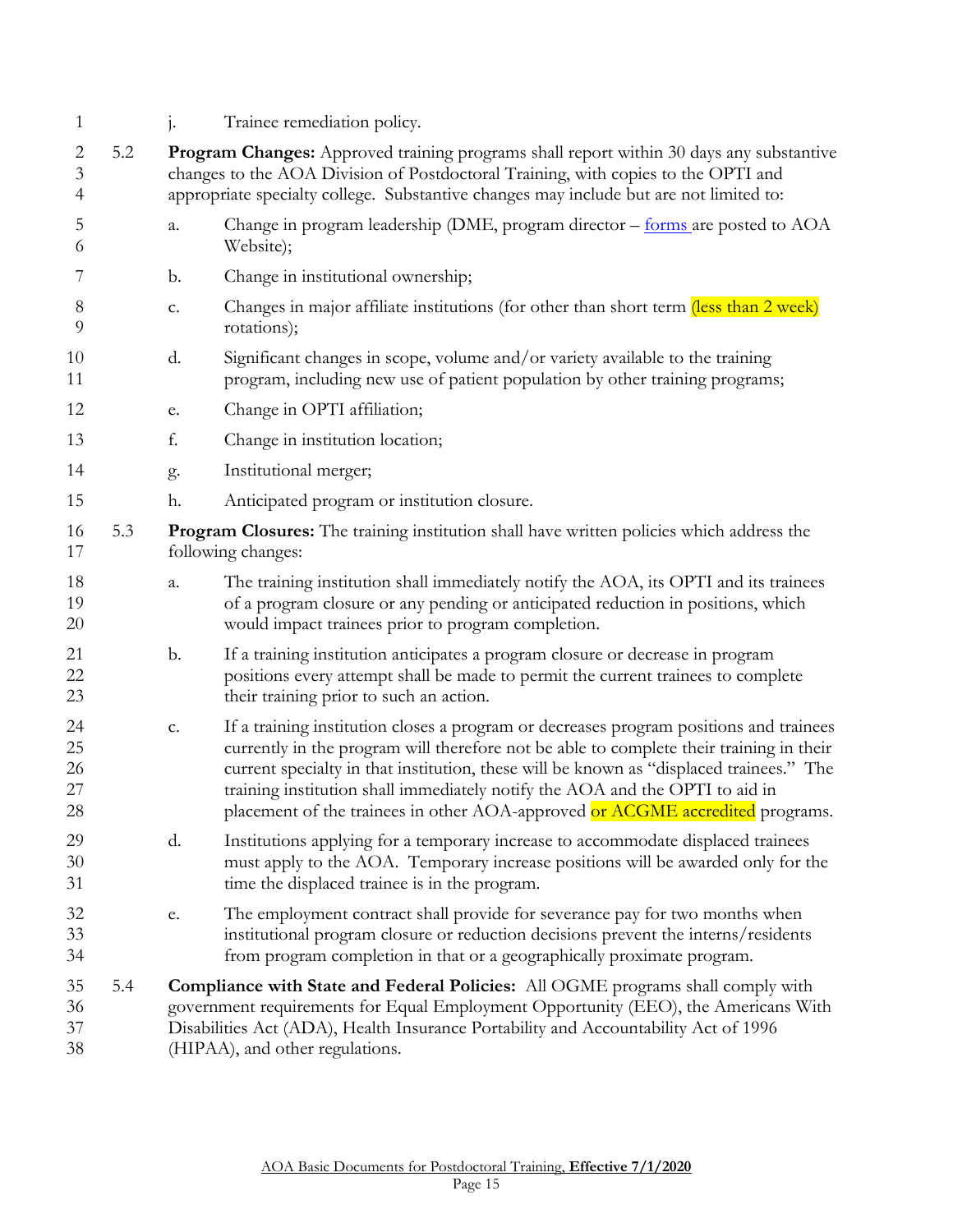- 5.5 **OPP/OMM in OGME Programs**: AOA postdoctoral programs require the incorporation of osteopathic principles and practice in the evaluation and care of all patients of osteopathic attending physicians as defined by Specialty College Evaluating Committees (SPECS).
- 5.6 **Requirements for OGME Applicants:** To receive credit for AOA-approved OGME training programs, candidates shall:
- a. Have graduated from a COCA-accredited COM.
- b. Sign an annually renewable contract and train with an AOA-approved training institution. The fully executed contract must be kept in the trainee file and a copy provided to each trainee.
- c. Have an appropriate training license consistent with state and local requirements. It is the responsibility of the respective training site to ensure appropriate licensure.
- d. Complete the internship/residency/fellowship.
- 5.7 **Medical Evaluation:** Each trainee shall receive a medical evaluation and routine laboratory studies as required by the training institution at the beginning of training and periodically as indicated.

# <span id="page-15-0"></span>**B. ACGME Training Eligibility Requirements and Application Procedure**

- The following standards have been established to enable osteopathic physicians who are completing,
- or have completed, ACGME or military residency training, or will be entering such residency
- training to apply for AOA recognition of that training. In the event of hospital closure, the PTRC
- will review and determine approvals on a case-by-case basis. If while training in an ACGME
- program, the program becomes dually accredited, the trainee will be given AOA credit for time
- spent in the ACGME program.
- 5.1 Graduates of COMs who participate in ACGME-accredited required military programs will be reviewed by the Association of Military Osteopathic Physicians and Surgeons (AMOPS). Recommendation is made to the PTRC for final approval or denial.
- 5.2 Candidates must be a member in good standing of the AOA.
- 27 5.3 The residency and/or fellowship program in which the candidate trained, or is training, must be accredited by the ACGME at the time training occurred.
- 5.4 Candidates must submit a completed application, with all required documentation, to the AOA Division of Postdoctoral Training. Applications are available on the AOA website located on the Education home page and student/resident clearinghouse. Applications will be initially reviewed by the trainee services staff in the Division of Postdoctoral Training. If additional review is needed, PTRC will grant final approval or denial. Denial actions can be appealed.

### 5.5 **AOA Recognition of ACGME PGY1 and Military Training**

- a. The candidate must have completed an AOA-approved postgraduate year (PGY1) training year or qualify through the AOA pathway.
- b. The ACGME program must submit documentation to the AOA for evaluation of core rotations for the first year of training Rotations will be compared to the traditional rotating internship or the OGME-1 specialty. Training that does not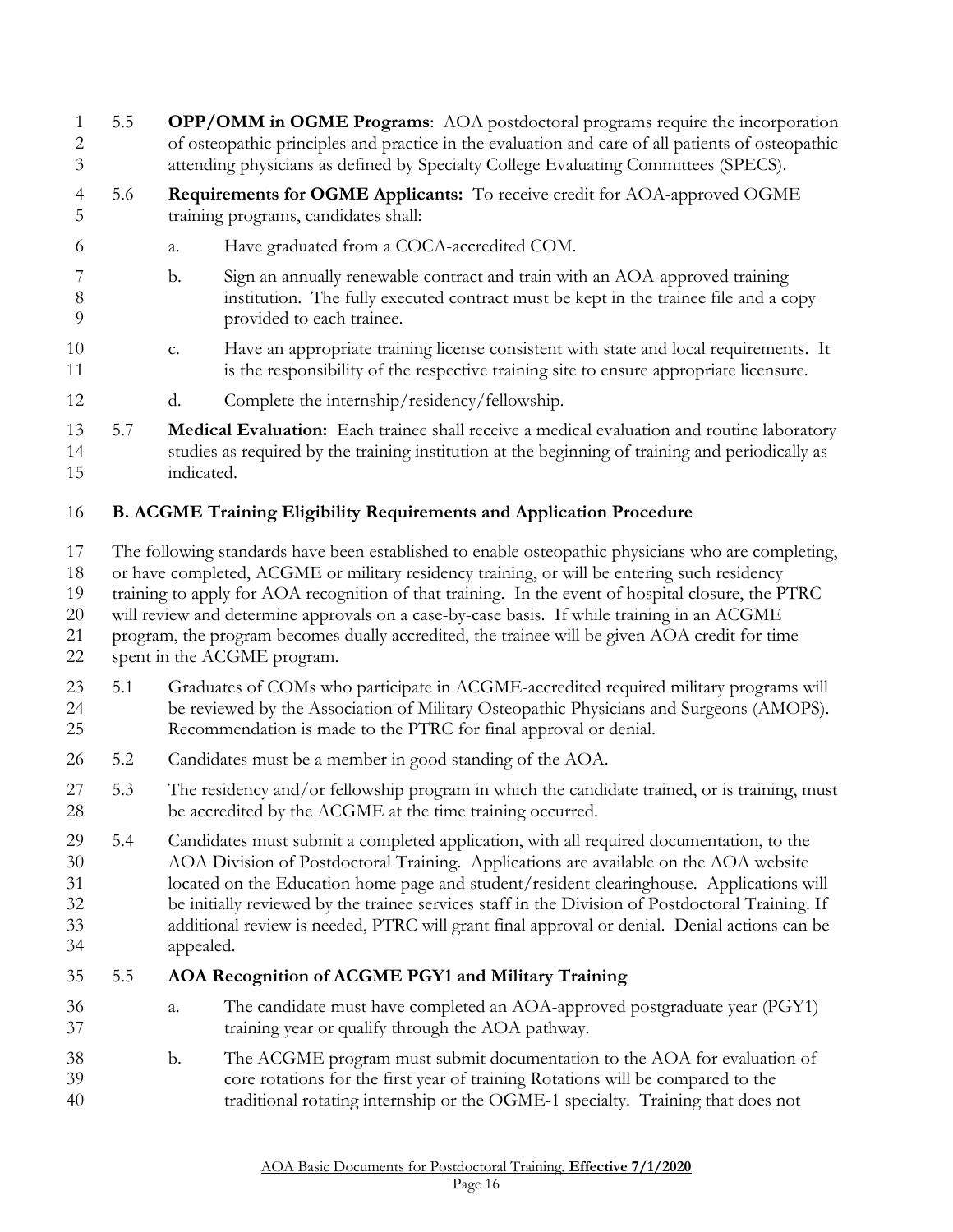<span id="page-16-0"></span>

| 1<br>2               |     |    | match existing AOA rotational requirements, will be submitted to the PTRC for<br>review.                                                                                                                                                                                                                                                            |
|----------------------|-----|----|-----------------------------------------------------------------------------------------------------------------------------------------------------------------------------------------------------------------------------------------------------------------------------------------------------------------------------------------------------|
| 3<br>4               |     | c. | The ACGME program director must submit signed verification to the AOA<br>indicating that the applicant has successfully completed the PGY1 year.                                                                                                                                                                                                    |
| 5<br>6               |     | d. | The applicant must participate in one osteopathic educational activity selected from<br>the following options:                                                                                                                                                                                                                                      |
| 7<br>8<br>9<br>10    |     |    | If the applicant is currently in residency training, prepare and present an<br>$\mathbf{i}$ .<br>original osteopathic clinical presentation to their peer residents and faculty at<br>the ACGME program where they are training which is verified by the<br>program director and submitted to the AOA.                                              |
| 11<br>12<br>13       |     |    | $\dddot{11}$ .<br>If the applicant has completed ACGME residency training, prepare and<br>present a presentation at a Category 1-A CME sponsored program in a<br>specialty area that includes an osteopathic component.                                                                                                                             |
| 14<br>15             |     |    | $\dddot{\mathbf{m}}$ .<br>Provide a certificate for attending an educational program from a recognized<br>AOA Category 1-A CME sponsor for a minimum of 8 CME credits.                                                                                                                                                                              |
| 16<br>17<br>18       |     |    | Develop a research paper on a clinical or educational topic in osteopathic<br>iv.<br>medicine that is suitable for publication in the JAOA or other osteopathic<br>publication.                                                                                                                                                                     |
| 19                   |     | e. | For military PGY1 training recognition, a copy of duty orders must be submitted.                                                                                                                                                                                                                                                                    |
| 20<br>21             |     | f. | Applicants must gain approval of their ACGME PGY1 year before recognition of<br>the entire ACGME training can be recognized by the AOA.                                                                                                                                                                                                             |
| 22                   |     |    | C. General Residency Program Requirements:                                                                                                                                                                                                                                                                                                          |
| 23<br>24<br>25<br>26 |     |    | This section of the <i>AOA Basic Document</i> provides guidelines for residency training programs in<br>osteopathic specialties. (See also Sec. IV: Institutional Requirements.) Only those policies specific<br>to resident training are included in this section, and this section should be read in conjunction with<br>the specialty standards. |
| 27<br>28             | 5.1 |    | Residents must have successfully completed COMLEX USA-3 prior to entry into the<br>OGME-3 year.                                                                                                                                                                                                                                                     |
| 29<br>30<br>31<br>32 |     | a. | The training program shall not issue an OGME-3 contract or allow the trainee to<br>continue training until COMLEX USA-3 is passed. Specialty affiliates shall not grant<br>training complete status until the trainee completes COMLEX USA-3 and all<br>subsequent requirements of the necessary training years.                                    |
| 33<br>34<br>35       |     | b. | All programs must provide a written report to their OPTI administration indicating<br>the names of all OGME-2 trainees who have not passed COMLEX USA-3 through<br>either failure or non-participation by May 1 of each year.                                                                                                                       |
| 36<br>37<br>38       |     | c. | All OGME-3 contracts issued to OGME-2 trainees prior to the start date of the<br>OGME-3 contract year must contain language "contingent on passing COMLEX<br>$USA-3."$                                                                                                                                                                              |
| 39<br>40             |     | d. | Trainees who enter OGME-3 without meeting this requirement shall not receive<br>credit for any time served between onset of the year and documented date of passing                                                                                                                                                                                 |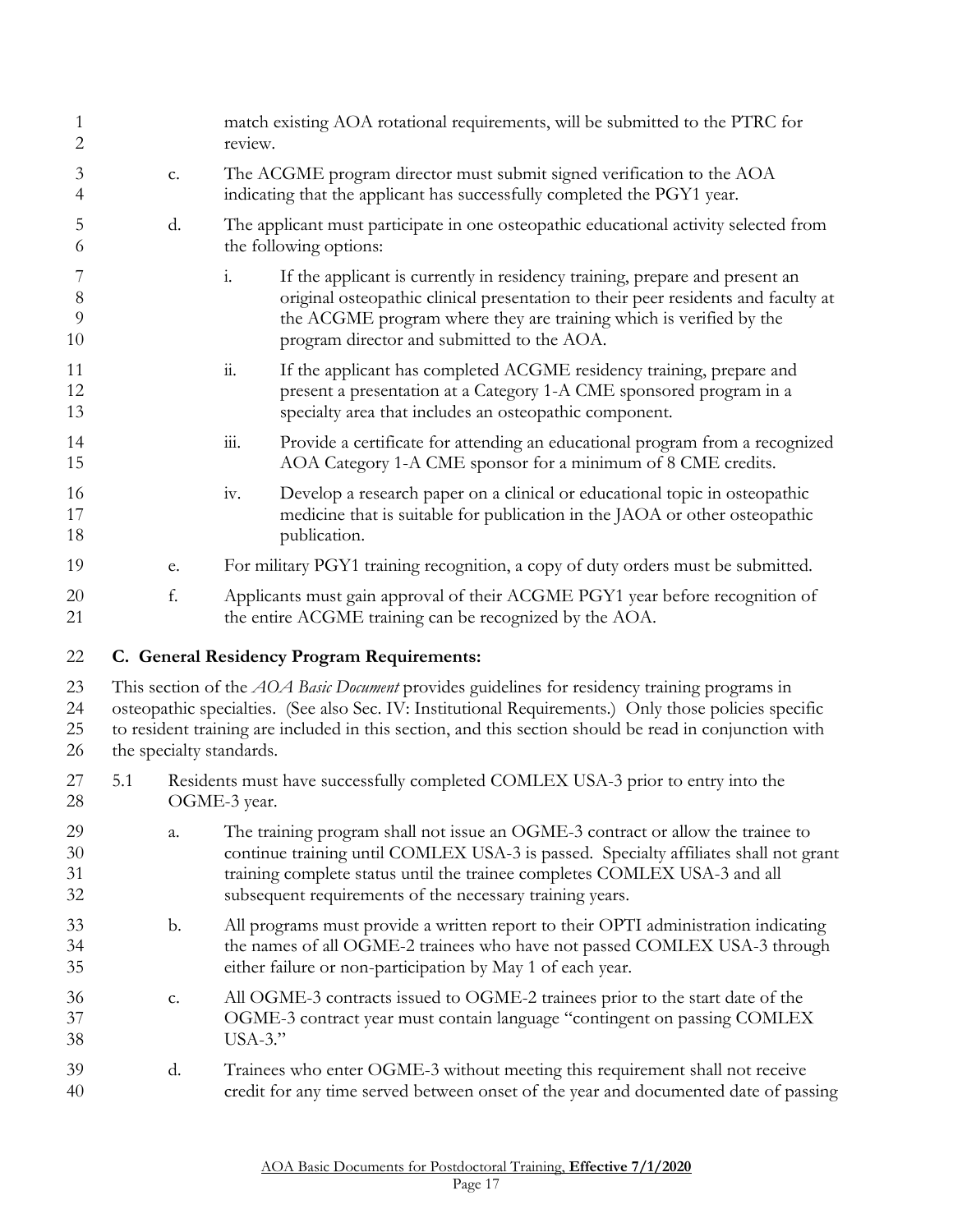| $\mathbf{1}$<br>$\overline{2}$                           |     |    |                                                                      | COMLEX USA 3. In addition, programs must indicate to the AOA the extension of<br>the anticipated completion date.                                                                                                                                                                                                                                                                                                                                                                                                                                                                                                                                                                                                                                                                                                                                                                                                                                          |  |
|----------------------------------------------------------|-----|----|----------------------------------------------------------------------|------------------------------------------------------------------------------------------------------------------------------------------------------------------------------------------------------------------------------------------------------------------------------------------------------------------------------------------------------------------------------------------------------------------------------------------------------------------------------------------------------------------------------------------------------------------------------------------------------------------------------------------------------------------------------------------------------------------------------------------------------------------------------------------------------------------------------------------------------------------------------------------------------------------------------------------------------------|--|
| 3                                                        | 5.2 |    | Elements of Residency Training Programs shall include the following: |                                                                                                                                                                                                                                                                                                                                                                                                                                                                                                                                                                                                                                                                                                                                                                                                                                                                                                                                                            |  |
| $\overline{4}$<br>5                                      |     | a. | specialty standards.                                                 | Residency shall lead to AOA board certification eligibility in accordance with                                                                                                                                                                                                                                                                                                                                                                                                                                                                                                                                                                                                                                                                                                                                                                                                                                                                             |  |
| 6<br>7                                                   |     | b. | science knowledge.                                                   | Residency programs shall provide training in appropriate clinical application of basic                                                                                                                                                                                                                                                                                                                                                                                                                                                                                                                                                                                                                                                                                                                                                                                                                                                                     |  |
| $\,8\,$<br>9                                             |     | c. | Competencies.                                                        | The residency shall demonstrate compliance with a proficiency in the AOA Core                                                                                                                                                                                                                                                                                                                                                                                                                                                                                                                                                                                                                                                                                                                                                                                                                                                                              |  |
| 10<br>11<br>12<br>13                                     |     | d. | physicians.                                                          | The incorporation of osteopathic principles and practice is required in the evaluation<br>and care of all patients of osteopathic attending physicians. The osteopathic<br>structural examination must be documented on patients of osteopathic attending                                                                                                                                                                                                                                                                                                                                                                                                                                                                                                                                                                                                                                                                                                  |  |
| 14<br>15                                                 |     |    | $\mathbf{i}$ .                                                       | Osteopathic principles and philosophy must be utilized in the care of all<br>patients and evaluated by the program director through resident evaluations.                                                                                                                                                                                                                                                                                                                                                                                                                                                                                                                                                                                                                                                                                                                                                                                                  |  |
| 16<br>17                                                 |     | e. |                                                                      | Supervision of residents must be provided on a graduated basis based on evaluation<br>of individual knowledge and skill (See Section VII, I: Trainee Supervision Policy).                                                                                                                                                                                                                                                                                                                                                                                                                                                                                                                                                                                                                                                                                                                                                                                  |  |
| 18<br>19<br>20                                           |     |    | $\mathbf{i}$ .                                                       | The supervising physician shall be responsible for determining the activities<br>the trainee will be allowed to perform within assigned levels of responsibility<br>and for being available to the trainee.                                                                                                                                                                                                                                                                                                                                                                                                                                                                                                                                                                                                                                                                                                                                                |  |
| 21<br>22                                                 |     | f. | patient care.                                                        | Residents shall participate in hospital committees and staff activities that evaluate                                                                                                                                                                                                                                                                                                                                                                                                                                                                                                                                                                                                                                                                                                                                                                                                                                                                      |  |
| 23<br>24                                                 |     | g. |                                                                      | Residency programs shall budget funds and time to permit residents to attend<br>educational meetings as required by the specialty college.                                                                                                                                                                                                                                                                                                                                                                                                                                                                                                                                                                                                                                                                                                                                                                                                                 |  |
| 25<br>26<br>27<br>28<br>29<br>30<br>31<br>32<br>33<br>34 | 5.3 |    |                                                                      | Advanced Standing Requests: A resident may, with the approval of the program director,<br>petition the specialty college any time during the first residency year only for advanced<br>standing credit in his/her current residency program for previous training taken in the same<br>specialty or a different specialty in an approved osteopathic or ACGME training program.<br>Decisions on advanced standing must be made by the specialty college evaluating committee<br>within 60 days of receipt and are the sole purview of the specialty college evaluating<br>committee and may not be appealed. Procedures shall be defined by the specialty college.<br>All advanced standing awards granted by SPECs must be reported within 15 days of action<br>to the AOA for dissemination to the OPTI, trainee, program director and training institution<br>DME. Residents must apply for advanced standing within 9 months of the start of training. |  |
| 35                                                       | 5.4 |    |                                                                      | Resident/Fellow Responsibilities shall include the following:                                                                                                                                                                                                                                                                                                                                                                                                                                                                                                                                                                                                                                                                                                                                                                                                                                                                                              |  |
| 36<br>37                                                 |     | a. | the next training level.                                             | A trainee must complete the current level of OGME training in order to advance to                                                                                                                                                                                                                                                                                                                                                                                                                                                                                                                                                                                                                                                                                                                                                                                                                                                                          |  |
| 38<br>39                                                 |     | b. |                                                                      | The resident/fellow must actively participate in the education and training of<br>students and other trainees at a level commensurate with required skills.                                                                                                                                                                                                                                                                                                                                                                                                                                                                                                                                                                                                                                                                                                                                                                                                |  |
| 40                                                       |     | c. |                                                                      | The resident/fellow shall pursue exclusively the agreed-upon program of training.                                                                                                                                                                                                                                                                                                                                                                                                                                                                                                                                                                                                                                                                                                                                                                                                                                                                          |  |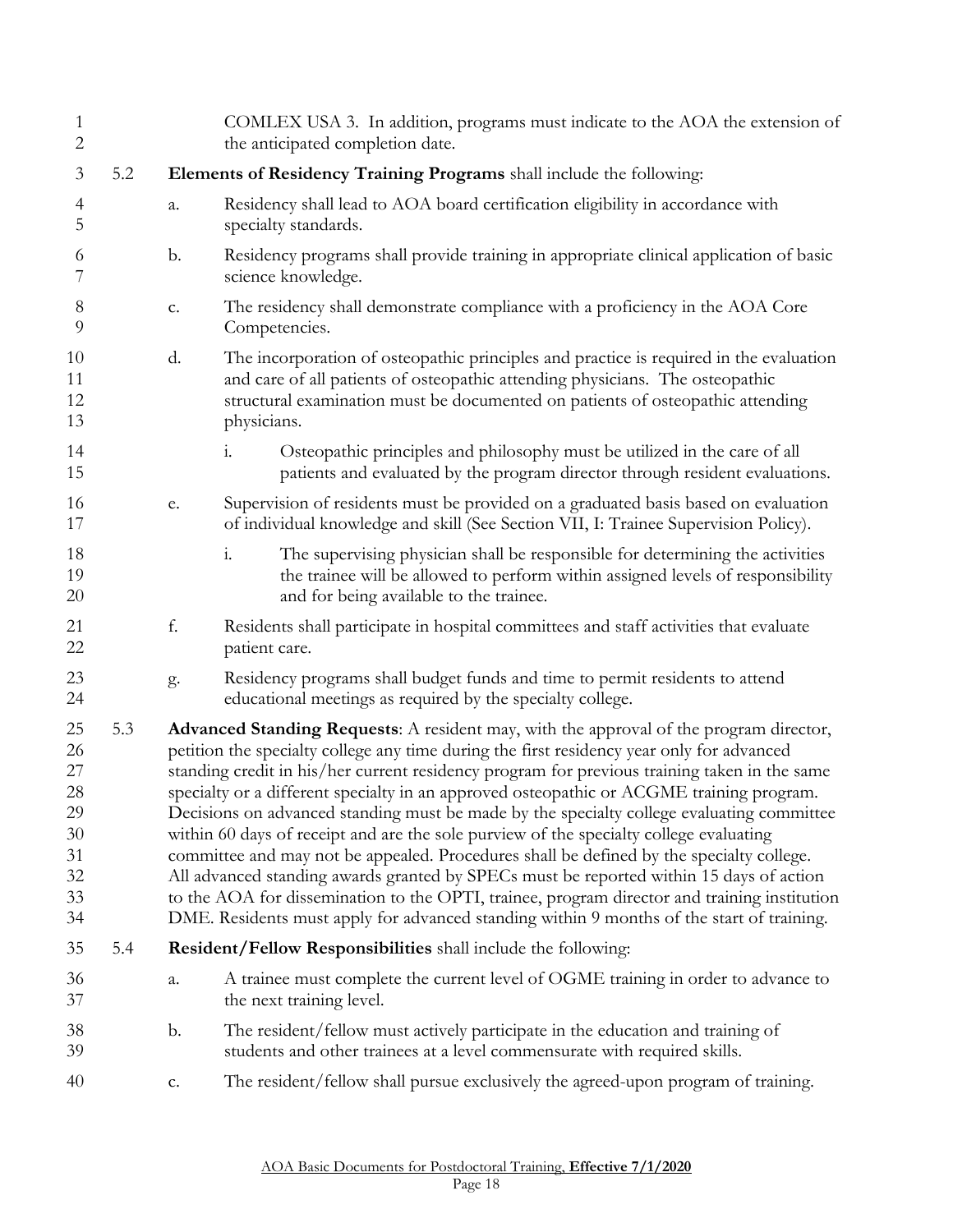| $\mathbf{1}$<br>2<br>3     |     | d.            | The resident/fellow must abide by the laws, rules, and regulations of the professional<br>staff, the terms of the hospital contract, and other guidelines established by the<br>hospital.                                                                                                                                                                                |
|----------------------------|-----|---------------|--------------------------------------------------------------------------------------------------------------------------------------------------------------------------------------------------------------------------------------------------------------------------------------------------------------------------------------------------------------------------|
| $\overline{4}$<br>5        |     | ${\bf e}.$    | The resident/fellow shall attend specified staff meetings as required by the specialty<br>college.                                                                                                                                                                                                                                                                       |
| 6<br>7                     |     | f.            | The resident/fellow must maintain a satisfactory record of work performed as<br>required by the specialty college.                                                                                                                                                                                                                                                       |
| $8\phantom{1}$<br>9<br>10  |     |               | Records of procedures performed or other documents as specified by the<br>$\mathbf{i}$ .<br>specialty college must be maintained by the resident/fellow and kept in the<br>trainee's file as a permanent part of the record.                                                                                                                                             |
| 11<br>12                   |     |               | $\dddot{\mathbf{1}}$<br>These logs and the associated patient charts shall be subject to review during<br>on-site reviews.                                                                                                                                                                                                                                               |
| 13<br>14                   |     | g.            | Reports shall be submitted as required to the program director for review and<br>verification.                                                                                                                                                                                                                                                                           |
| 15<br>16                   |     |               | $\mathbf{i}$ .<br>Copies of these records shall be filed with the hospital medical education<br>administration and be available at the time of inspection.                                                                                                                                                                                                               |
| 17<br>18                   |     | h.            | Residents/fellows shall meet all specialty college requirements, including annual<br>reports, in-service examinations, research requirements, etc.                                                                                                                                                                                                                       |
| 19<br>20                   | 5.5 | for quality.  | <b>Outside Rotations:</b> The training institution shall monitor the oversight of outside rotations                                                                                                                                                                                                                                                                      |
| 21<br>22                   |     | a.            | The resident shall remain under contract or agreement to the training institution or<br>organization throughout the outside rotation.                                                                                                                                                                                                                                    |
| 23<br>24                   |     | $\mathbf b$ . | The resident's training log at the training site shall be included in his/her log at the<br>training institution.                                                                                                                                                                                                                                                        |
| 25<br>26                   |     | c.            | A written evaluation of the resident's performance must be submitted by the on-site<br>supervising physician to the training institution.                                                                                                                                                                                                                                |
| 27<br>28<br>29<br>30       |     | d.            | The training institution may arrange for up to a total of six consecutive months of<br>training at an outside rotation to supplement the residency program. Outside<br>rotations in excess of six consecutive months must receive prior approval by the<br>specialty college and PTRC.                                                                                   |
| 31<br>32<br>33<br>34<br>35 |     | ${\bf e}.$    | The total number of outside rotations in a residency program shall be determined by<br>the training institution. In no case shall the maximum aggregate time spent in outside<br>rotations be more than one half the time of the program unless approved by the<br>specialty college and the PTRC based on quality criteria in compliance with the core<br>competencies. |
| 36<br>37                   |     | f.            | The training institution must monitor the outside rotations annually either at annual<br>program review or at another time specified by the institution.                                                                                                                                                                                                                 |
| 38                         |     |               |                                                                                                                                                                                                                                                                                                                                                                          |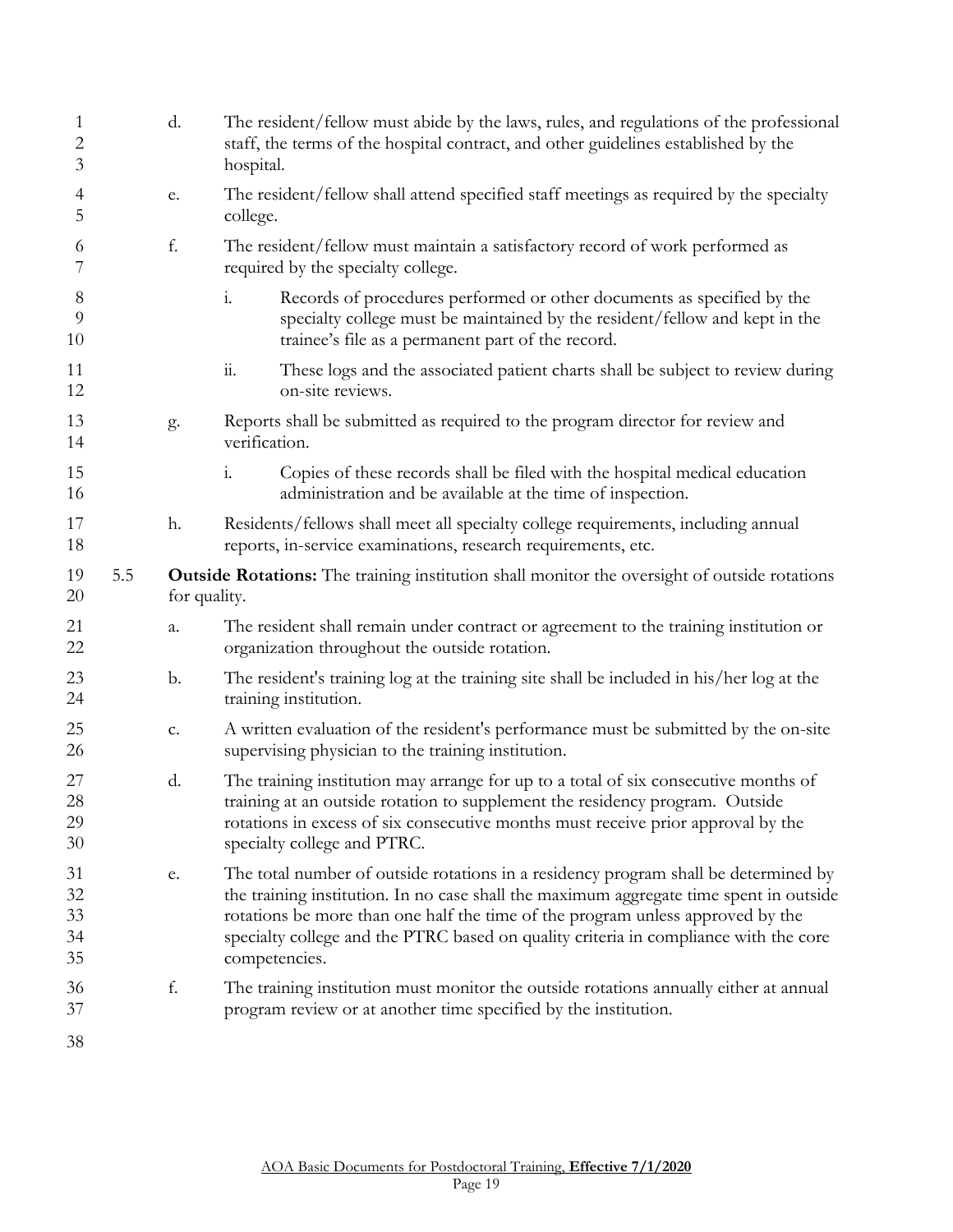<span id="page-19-1"></span><span id="page-19-0"></span>

| 1                                |     |                | <b>SECTION VI: POSTDOCTORAL LEADERSHIP REQUIREMENTS</b>                                                                                                                                                                                                                      |
|----------------------------------|-----|----------------|------------------------------------------------------------------------------------------------------------------------------------------------------------------------------------------------------------------------------------------------------------------------------|
| $\overline{2}$<br>$\mathfrak{Z}$ |     |                | Directors of Medical Education (DME Program Director (PD), Faculty,<br>and Medical Education Committee (MEC)                                                                                                                                                                 |
| $\overline{4}$                   |     |                | A. Director of Medical Education                                                                                                                                                                                                                                             |
| 5<br>6                           | 6.1 |                | There must be an osteopathic Director of Medical Education (DME) formally appointed by<br>the training institution.                                                                                                                                                          |
| 7                                |     | a.             | The DME must be approved by the <b>PTRC</b> .                                                                                                                                                                                                                                |
| 8<br>9<br>10<br>11               |     | b.             | The DME must have the authority, responsibility, resources, protected time for<br>administrative activities and reporting relationship within hospital administration for<br>the oversight, administration and accountability of the institution's AOA-approved<br>programs. |
| 12                               |     | c.             | The DME may serve as a residency PD and internship PD as appropriate.                                                                                                                                                                                                        |
| 13<br>14                         |     | d.             | The DME shall only function in this capacity at one training institution and must be<br>available a minimum of 20 hours per week.                                                                                                                                            |
| 15<br>16<br>17                   |     | e.             | If the program's training institution is an ACGME-accredited sponsoring institution,<br>it is strongly encouraged that the Designated Institutional Official be appointed<br>DME until training completion of all AOA trainees                                               |
| 18<br>19                         | 6.2 |                | The DME shall have the following specific qualifications with verification in his/her<br>curriculum vita and available for the program site review:                                                                                                                          |
| 20<br>21                         |     | a.             | Minimum three years practice experience demonstrating leadership, initiative or<br>administrative experience;                                                                                                                                                                |
| 22<br>23                         |     | $\mathbf{b}$ . | Professionally and personally attitudinally suited for responsibilities of OGME<br>leadership;                                                                                                                                                                               |
| 24<br>25                         | 6.3 |                | The DME shall have the following specific responsibilities, defined in writing in the form of<br>a job description and available at on-site reviews.                                                                                                                         |
| 26<br>27                         |     | a.             | Coordination of all AOA training programs at the training institution and away<br>rotations as required to fulfill programmatic requirements;                                                                                                                                |
| 28<br>29                         |     | $\mathbf{b}$ . | Ensure compliance with the <i>AOA Basic Documents</i> and AOA-approved specialty<br>standards for OGME programs;                                                                                                                                                             |
| 30                               |     | c.             | Organize and implement a high quality OGME programs at the training institution;                                                                                                                                                                                             |
| 31<br>32                         |     | d.             | Supervise all aspects of OGME programs at the training institution including<br>participation in appointment and supervision of Residency Program Directors;                                                                                                                 |
| 33<br>34                         |     | e.             | Ensure the completion of all evaluations, quarterly meetings and requirements of the<br>internship and residency programs;                                                                                                                                                   |
| 35<br>36                         |     | f.             | Manage all applicable affiliation agreements, documents, and correspondence related<br>to AOA programs;                                                                                                                                                                      |
| 37                               |     | g.             | Manage the Internal Review process with the medical education committee (MEC);                                                                                                                                                                                               |
| 38                               |     | h.             | Prepare the Core Competency plan as described in Sec. IV. G.                                                                                                                                                                                                                 |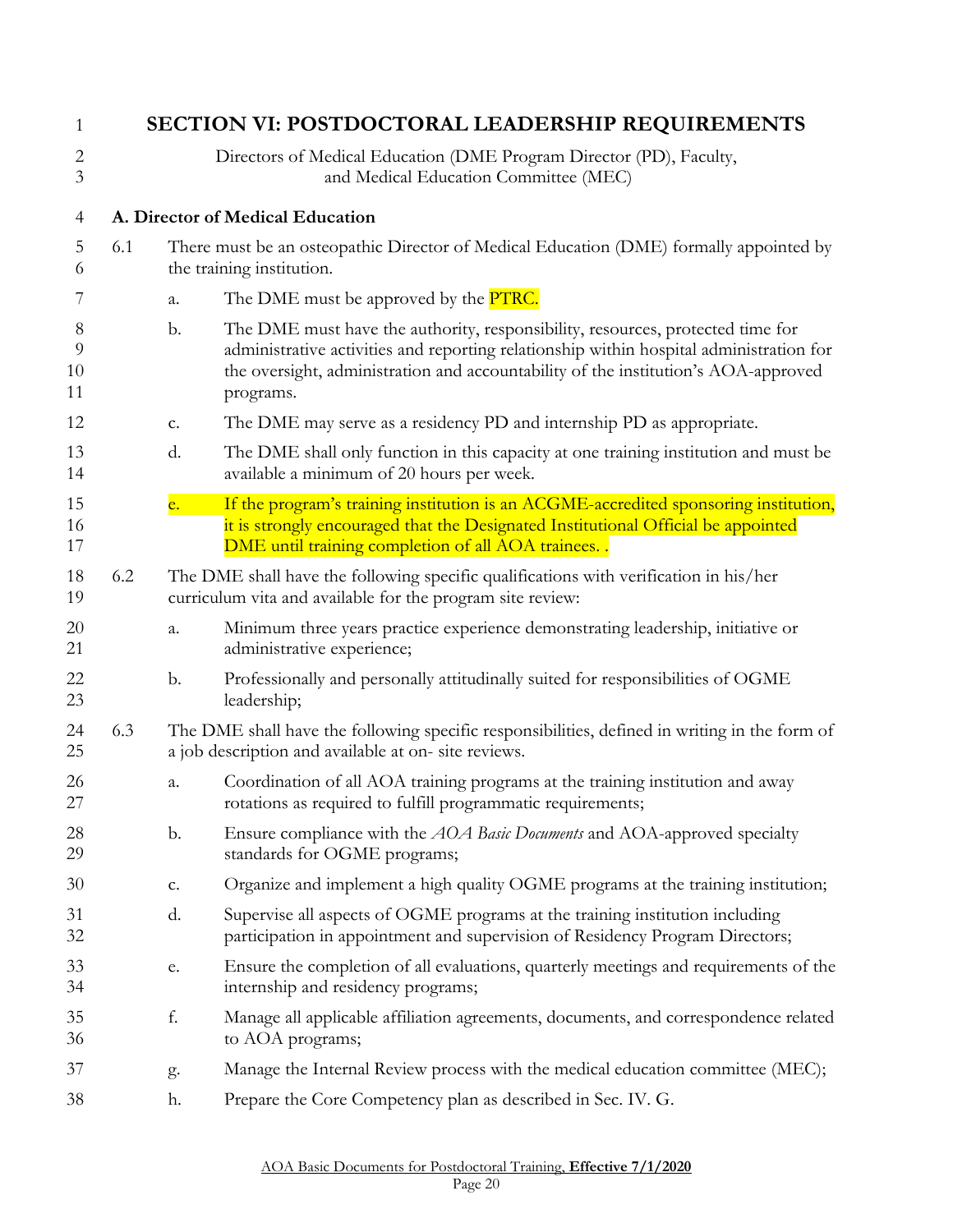<span id="page-20-0"></span>

| 1<br>2<br>3<br>4<br>5 |     | $\mathbf{i}$ .                                                                                                                     | Prepare and present an annual report on the "state of AOA educational programs in<br>the institution" to the Medical Staff and Governing Board, with a copy to the OPTI.<br>Copies of annual reports shall be available for on-site reviews. The annual report<br>will review the activities of the Medical Education Committee and programs with<br>attention to: |  |
|-----------------------|-----|------------------------------------------------------------------------------------------------------------------------------------|--------------------------------------------------------------------------------------------------------------------------------------------------------------------------------------------------------------------------------------------------------------------------------------------------------------------------------------------------------------------|--|
| 6<br>7                |     |                                                                                                                                    | $\mathbf{i}$ .<br>The supervision, responsibilities, and evaluation of interns, residents, and<br>fellows;                                                                                                                                                                                                                                                         |  |
| $8\phantom{1}$<br>9   |     |                                                                                                                                    | $\dddot{a}$ .<br>Compliance with the duty hour standards in training institution and at<br>affiliated institutions;                                                                                                                                                                                                                                                |  |
| 10                    |     |                                                                                                                                    | $\dddot{111}$ .<br>The training institution's internal review activities;                                                                                                                                                                                                                                                                                          |  |
| 11<br>12              |     |                                                                                                                                    | Outcomes of safety initiatives, patient care quality improvement and<br>iv.<br>interprofessional teams where trainees are core members;                                                                                                                                                                                                                            |  |
| 13<br>14              |     |                                                                                                                                    | Progress on the Core Competencies and identified goals for the program(s)<br>v.<br>for the new year.                                                                                                                                                                                                                                                               |  |
| 15<br>16              |     | $\mathbf{j}$ .                                                                                                                     | Participate in process where resources, including budgetary resources, are allocated<br>for program support;                                                                                                                                                                                                                                                       |  |
| 17<br>18<br>19<br>20  | 6.4 |                                                                                                                                    | The training institution must notify the AOA Division of Postdoctoral Training of any<br>change in appointment of DME within 30 days, with copy to the OPTI. A change in DME<br>may result in an immediate re-inspection of the programs. The PTRC will review and<br>approve appointments.                                                                        |  |
| 21                    | 6.1 |                                                                                                                                    | The DME shall have the following specific responsibilities:                                                                                                                                                                                                                                                                                                        |  |
| 22<br>23<br>24        |     | a.                                                                                                                                 | Authorized point of contact for all official communication from the AOA regarding<br>education programs, annual fees and all official communication from AOA Division<br>of Postdoctoral Training;                                                                                                                                                                 |  |
| 25<br>26              |     | b.                                                                                                                                 | Complete all correspondence, data, and electronic registration requests from AOA,<br>OPTI, AACOM and specialty colleges in a timely manner;                                                                                                                                                                                                                        |  |
| 27<br>28              |     | c.                                                                                                                                 | Review and manage all internal requests for information, documentation, data<br>requests for the OGME programs;                                                                                                                                                                                                                                                    |  |
| 29<br>30              | 6.2 |                                                                                                                                    | The training institution must notify the AOA Division of Postdoctoral Training within 30<br>days of appointment, with copy to the OPTI.                                                                                                                                                                                                                            |  |
| 31                    |     |                                                                                                                                    | C. Program Director                                                                                                                                                                                                                                                                                                                                                |  |
| 32<br>33              | 6.1 | There shall be an osteopathic program director appointed for each approved OGME<br>program with approval by the specialty college. |                                                                                                                                                                                                                                                                                                                                                                    |  |
| 34<br>35<br>36        | 6.2 | DME.                                                                                                                               | The training institution shall appoint a program director for each OGME program and<br>provide that individual with a written job description. A program director may serve as the                                                                                                                                                                                 |  |
| 37<br>38<br>39        |     | a.                                                                                                                                 | The institution must notify the AOA Division of Postdoctoral Training of any<br>changes in program director appointment within 30 days. The specialty college will<br>review and approve appointment.                                                                                                                                                              |  |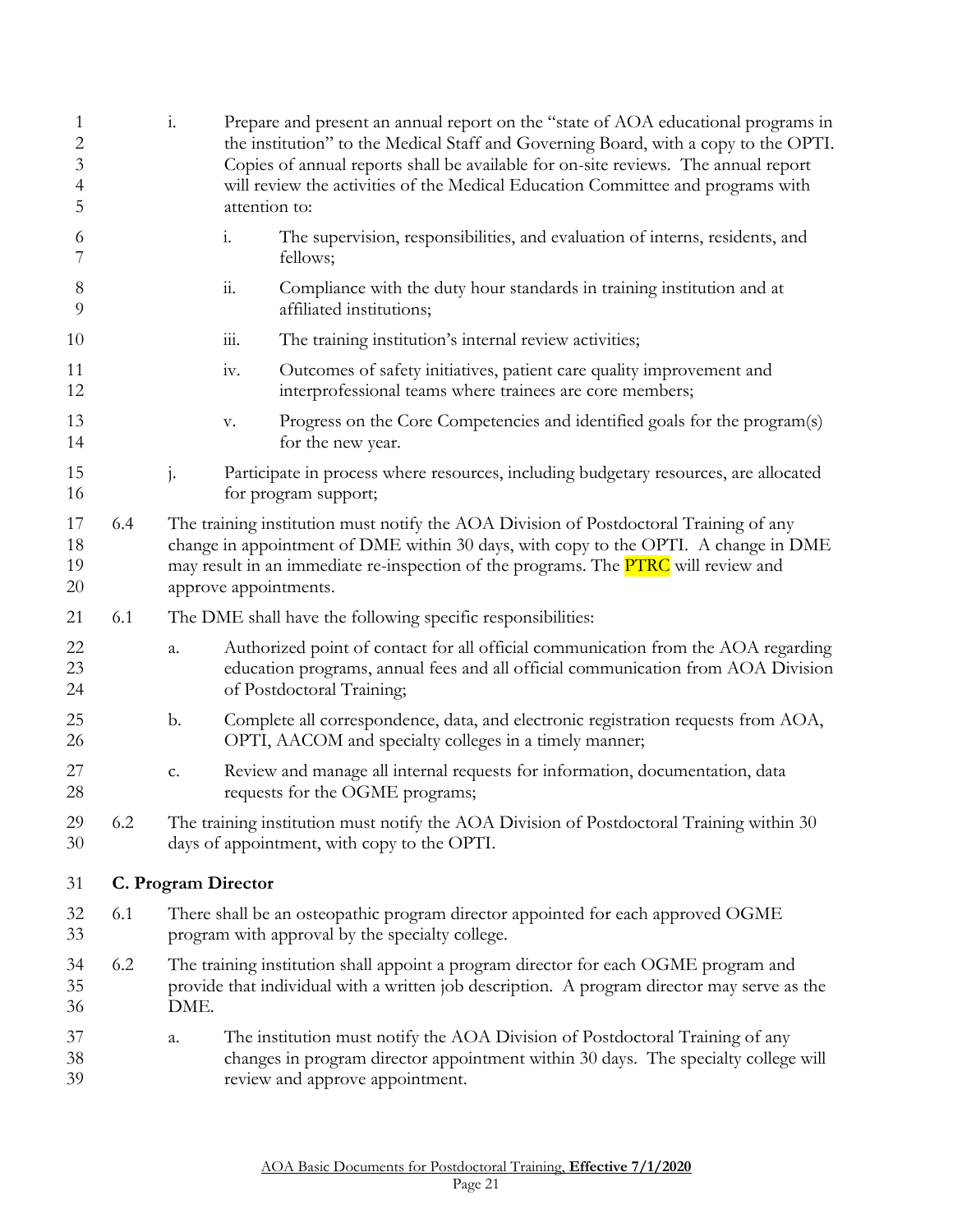| $\mathbf{1}$<br>$\overline{c}$<br>3 | 6.3 |                | The program director must have adequate institutional support, which may include financial,<br>in-kind, staff or other resources to meet program standards. Compensation may vary in<br>accordance with institutional resources and may be individually determined.                                                                                                         |  |
|-------------------------------------|-----|----------------|-----------------------------------------------------------------------------------------------------------------------------------------------------------------------------------------------------------------------------------------------------------------------------------------------------------------------------------------------------------------------------|--|
| $\overline{4}$<br>5<br>6<br>7       | 6.4 |                | The program director shall only serve as the director of one OGME program in the same<br>specialty. However, the program director may serve as joint program director in both a base<br>specialty residency and a fellowship program, with specialty college approval. The PD may<br>serve as DME but not as the program director of more than these two academic entities. |  |
| 8                                   | 6.5 |                | The Program Director shall have the following specific qualifications:                                                                                                                                                                                                                                                                                                      |  |
| 9                                   |     | a.             | Possess AOA or ABMS certification in the appropriate specialty or sub-specialty;                                                                                                                                                                                                                                                                                            |  |
| 10<br>11                            |     | $\mathbf{b}$ . | Have practiced in an appropriate specialty area for $\frac{3}{2}$ years or as determined by the<br>specialty standards;                                                                                                                                                                                                                                                     |  |
| 12<br>13                            |     | c.             | Have 3 or more years of experience as faculty in an AOA- or ACGME-accredited<br>training program;                                                                                                                                                                                                                                                                           |  |
| 14                                  |     | d.             | Maintain clinical practice and teaching involvement in the respective specialty;                                                                                                                                                                                                                                                                                            |  |
| 15                                  |     | e.             | Be attitudinally suited to conduct a training program;                                                                                                                                                                                                                                                                                                                      |  |
| 16<br>17                            |     | f.             | Meet the continuing medical education (CME) requirements of the AOA and the<br>specialty college;                                                                                                                                                                                                                                                                           |  |
| 18<br>19<br>$20\,$<br>21            | 6.6 |                | The program director shall be formally evaluated not less than annually in a fashion<br>prescribed by the training institution. If the PD is also the DME, than the administrator that<br>the DME reports to will conduct the evaluation. The program director shall have the<br>following specific responsibilities:                                                       |  |
| 22<br>23                            |     | a.             | Attend required educational programs sponsored by the specialty college for the<br>development of program directors;                                                                                                                                                                                                                                                        |  |
| 24                                  |     | b.             | Fulfill the responsibilities of the AOA specialty standards;                                                                                                                                                                                                                                                                                                                |  |
| 25<br>26                            |     | c.             | Be available to the trainees and have active clinical practice privileges at the training<br>institution;                                                                                                                                                                                                                                                                   |  |
| 27                                  |     | d.             | Oversee scheduling, curriculum development, training and evaluation of trainees;                                                                                                                                                                                                                                                                                            |  |
| 28<br>29                            |     | e.             | Conduct periodic evaluations of each trainee in accordance with specialty<br>requirements;                                                                                                                                                                                                                                                                                  |  |
| 30<br>31<br>32                      |     | f.             | Conduct an annual program review and present findings as well as goals for<br>upcoming year to the MEC including to but not limited to faculty development,<br>research and curriculum;                                                                                                                                                                                     |  |
| 33                                  |     | g.             | Participate on the education committee of the training institution;                                                                                                                                                                                                                                                                                                         |  |
| 34                                  |     | h.             | Participate in recruiting and selecting candidates;                                                                                                                                                                                                                                                                                                                         |  |
| 35                                  |     | $\mathbf{i}$ . | Develop training policies and curriculums;                                                                                                                                                                                                                                                                                                                                  |  |
| 36<br>37                            |     | j.             | Develop the training schedule to meet the curriculum requirements, including<br>outside rotations as necessary;                                                                                                                                                                                                                                                             |  |
| 38                                  |     | k.             | Counsel trainees in academic and/or disciplinary matters;                                                                                                                                                                                                                                                                                                                   |  |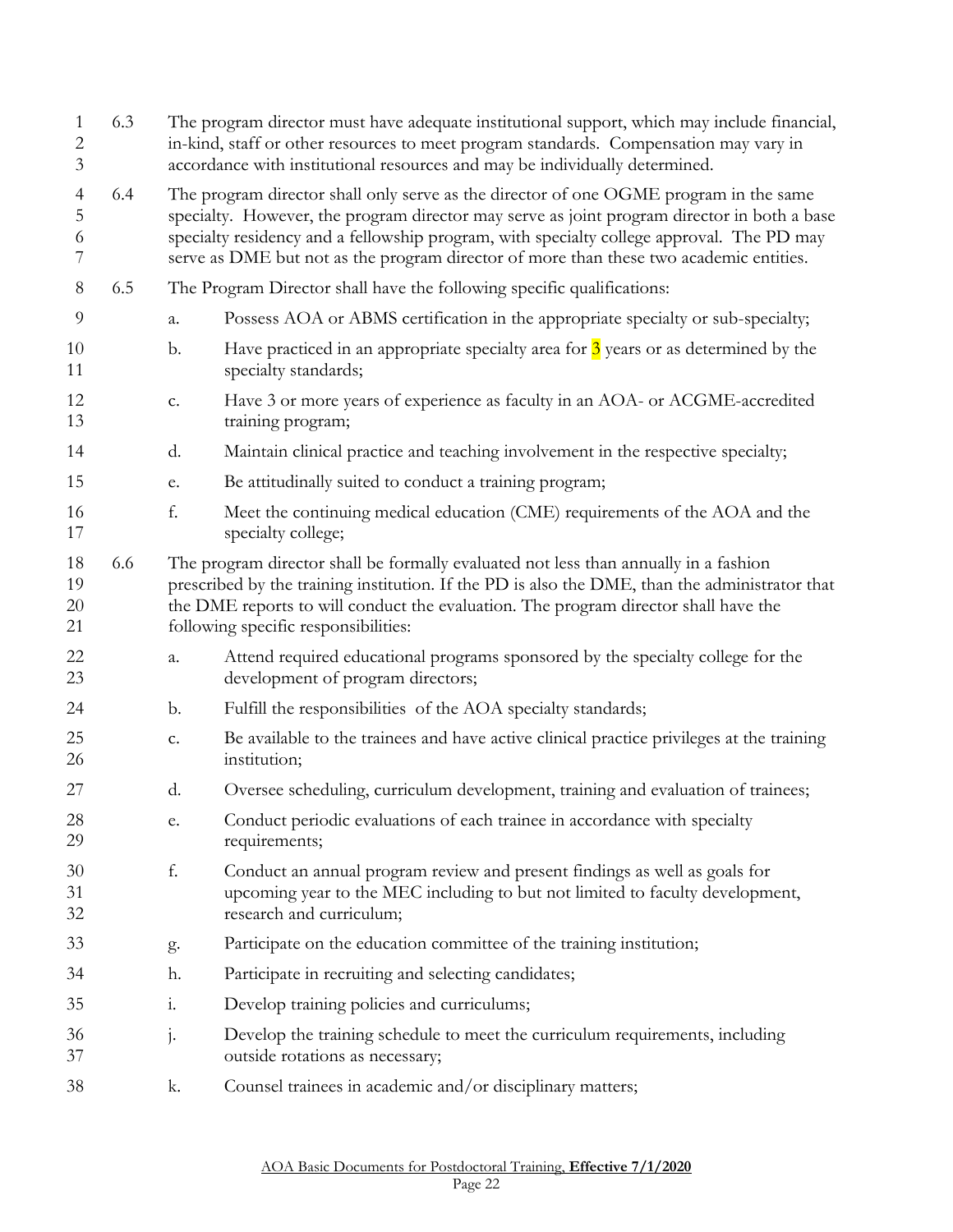<span id="page-22-1"></span><span id="page-22-0"></span>

| 1                    |     | 1.          | Prepare for the on-site program review;                                                                                                                                                                                                                                                                    |
|----------------------|-----|-------------|------------------------------------------------------------------------------------------------------------------------------------------------------------------------------------------------------------------------------------------------------------------------------------------------------------|
| 2                    |     | m.          | Participate in OPTI educational activities;                                                                                                                                                                                                                                                                |
| 3                    |     | n.          | Assess compliance with trainee competencies and skills development requirements;                                                                                                                                                                                                                           |
| 4                    |     | О.          | Recommend satisfactory program completion of trainees to specialty college;                                                                                                                                                                                                                                |
| 5<br>6               |     | p.          | Provide the trainee with all documents pertaining to the training program<br>requirements and expectations;                                                                                                                                                                                                |
| 7<br>$8\,$           |     | q.          | Submit reports to the DME and annual reports on each resident to the specialty<br>college as required;                                                                                                                                                                                                     |
| 9<br>10              |     | r.          | Participate with the DME in developing the Institutional Core Competency Plan and<br>support education and evaluation in each competency to each trainee.                                                                                                                                                  |
| 11                   |     |             | D. Teaching Faculty                                                                                                                                                                                                                                                                                        |
| 12<br>13<br>14       | 6.1 | supervisor. | Faculty shall be selected from among the institution's professional staff based on<br>qualifications, commitment, and desire to function as a teacher, trainer, and clinical                                                                                                                               |
| 15<br>16             | 6.2 |             | Faculty must be qualified by training and experience to perform this role, and must be<br>proficient in their areas of practice.                                                                                                                                                                           |
| 17                   |     | a.          | A list of teaching faculty and their credentials must be available for on-site reviews.                                                                                                                                                                                                                    |
| 18<br>19             | 6.3 |             | Faculty must be willing and able to provide instruction to trainees at the bedside and in<br>ambulatory settings and coordinate in-patient care schedules for the education of trainees                                                                                                                    |
| 20                   | 6.4 |             | Faculty must participate in periodic faculty development activities.                                                                                                                                                                                                                                       |
| 21<br>22             |     | a.          | These activities must be recorded on a curriculum vita or other institutional/OPTI<br>records for review at program/OPTI on-site reviews.                                                                                                                                                                  |
| 23<br>24<br>25<br>26 |     | b.          | Core faculty must demonstrate a minimum of 15 hours of faculty development over<br>the course of 5 years. Core faculty are either defined by the specialty college or are<br>those faculty who play a significant role in curricular development, delivery,<br>assessment of residents and of the program. |
| 27<br>28             | 6.5 |             | Faculty must be educated in recognizing early fatigue and sleep deprivation and to alter<br>schedules and counsel residents as necessary, while maintaining continuity of patient care.                                                                                                                    |
| 29                   |     |             | E. Medical Education Committee (MEC)                                                                                                                                                                                                                                                                       |
| 30                   | 6.1 |             | Each training institution must have a fully functioning Medical Education Committee (MEC).                                                                                                                                                                                                                 |
| 31                   | 6.2 |             | The committee shall work to maintain and improve program quality.                                                                                                                                                                                                                                          |
| 32<br>33<br>34       |     | a.          | The education committee shall include the DME, all program directors at the<br>institution, patient quality assurance representative, administrative representation,<br>OPTI representative, and peer-nominated trainee representatives;                                                                   |
| 35<br>36<br>37       |     | b.          | Representatives from major affiliate institutions shall be members of the education<br>committee and shall be strongly encouraged to attend the education committee<br>meetings when logistically possible;                                                                                                |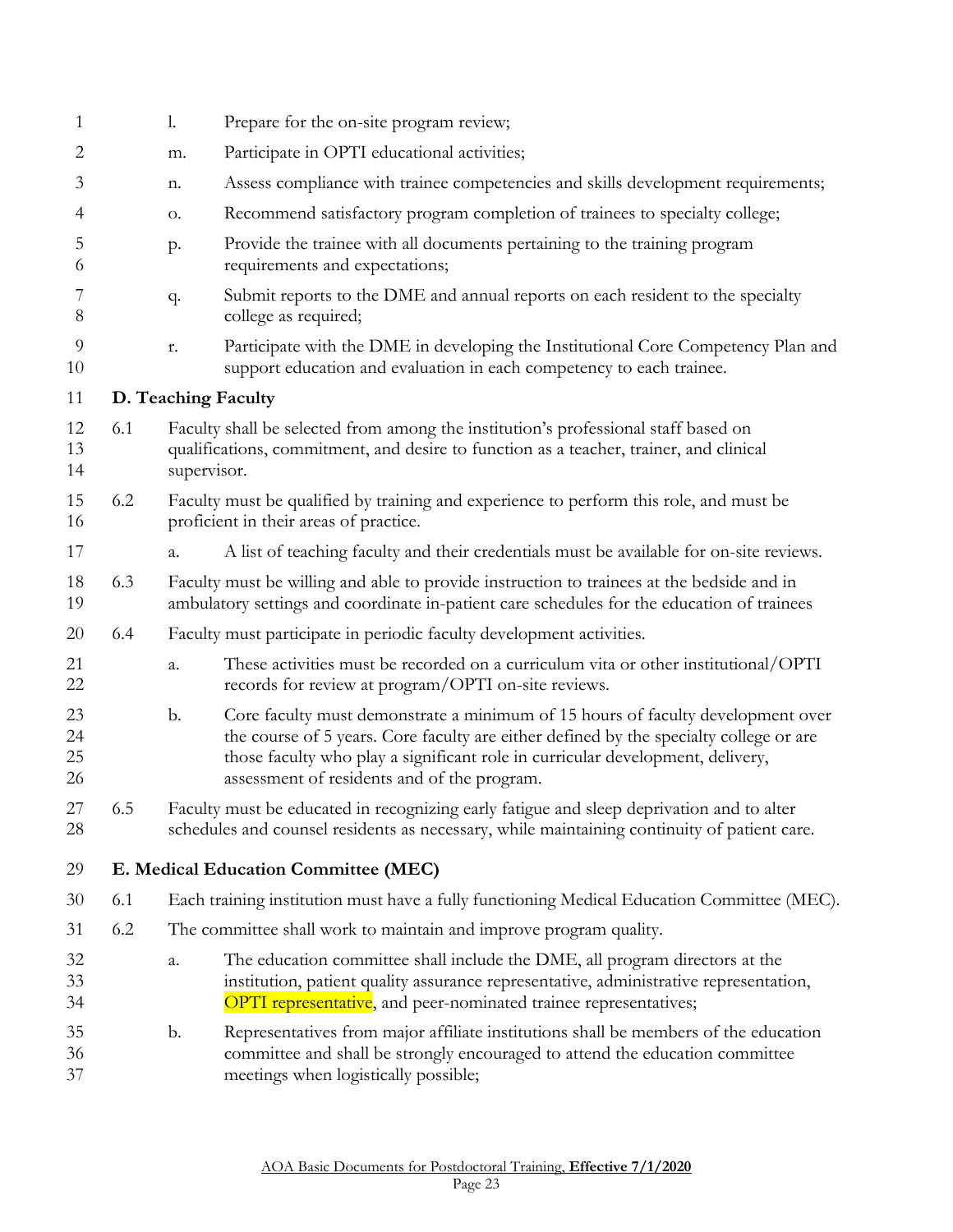| 1<br>$\overline{2}$<br>3 |     | $\mathbf{C}$ . | There shall be verifiable evidence of communication between the MEC and<br>representatives of major affiliate institutions where attendance at the monthly<br>meetings is not feasible;                                                  |
|--------------------------|-----|----------------|------------------------------------------------------------------------------------------------------------------------------------------------------------------------------------------------------------------------------------------|
| $\overline{4}$<br>5      |     | d.             | The MEC shall meet at least quarterly and minutes of meetings will be maintained,<br>signed by committee chair and available for on-site reviews;                                                                                        |
| 6                        |     | e.             | The MEC shall approve affiliations within the scope of AOA policies and<br>procedures (see Sec. IV, A);                                                                                                                                  |
| 8<br>9<br>10             |     | f.             | The MEC must establish a written policy to monitor duty hours and moonlighting<br>compliance, and will monitor reports of violations to its OPTI OGME committee<br>on request.                                                           |
| 11<br>12                 | 6.3 |                | The committee shall be organized to assist the DME in developing and implementing a<br>high-quality educational program for trainees.                                                                                                    |
| 13<br>14<br>15           |     | a.             | The committee shall, in cooperation with the DME, develop a curriculum and<br>methods to evaluate the educational experience of the interns and residents during<br>training.                                                            |
| 16<br>17                 |     | b.             | The MEC shall review and approve modification to the ICCP and program director<br>annual residency report.                                                                                                                               |
| 18<br>19<br>20           | 6.4 |                | The committee shall annually review program, faculty, intern, resident, and fellow evaluation<br>processes, as well as ensure program modification by specialty and program director as<br>needed in accordance with evaluation results. |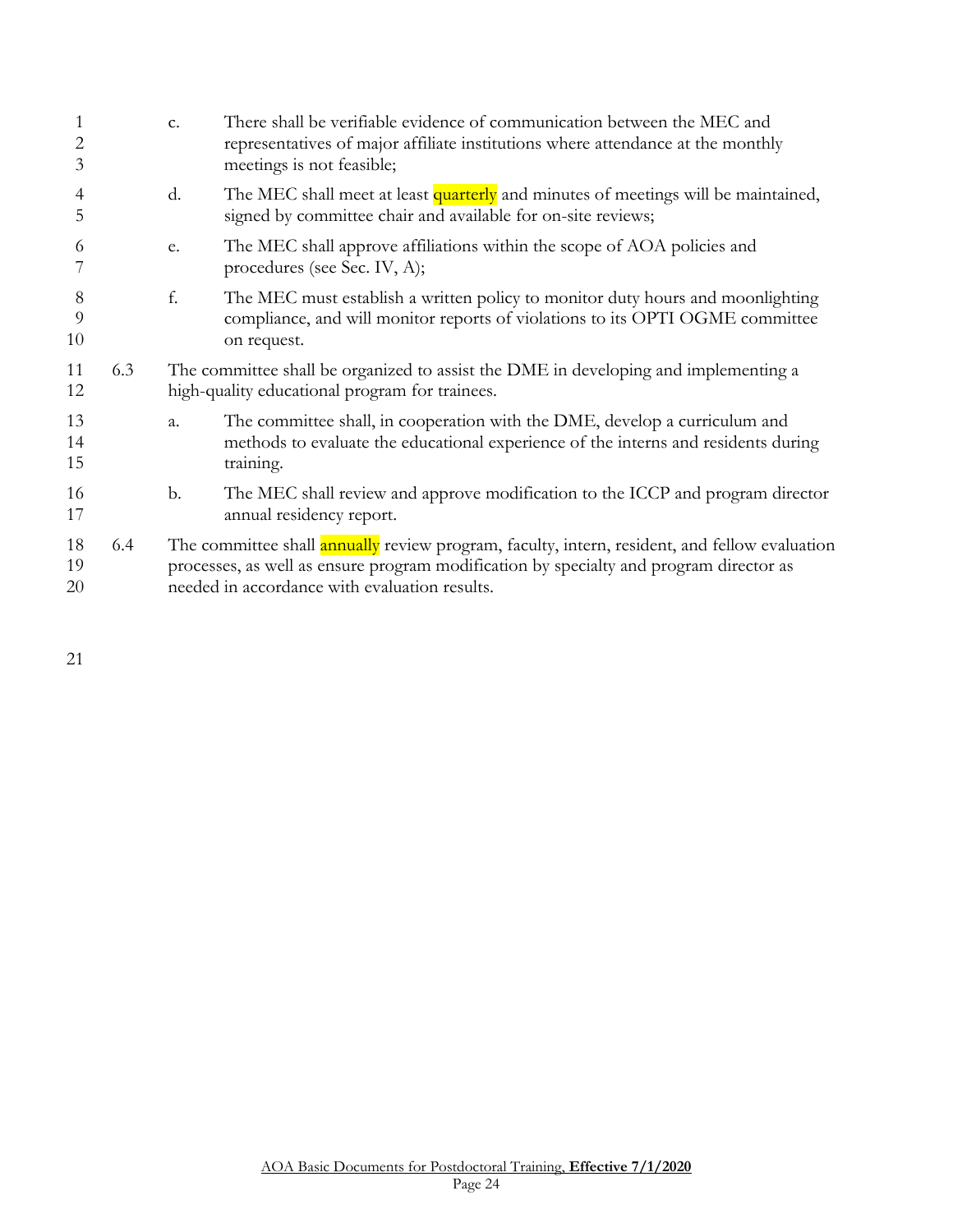<span id="page-24-0"></span>

# 1 **SECTION VII: TRAINEE (INTERN, RESIDENT, FELLOW)**<br>REQUIREMENTS **REQUIREMENTS**

<span id="page-24-1"></span>

| 3                   |     | A. Trainee Appointment Agreements                                                                       |                                                                                                                                                                      |  |
|---------------------|-----|---------------------------------------------------------------------------------------------------------|----------------------------------------------------------------------------------------------------------------------------------------------------------------------|--|
| $\overline{4}$<br>5 | 7.1 |                                                                                                         | The training institution shall ensure that trainees are provided with a fully executed annually<br>renewable contract. (A sample contract is provided in Appendix 2) |  |
| 6<br>7              |     | a.                                                                                                      | If referenced, the full explanation of the below mentioned items shall be noted in the<br>house staff manual and documented as supplied to each intern/resident.     |  |
| 8<br>9              |     | b.                                                                                                      | Contract shall specify the training program the resident is entering. The contract<br>shall designate the specialty residency program or internship program.         |  |
| 10<br>11            | 7.2 |                                                                                                         | The contract shall outline the terms and conditions of their appointment and shall include or<br>make reference to the following items:                              |  |
| 12                  |     | a.                                                                                                      | Intern/resident/fellow responsibilities;                                                                                                                             |  |
| 13                  |     | b.                                                                                                      | Duration of appointment (annual);                                                                                                                                    |  |
| 14                  |     | c.                                                                                                      | Financial support;                                                                                                                                                   |  |
| 15                  |     | d.                                                                                                      | Conditions under which living quarters, meals, laundry are provided;                                                                                                 |  |
| 16                  |     | e.                                                                                                      | Conditions for reappointment and promotion;                                                                                                                          |  |
| 17                  |     | f.                                                                                                      | Mutual release clause;                                                                                                                                               |  |
| 18                  |     | g.                                                                                                      | Grievance and due process procedures;                                                                                                                                |  |
| 19                  |     | h.                                                                                                      | Professional liability insurance;                                                                                                                                    |  |
| 20                  |     | $\ddot{1}$ .                                                                                            | Liability coverage for claims filed after program completion;                                                                                                        |  |
| 21                  |     | $\mathbf{j}$ .                                                                                          | Insurance benefits;                                                                                                                                                  |  |
| 22                  |     | k.                                                                                                      | Leave of absence policy;                                                                                                                                             |  |
| 23                  |     | $\mathbf{l}$ .                                                                                          | Sick leave policy;                                                                                                                                                   |  |
| 24                  |     | m.                                                                                                      | Policy on effects of leaves on satisfying criteria for program completion;                                                                                           |  |
| 25                  |     | n.                                                                                                      | Duty hour policies and procedures;                                                                                                                                   |  |
| 26                  |     | О.                                                                                                      | Policy on moonlighting;                                                                                                                                              |  |
| 27                  |     | p.                                                                                                      | Policy on other professional activities outside the program;                                                                                                         |  |
| 28                  |     | q.                                                                                                      | Counseling, medical, psychological support services;                                                                                                                 |  |
| 29                  |     | r.                                                                                                      | Policy on physician impairment and substance abuse;                                                                                                                  |  |
| 30                  |     | ${\bf S}$ .                                                                                             | Policy on sexual harassment;                                                                                                                                         |  |
| 31<br>32            |     | t.                                                                                                      | Policy on closure of hospital/training programs or reduction in approved trainee<br>positions.                                                                       |  |
| 33<br>34            | 7.3 | A written statement of benefits must be attached to the contract and a copy provided to the<br>trainee. |                                                                                                                                                                      |  |
| 35                  | 7.4 |                                                                                                         | The fully executed contract shall be maintained in the individual trainee file.                                                                                      |  |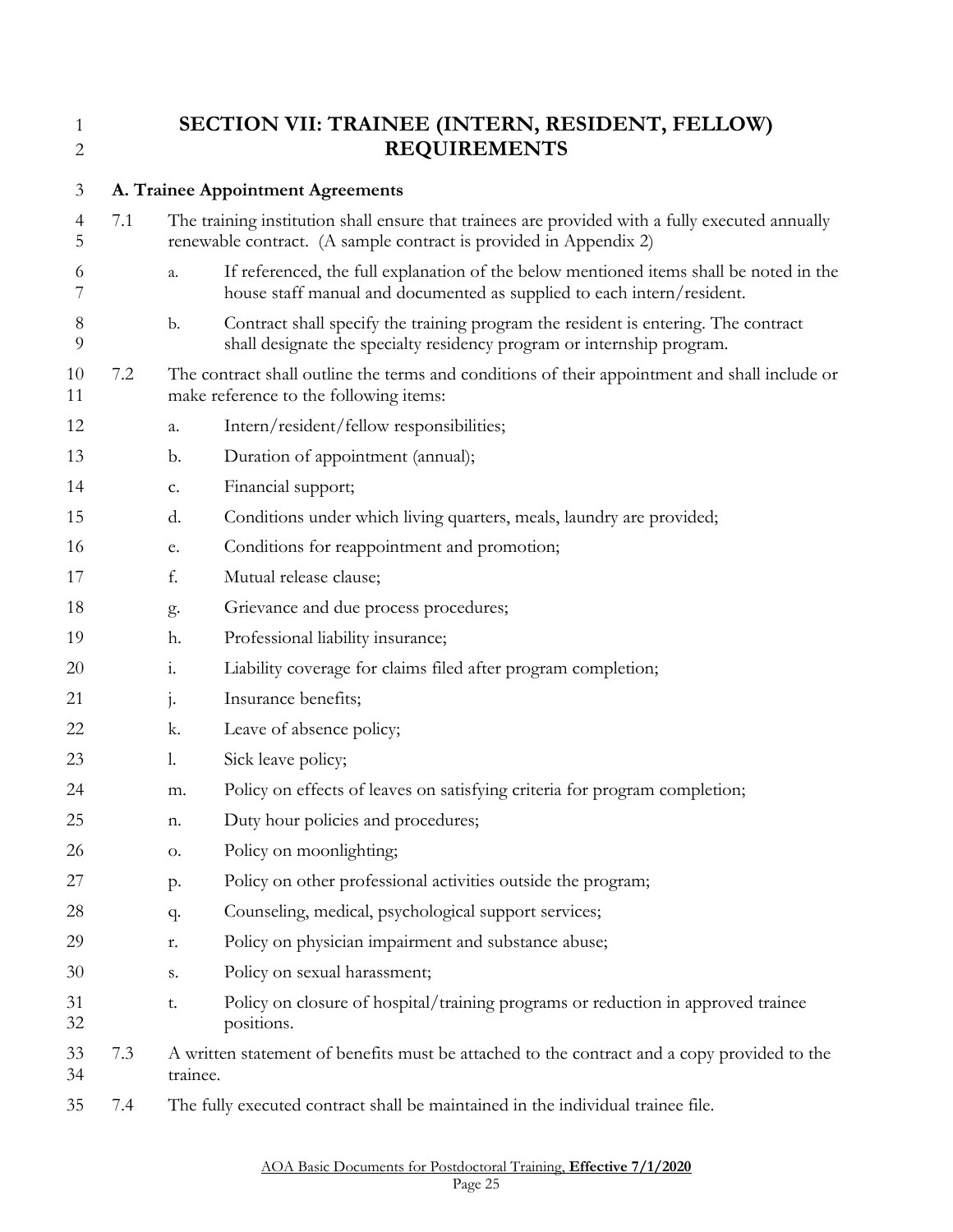<span id="page-25-1"></span><span id="page-25-0"></span>

| $\mathbf{1}$<br>$\mathbf{2}$     | 7.5 | Institutional human resource policies may be applicable to trainees at the discretion of the<br>training institution. |                                                                                                                                                                                                                                                                                                                                                                                                                                                                                                                          |  |
|----------------------------------|-----|-----------------------------------------------------------------------------------------------------------------------|--------------------------------------------------------------------------------------------------------------------------------------------------------------------------------------------------------------------------------------------------------------------------------------------------------------------------------------------------------------------------------------------------------------------------------------------------------------------------------------------------------------------------|--|
| 3                                | 7.6 |                                                                                                                       | The institution shall not require a trainee to sign a non-competition guarantee.                                                                                                                                                                                                                                                                                                                                                                                                                                         |  |
| $\overline{4}$                   |     |                                                                                                                       | <b>B. Trainee Financial Support and Benefits of Appointment</b>                                                                                                                                                                                                                                                                                                                                                                                                                                                          |  |
| 5<br>6                           | 7.1 |                                                                                                                       | Training institutions shall provide all trainees with financial support and benefits to achieve<br>required educational objectives.                                                                                                                                                                                                                                                                                                                                                                                      |  |
| 7<br>8<br>9<br>10                | 7.2 |                                                                                                                       | AOA credit may be granted to osteopathic graduates in approved, but non-salaried,<br>residency positions, provided that the residency program contracts to provide the same<br>benefits (including professional liability insurance) to residents in salaried positions at no<br>costs to such resident(s).                                                                                                                                                                                                              |  |
| 11<br>12<br>13<br>14             | 7.3 |                                                                                                                       | Candidates for AOA approved programs shall be informed in writing of the terms,<br>conditions and benefits of their appointment, to include salary and other benefits (e.g.<br>medical benefits, life and disability insurance, professional liability, vacation, sick, leaves of<br>absence and academic).                                                                                                                                                                                                              |  |
| 15                               |     | a.                                                                                                                    | These benefits must comply with state, federal and local laws.                                                                                                                                                                                                                                                                                                                                                                                                                                                           |  |
| 16<br>17                         |     | $\mathbf b$ .                                                                                                         | Benefits such as moving expenses, living quarters, meals or laundry must also be<br>addressed.                                                                                                                                                                                                                                                                                                                                                                                                                           |  |
| 18<br>19                         | 7.4 |                                                                                                                       | The training institution must ensure that trainees are provided with professional liability<br>coverage for the duration of their training.                                                                                                                                                                                                                                                                                                                                                                              |  |
| 20<br>21<br>22                   |     | a.                                                                                                                    | Such coverage shall include protection against awards from claims reported or filed<br>after completion of training and only applicable to actions occurring within the<br>assigned scope of responsibilities for the approved program.                                                                                                                                                                                                                                                                                  |  |
| 23                               |     |                                                                                                                       | C. Leaves of Absence and Vacation                                                                                                                                                                                                                                                                                                                                                                                                                                                                                        |  |
| 24                               | 7.1 |                                                                                                                       | The institution must publish its leave policy in the house staff manual.                                                                                                                                                                                                                                                                                                                                                                                                                                                 |  |
| 25<br>26<br>27                   |     | a.                                                                                                                    | The AOA Division of Postdoctoral Training/Trainee Services must be notified in<br>writing of the training extension, with copies to the OPTI and specialty college. A<br>copy must be maintained in the trainee's file.                                                                                                                                                                                                                                                                                                  |  |
| 28<br>29<br>30<br>31<br>32<br>33 |     | b.                                                                                                                    | All AOA-approved programs must offer a minimum of 10 business days (Monday<br>through Friday) per contract year of vacation time and provide a maximum of 20<br>business days (Monday through Friday) per contract year of vacation, professional,<br>sick or other leave as granted by the DME, unless such leave is designated by federal,<br>state, training institution or union regulations. Required educational programs, OPTI<br>programs, or specialty college programs will not be counted against those days. |  |
| 34<br>35                         |     |                                                                                                                       | In such cases, federal, state, institution and/or union regulations shall<br>$\mathbf{i}$ .<br>supersede these policies for each contract year of training.                                                                                                                                                                                                                                                                                                                                                              |  |
| 36<br>37                         |     | c.                                                                                                                    | No more than 20 business days per contract year of leave may be granted for any<br>purpose without extending the program.                                                                                                                                                                                                                                                                                                                                                                                                |  |
| 38<br>39                         |     | d.                                                                                                                    | If trainee is given a leave of absence for reasons of maternity, physical or mental<br>disabilities and returns to duty, he/she may continue the training to completion.                                                                                                                                                                                                                                                                                                                                                 |  |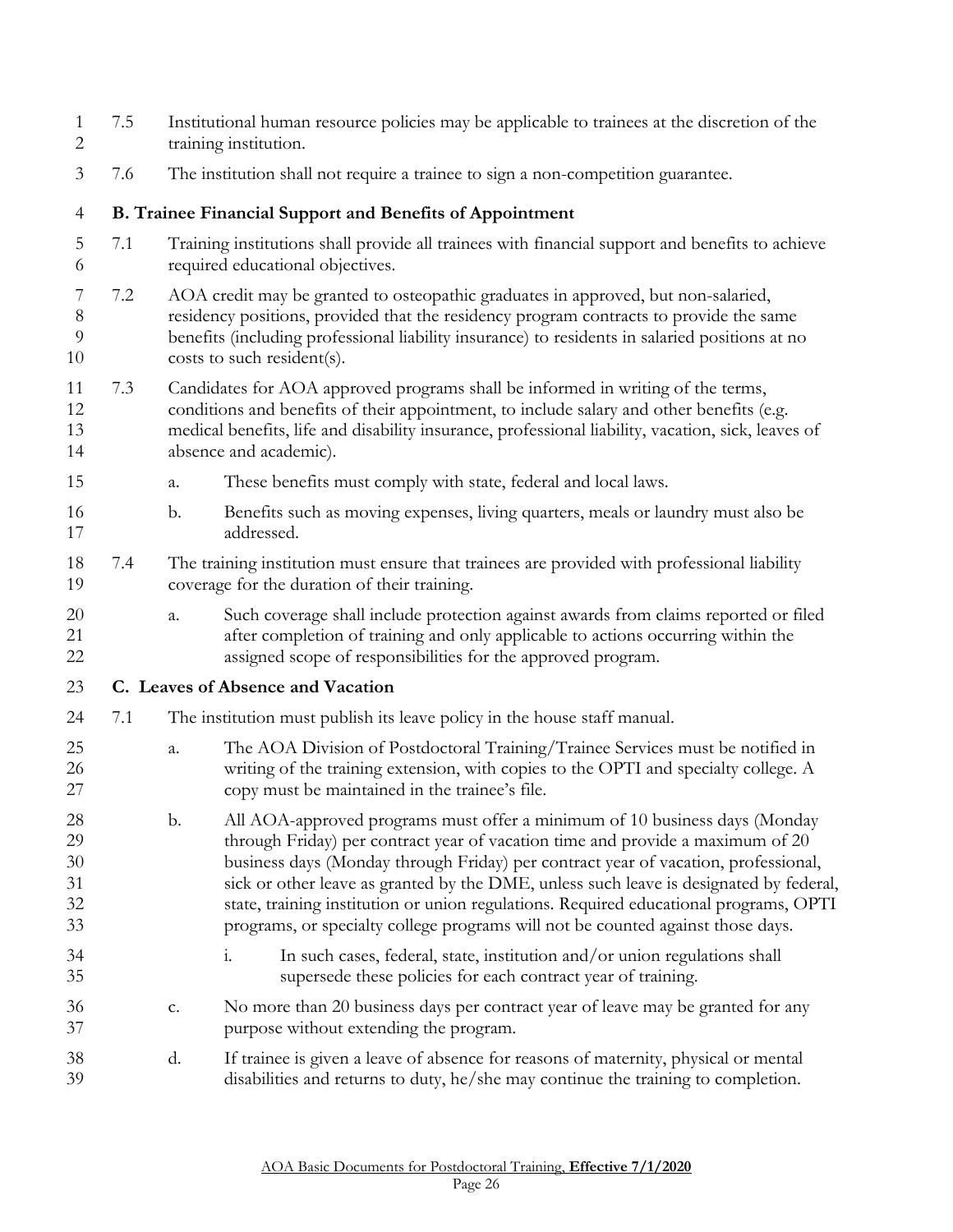- 7.2 The DME/program director has the authority to extend the trainee contract for a period of up to 3 months for leave, illness or remediation purposes without requesting approval for overlap of trainee numbers from the specialty college and/or PTRC. Any overlap in excess of 3 months shall require advance approval and be reported to the AOA Division of Postdoctoral Training, specialty college(s) and OPTI. A copy must be maintained in the trainee's file.
- 7.3 The training institution shall assist the trainee in obtaining confidential counseling, medical, and psychological support services when indicated, including physician impairment assistance.

#### <span id="page-26-0"></span>**D. Trainee Contract Responsibilities**

- 7.1 Any contract violation by an institution shall be reported immediately to the AOA Division of Postdoctoral Training.
- 7.2 Contract requirements must be met in full. Violation of the contract by a trainee may result in the loss of credit for time served in the program.
- 7.3 The AOA is not a party to any contractual disputes between trainee and the training institution.

#### <span id="page-26-1"></span>**E. Trainee Contract Termination**

- 7.1 The institution may discontinue the training of an OGME trainee who is considered to be academically, educationally, temperamentally, ethically or otherwise unsuited to participate or continue in the program.
- 7.2 Prior to termination of a trainee contract, the institution must provide the trainee with appropriate due process, personal and/or academic counseling.
- a. There must be written documentation of deficiencies and attempts to resolve these concerns.
- 7.3 In the event that a contract requires termination due to loss of AOA program approval the training institution and the OPTI shall make an effort to place the trainee in other 27 established AOA-approved or ACGME-accredited programs.
- <span id="page-26-2"></span>**F. Grievances, Complaints and Due Process for Trainees**
- Complaint procedures are established to:
- 30 Protect the integrity and the maintenance of educational standards;
- Provide a mechanism for concerned individuals or organizations to bring information concerning specific actions and programs that may be in noncompliance with the AOA's educational standards to the attention of the accrediting agency; and
- <sup>34</sup> Recognize the responsibility of the AOA to provide complainants the opportunity to use the AOA as a vehicle to address specific grievances.
- 7.1 The training institution shall provide trainees with appropriate policies and procedures for grievance and due process.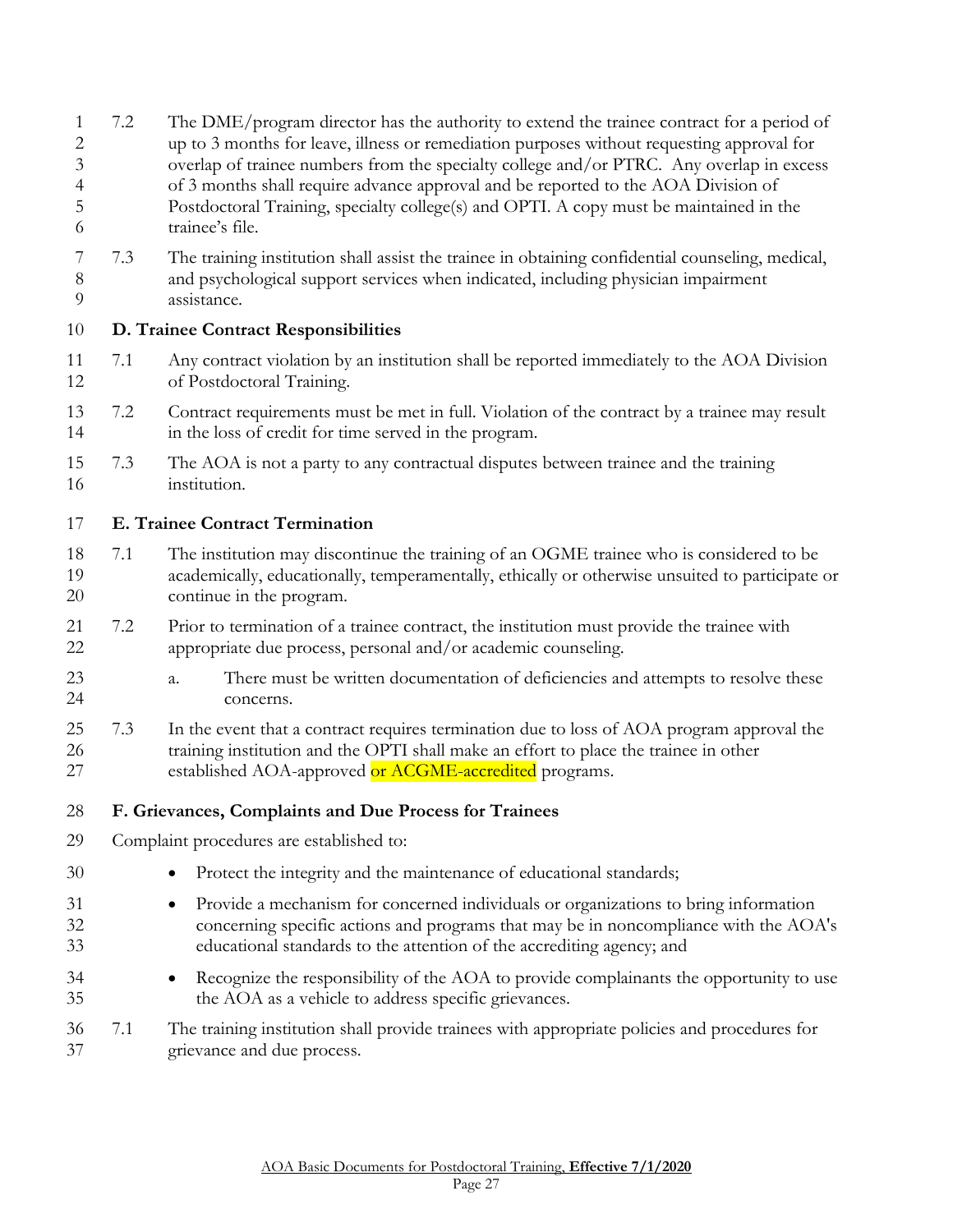| 1<br>$\mathbf{2}$<br>3        |     | a. | Policies shall address academic and disciplinary actions that could jeopardize a<br>trainee's appointment and/or career and must address the non-renewal of contracts,<br>termination of program, and academic failure of clinical services rotations.                                                                                                                                                                |
|-------------------------------|-----|----|-----------------------------------------------------------------------------------------------------------------------------------------------------------------------------------------------------------------------------------------------------------------------------------------------------------------------------------------------------------------------------------------------------------------------|
| $\overline{\mathcal{A}}$<br>5 | 7.2 |    | These policies and procedures shall address adjudication of complaints and grievances<br>related to the hospital, program or staff.                                                                                                                                                                                                                                                                                   |
| 6<br>7<br>$8\,$<br>9<br>10    | 7.3 |    | The procedure for filing an official complaint begins with informal consultation. Each<br>complainant must initially attempt to resolve any differences or problems with the specific<br>program, training institution or OPTI through direct dealings. A complaint to the AOA<br>should only be made after these attempts at resolution have been unsuccessful or where a<br>trainee is concerned about retribution. |
| 11<br>12<br>13                | 7.4 |    | A complainant may seek informal consultation, or may file a formal complaint with the<br>AOA Division of Postdoctoral Training regarding a program or institution concerning a<br>violation of AOA approved standards.                                                                                                                                                                                                |
| 14                            | 7.5 |    | A formal complaint to AOA shall meet the following criteria:                                                                                                                                                                                                                                                                                                                                                          |
| 15<br>16<br>17                |     | a. | The complainant shall present information concerning an alleged violation of AOA-<br>approved standards. The information shall be accurate and well documented with<br>documentation where possible.                                                                                                                                                                                                                  |
| 18<br>19<br>20                |     | b. | The complainant shall document efforts to resolve the problem through appropriate<br>program and training institution, or OPTI channels. Where such measures are not<br>possible, the complainant shall state reasons.                                                                                                                                                                                                |
| 21<br>22                      |     | c. | The complainant shall include information about any other actions initiated to<br>resolve the problems.                                                                                                                                                                                                                                                                                                               |
| 23<br>24<br>25                |     | d. | The complaint shall be presented in writing to the AOA Division of Postdoctoral<br>Training and signed by the complainant. The complainant's identity shall be held in<br>confidence at all times.                                                                                                                                                                                                                    |
| 26<br>27                      | 7.6 |    | The OPTI shall be notified, unless contraindicated by an individual situation, and asked to<br>provide an assessment of the allegations to the AOA within thirty (30) days.                                                                                                                                                                                                                                           |
| 28<br>29<br>30                | 7.7 |    | If the complaint warrants further investigation AOA will notify the complainant, in writing,<br>that the complaint has been accepted for further investigation. AOA will also notify the<br>complainant in writing if a complaint has not been accepted for further investigation.                                                                                                                                    |
| 31<br>32                      | 7.8 |    | If AOA ascertains that a complainant has instituted litigation against the program, institution<br>or OPTI concerning the complaint, no action shall be taken while the matter is subjudice.                                                                                                                                                                                                                          |
| 33<br>34<br>35<br>36          | 7.9 |    | If AOA determines that a complaint warrants investigation, a further review will be initiated<br>within 30 days by the <b>PTRC</b> , together with the OPTI's assessment. The <b>PTRC</b> will consult<br>other education council leadership where appropriate, and may take any of the following<br>actions based on the findings of the investigation:                                                              |
| 37                            |     | a. | No action;                                                                                                                                                                                                                                                                                                                                                                                                            |
| 38                            |     | b. | Determine whether a focused visit is warranted;                                                                                                                                                                                                                                                                                                                                                                       |
| 39                            |     | c. | Monitoring for a one year period followed by a focused site review;                                                                                                                                                                                                                                                                                                                                                   |
| 40                            |     | d. | Modify the current term of program approval, including probationary status;                                                                                                                                                                                                                                                                                                                                           |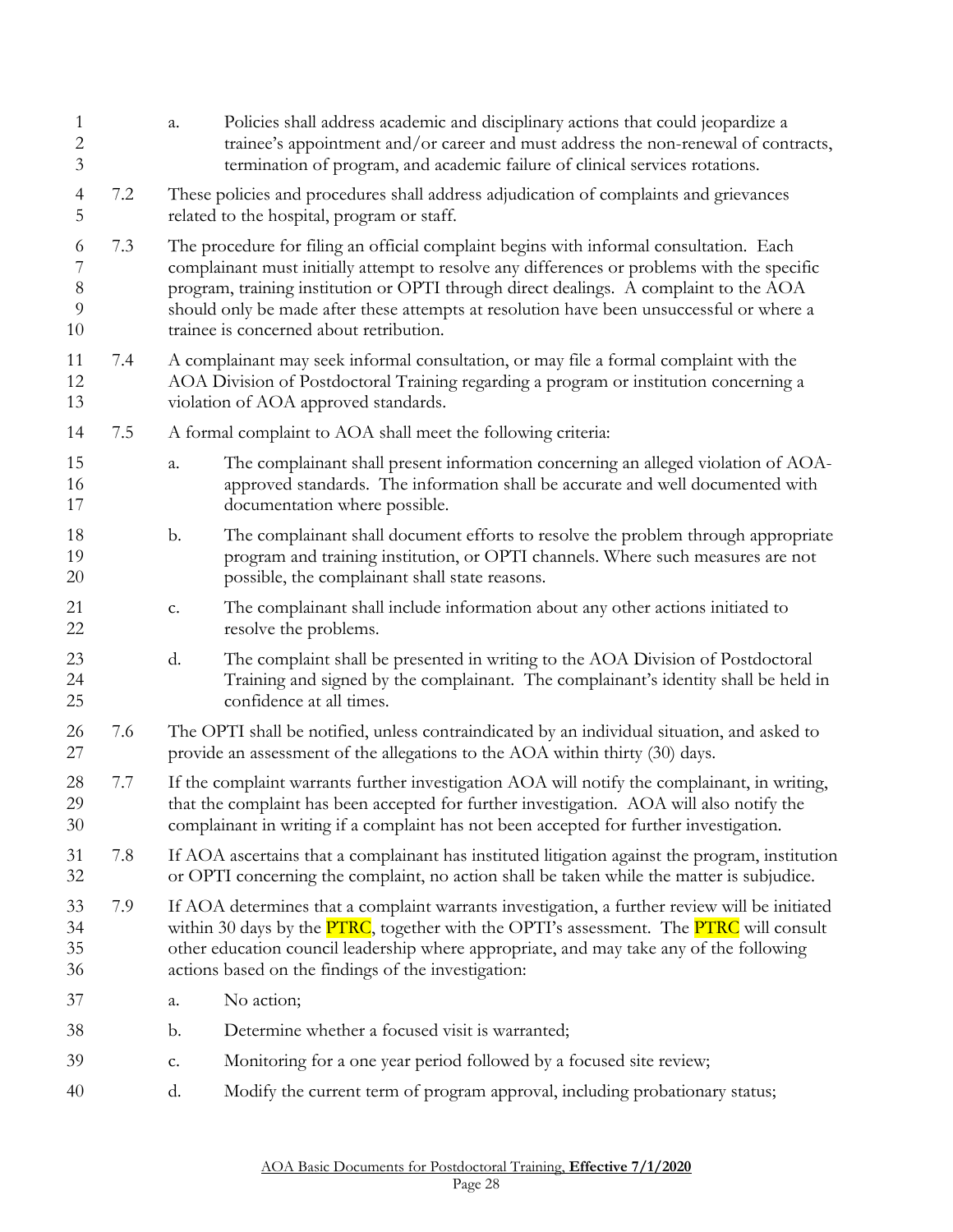<span id="page-28-0"></span>

| 1                          |      | e. | Denial of continuing approval of the program, with a closure date;                                                                                                                                                                                                                                                                                                                                                        |
|----------------------------|------|----|---------------------------------------------------------------------------------------------------------------------------------------------------------------------------------------------------------------------------------------------------------------------------------------------------------------------------------------------------------------------------------------------------------------------------|
| $\overline{2}$             |      | f. | Denial of eligibility of program or institutional leadership;                                                                                                                                                                                                                                                                                                                                                             |
| 3                          |      | g. | Other sanctions as deemed appropriate by the PTRC;                                                                                                                                                                                                                                                                                                                                                                        |
| $\overline{4}$             | 7.10 |    | AOA must maintain documentation of the disposition of complaints.                                                                                                                                                                                                                                                                                                                                                         |
| 5                          |      |    | <b>G. Trainee Duty Hours Policy</b>                                                                                                                                                                                                                                                                                                                                                                                       |
| 6<br>7<br>$\, 8$<br>9      |      |    | Situations in which trainees work an excessive numbers of hours can lead to errors in judgment and<br>clinical decision-making, and negatively impact the physical and mental well-being of trainees. These<br>errors can impact on patient safety, as well as the safety of the physician trainees through increased<br>motor vehicle accidents, stress, depression and illness.                                         |
| 10<br>11<br>12             | 7.1  |    | The training institution, DME, and program directors must make every attempt to avoid<br>scheduling excessive work hours leading to sleep deprivation, fatigue or inability to conduct<br>personal activities.                                                                                                                                                                                                            |
| 13<br>14                   |      | a. | The institutional policy must be reported in the house staff manual and available for<br>review at all program site reviews.                                                                                                                                                                                                                                                                                              |
| 15<br>16                   |      | b. | Evidence of review of resident duty hours by the medical education committee<br>(MEC) must occur quarterly.                                                                                                                                                                                                                                                                                                               |
| 17<br>18<br>19             | 7.2  |    | The trainee shall not be assigned to work physically on duty in excess of 80 hours per week<br>averaged over a 4-week period, inclusive of in-house night call and any allowed<br>moonlighting. No exceptions to this policy shall be permitted.                                                                                                                                                                          |
| 20                         | 7.3  |    | The trainee shall not work in excess of 24 consecutive hours.                                                                                                                                                                                                                                                                                                                                                             |
| 21<br>22<br>23<br>24<br>25 |      | a. | Allowances for already initiated clinical care, transfer of care, educational debriefing<br>and formal didactic activities may occur, but shall not exceed 4 additional hours and<br>must be reported by the resident/fellow in writing with rationale to the<br>DME/program director and reviewed by the MEC for monitoring individual<br>residents and program. These allowances are not permitted for OGME-1 trainees. |
| 26<br>27                   |      | b. | Trainees shall not assume responsibility for a new patient or any new clinical activity<br>after working 24 hours.                                                                                                                                                                                                                                                                                                        |
| 28<br>29<br>30             | 7.4  |    | The trainee shall have 48-hour periods off on alternate weeks, or at least one 24-hour period<br>off each week and shall have no call responsibility during that time. At-home call cannot be<br>assigned on these free days.                                                                                                                                                                                             |
| 31<br>32                   | 7.5  |    | Upon conclusion of a 20-24 hour duty shift, trainees shall have a minimum of 12 hours off<br>before being required to be on duty or on call again.                                                                                                                                                                                                                                                                        |
| 33<br>34                   |      | a. | Upon completing a duty period of at least 12 but less than 20 hours, a minimum<br>period of 10 hours off must be provided.                                                                                                                                                                                                                                                                                                |
| 35                         | 7.6  |    | All off-duty time must be totally free from clinical or assigned classroom educational activity.                                                                                                                                                                                                                                                                                                                          |
| 36<br>37<br>38<br>39<br>40 | 7.7  |    | Rotations in which a trainee is assigned to Emergency Department duty shall ensure that<br>trainees work no longer than 12 hour shifts with no more than 30 additional minutes allowed<br>for transfer of care and shall be required to report in writing to the DME/program director<br>for review by the MEC, only any time exceeding the 30 additional minutes, for monitoring<br>individual trainees and program.     |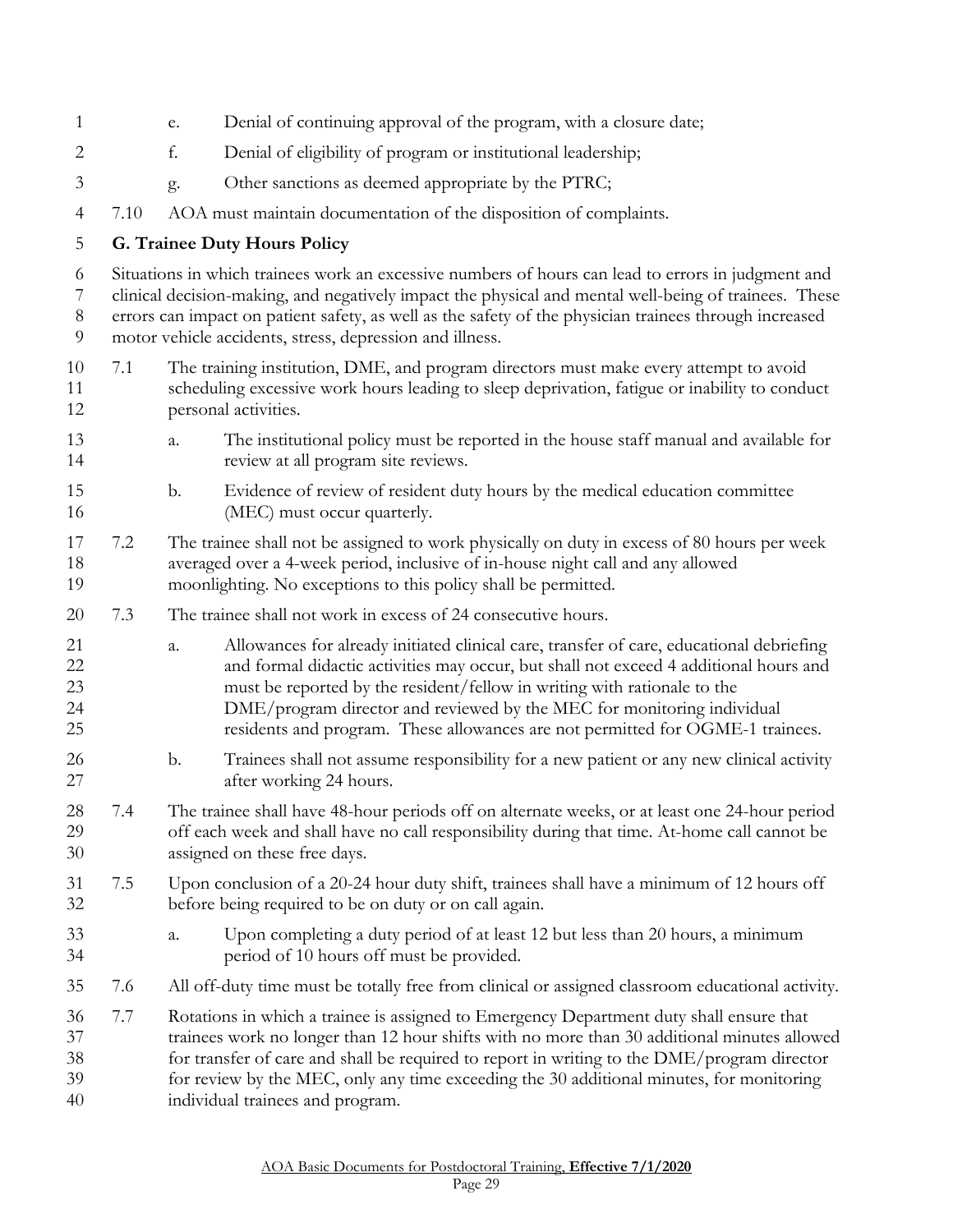- 7.8 In cases where a trainee is engaged in patient responsibility which cannot be interrupted at the duty hour limits, additional coverage shall be assigned as soon as possible by the attending staff to relieve the trainee involved. Patient care responsibility is not precluded by the duty hours policy.
- 7.9 The trainee shall not be assigned to in-hospital call more often than every third night averaged over any consecutive four-week period. Home call is not subject to this policy, however it must satisfy the requirement for time off. Any time spent returning to the hospital must be included in the 80 hour maximum limit.
- 7.10 At the trainee's request, the training institution must provide comfortable sleep facilities or provide another mechanism for a resident to return home (e.g. cab fare) to trainees who are too fatigued at shift conclusion to safely drive.
- 7.11 The ACGME Duty Hours Policy may be substituted for the AOA Duty Hours Policy.

#### <span id="page-29-0"></span>**H. Moonlighting Policy for Trainees**

- 7.1 Any professional clinical activity (moonlighting) performed outside of an official residency/fellowship program will only be conducted with the permission of the program 16 administration (DME/program director) and must not interfere with the resident's/fellow's 17 didactic or clinical performance.
- a. A written request by the resident/fellow must be approved or disapproved by the program director and DME and be filed in the institution's trainee file.
- b. This policy must be published in the institution's house staff manual. Failure to report and receive approval by the program may be grounds for terminating a resident's/fellow's contract.
- 7.2 If moonlighting is permitted, hours shall be inclusive all duty hour requirements work limit and must be reported and monitored by the MEC.
- 7.3 OGME-1 trainees shall be prohibited from moonlighting.

### <span id="page-29-1"></span>**I. Trainee Supervision Policy**

 OGME training must be designed to offer structured and supervised exposure to balance learning with service appropriate to trainee levels of documented expertise.

- 7.1 Supervision shall be provided on a graduated basis as the trainee progresses through the training program, based on evaluation of individual knowledge and skill as well as institutional policy, program and specialty college requirements.
- a. The supervising physician shall be responsible for determining the activities the trainee will be allowed to perform within the context of the assigned levels of responsibility, and for being available to the trainee.
- b. Trainees shall be responsible for seeking consultation when it is clinically indicated, based on the trainee's level of training and institutional policy.
- 7.2 Institutions must provide supervision and patient care in accordance with national and state guidelines and policy and specialty basic standards of required skills at various training levels.
- 7.3 Trainees must have reliable access to supervision and evaluation consistent with their level of competency throughout their training period. Trainees are responsible to the program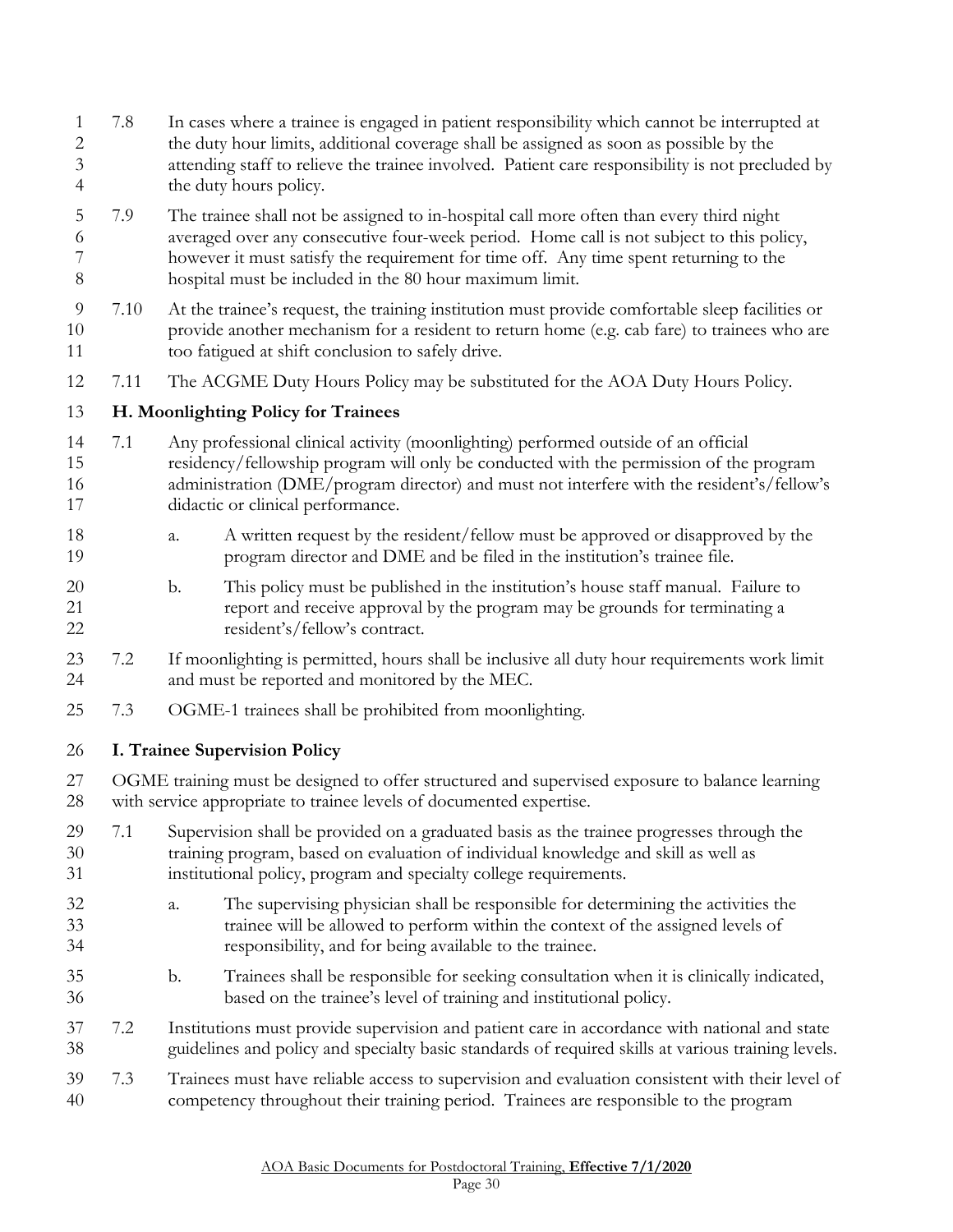- director and supervising physicians for assignment of responsibility, supervision and evaluation.
- 7.4 Trainees shall participate in supervision of other trainees at lower levels of OGME as defined in the program manual in their respective specialties.
- 7.5 During night on-call hours, trainees must have on-call access to attending or on-call physician assistance and supervision regarding patient care.
- a. The attending physician shall be required to review trainee-provided patient care given during on-call periods and participate in evaluating this care with the trainee.

### <span id="page-30-0"></span>**J. Trainee Licensure Requirements**

- 7.1 All trainees must have an appropriate training license consistent with state and local requirements.
- a. The respective training site shall have the responsibility to ensure appropriate licensure of interns/residents/fellows.

### <span id="page-30-1"></span>**K. Trainee Ethics and Integrity Policy**

The AOA has implemented a Code of Ethics that is designed to address the osteopathic physician's

 ethical and professional responsibilities to patients, society, the AOA, to others involved in health care, and to self. The [Code of Ethics](https://www.osteopathic.org/inside-aoa/about/leadership/Pages/aoa-code-of-ethics.aspx) can be found at the AOA website.

 7.1 All trainees must practice ethical behavior and abide by specific codes of conduct as defined by the training institution in its house staff manual.

#### <span id="page-30-2"></span>**L. Training Certificates of Completion**

- 7.1 Upon completion of a residency/fellowship the institution and OPTI shall jointly award the certificate.
- 7.2 The trainee completion certificate shall confirm the successful fulfillment of the program requirements, completion date of the program, the name(s) of the training institution, program director(s), the OPTI, and the AOA institution number and program number.
- 7.3 Copies of certificates must be kept in the trainee file and available for on-site review.
- 7.4 If a trainee transfers programs, only the institution where the trainee completed his/her training shall report the completion on a certificate.
- a. All other institutions shall only award a certificate for the time served in a respective residency.
-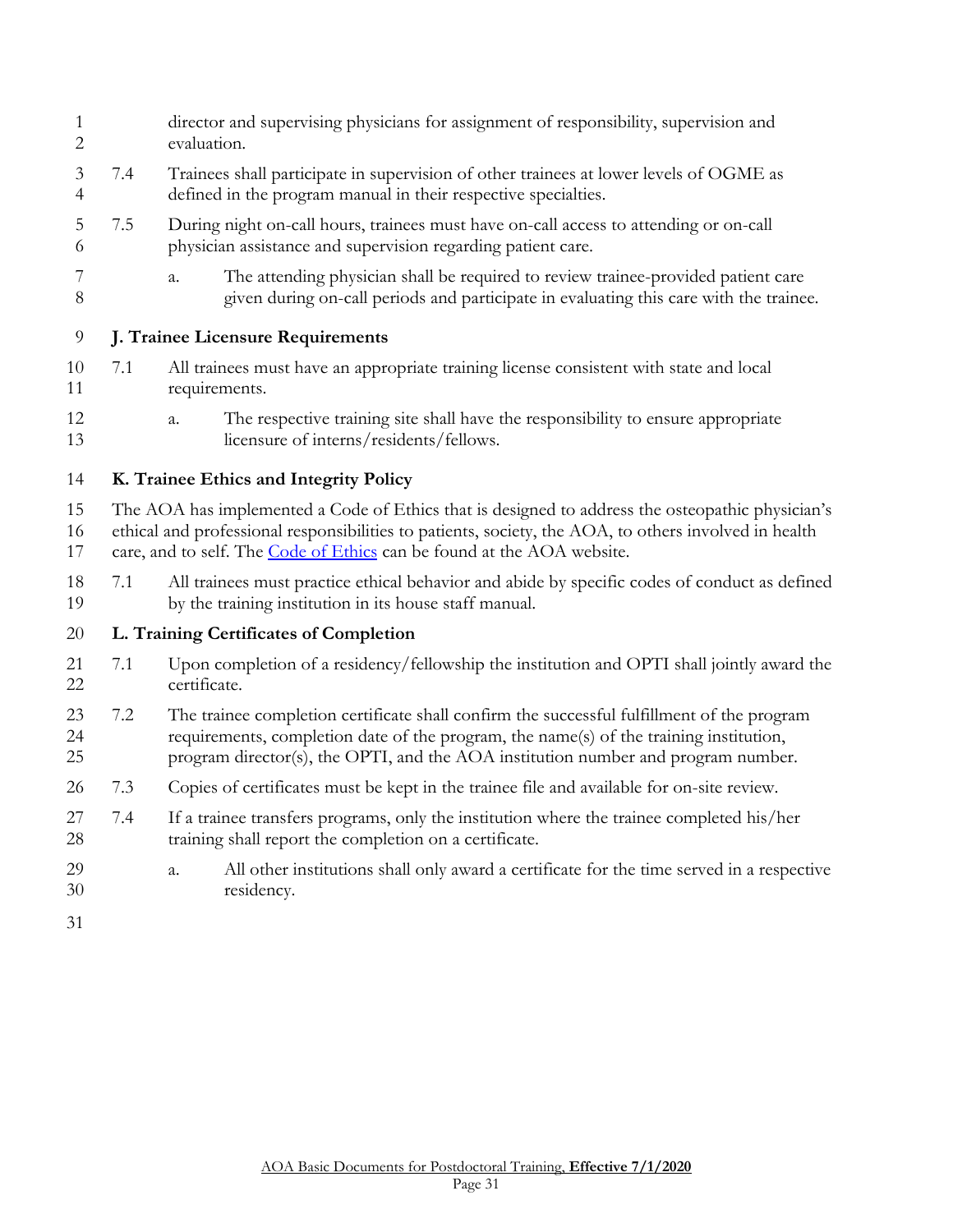<span id="page-31-0"></span>

# **SECTION VIII: EVALUATION**

Evaluation of OGME programs approved by the AOA is conducted through a system of on-site

reviews, recommendations specialty college evaluating committees (or SPECs) and actions of the

Program and Trainee Review Council (PTRC). PTRC also provides oversight of trainee approval

processes, with direct approval on specific actions. Actions of the PTRC are final but may be

appealed to the Appeal Committee of the Bureau of Osteopathic Education (BOE). This section

 addresses application and approval of new programs; review and terms of approval on continuing programs; approval of positions in programs; and oversight of program compliance with AOA

- 
- directives.
- **PTRC processes:** PTRC processes are described in detail in the *[Handbook of the Program and Trainee](http://www.osteopathic.org/inside-aoa/accreditation/postdoctoral-training-approval/Documents/handbook-of-the-program-and-trainee-review-council.pdf)  [Review Council](http://www.osteopathic.org/inside-aoa/accreditation/postdoctoral-training-approval/Documents/handbook-of-the-program-and-trainee-review-council.pdf)* (reviewed by the COPT, with final approval by the BOT), posted to the AOA website.
- <span id="page-31-1"></span>**A. Application for Position Increases**
- 13 8.1 A temporary program increase will be considered by PTRC in limited circumstances.

#### <span id="page-31-2"></span>**B. Review of Currently Approved Programs and Institutions**

- 8.1 Programs are required to report to the AOA semiannually:
- a.Trainee Name, OGME year, estimated completion date.
- b.Case logs for required specialties
- c.Final Summative Assessments for all residents who completed training
- d.Rotation schedule
- e.Faculty list
- f. Participating Sites
- g.Additional documentation as required by the specialty college
- 8.2 Each January, the AOA will administer a survey to residents to monitor clinical education and compliance with AOA standards
- 8.3 Programs and institutions shall participate in on-site reviews as determined by the PTRC. . Program directors are notified in advance of the site visit, and are advised to notify their OPTI prior to scheduling the reviews.
- a. The program director, DME, and OPTI must be advised of the confirmed site review date.
- 8.4 The training institution shall perform a self-study for the program in advance of an on-site Site Review. This shall be done in preparation for and as the process of completion of the Site Review Crosswalk. The completed site review crosswalk must be submitted to the AOA no later than four (4) weeks prior to the scheduled on-site review date.
- 8.5 The PTRC may elect to have a program reviewed outside the originally scheduled cycle according to the Off Cycle Inspection Protocol in the PTRC Handbook. A program director or institutions may request an early review or consultation.
- 8.6 Training institutions shall actively participate in on-site reviews, and shall incur all associated costs.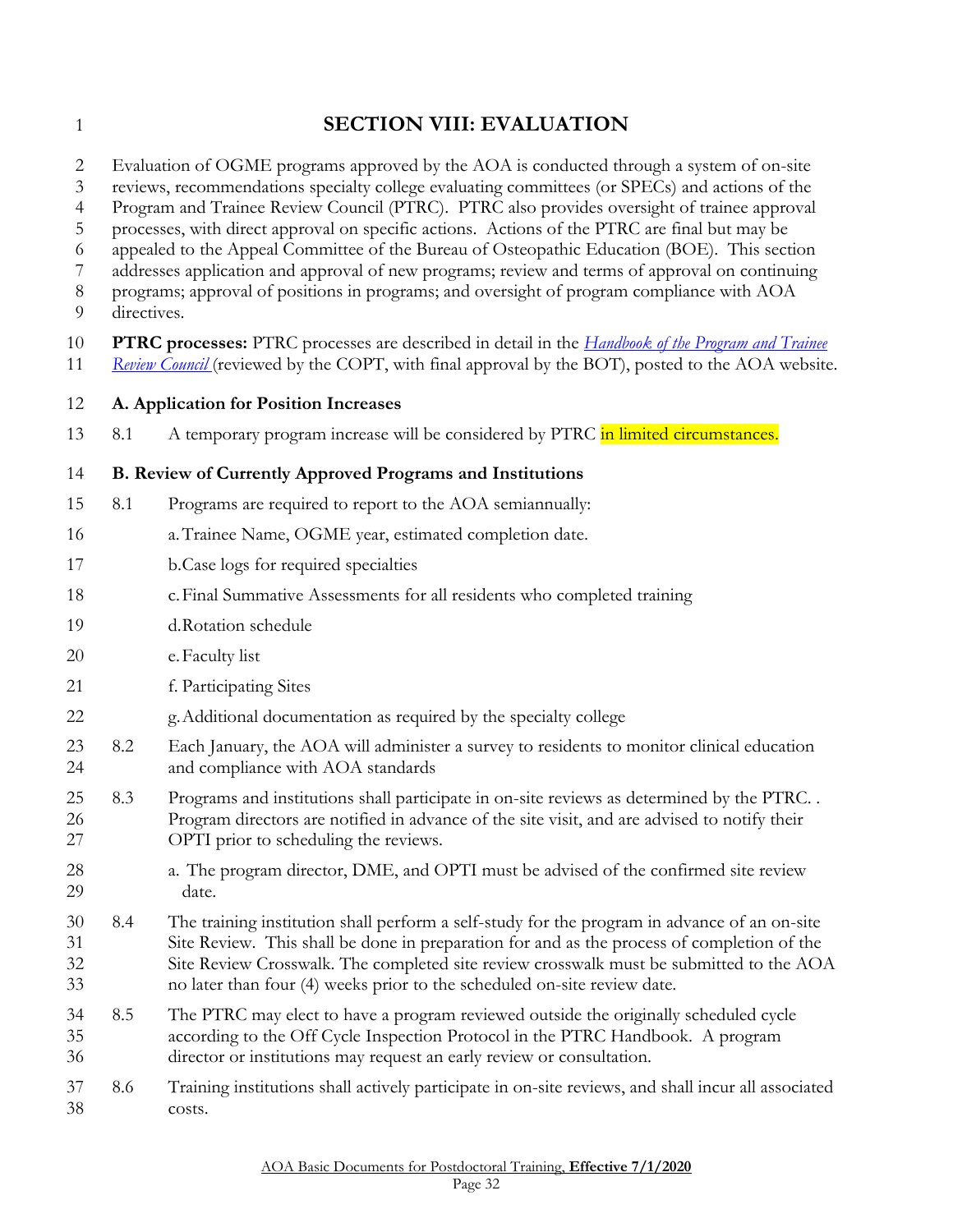#### <span id="page-32-0"></span>**C. On-Site Reviewers**

- 2 8.1 Program reviews will be conducted by an AOA staff, volunteer physician, or other individual as determined by PTRC.
- 8.2 The site reviewer shall not participate in the final approval decision or recommendation of the specialty college and PTRC beyond providing a written report and responding to questions. It is the primary responsibility of the reviewer to validate the information provided by the program and its compliance with training requirements. The site reviewer shall conduct interviews with administration, faculty, and trainees to accurately report on the various aspects of the educational program. The reviewer should not be viewed as a consultant to the program and should not be expected to provide feedback or recommendations to the program or conduct a formal exit interview.
- 8.3 The AOA site reviewer shall submit a written report to the AOA within 15 days of the on- site review. AOA will copy the specialty college for consideration by their evaluating committee. Inspection reports shall contain the findings on the degree of compliance with training standards within the educational programs, and other information required by the PTRC.

#### <span id="page-32-1"></span>**D. Program Actions of the PTRC**

- 8.1 The AOA Board of Trustees has authorized the PTRC to review all intern and residency programs to evaluate the review team's findings and recommend approval or denial. The processes and decisions of the PTRC are governed by the *[Handbook of the Program and Trainee](http://www.osteopathic.org/inside-aoa/accreditation/postdoctoral-training-approval/Documents/handbook-of-the-program-and-trainee-review-council.pdf)  [Review Council](http://www.osteopathic.org/inside-aoa/accreditation/postdoctoral-training-approval/Documents/handbook-of-the-program-and-trainee-review-council.pdf)* (available for review on the AOA Website).
- a. Approval actions, terms of approval, probationary approvals, and denials of approval are described in detail in the *Handbook.*
- 8.2 The SPEC shall review materials submitted to them for recommendations on program approval actions. Recommendations to the PTRC shall be based on the findings of on-site reviews and related materials.
- 27 a. If a response is not received from the SPEC within the requested time, the PTRC has the authority to review the inspection report and take final action.
- 8.3 Program approval commences with the date of the PTRC meeting specified in the notification letter and remains in effect until the next formal action is taken by the PTRC. The date of next on-site review is stated in each continuing approval letter.
- a. Continuing approval does not lapse due to the passage of time.
- 8.4 The AOA approval letter with cited deficiencies shall be sent to the program, SPEC and OPTI within two weeks of the PTRC decision
- 8.5 Probationary approval actions may be taken as defined in the *Handbook*. Probationary actions are assumed to be for one-year.
- a. Probationary continuing program approvals by the PTRC must be copied to program trainees, as well as to the DME, training institution, and sponsoring OPTI.
- b. Notification to trainees shall be made by the Division of Postdoctoral Training 60 days after the program has been informed of the one-year approval of continuing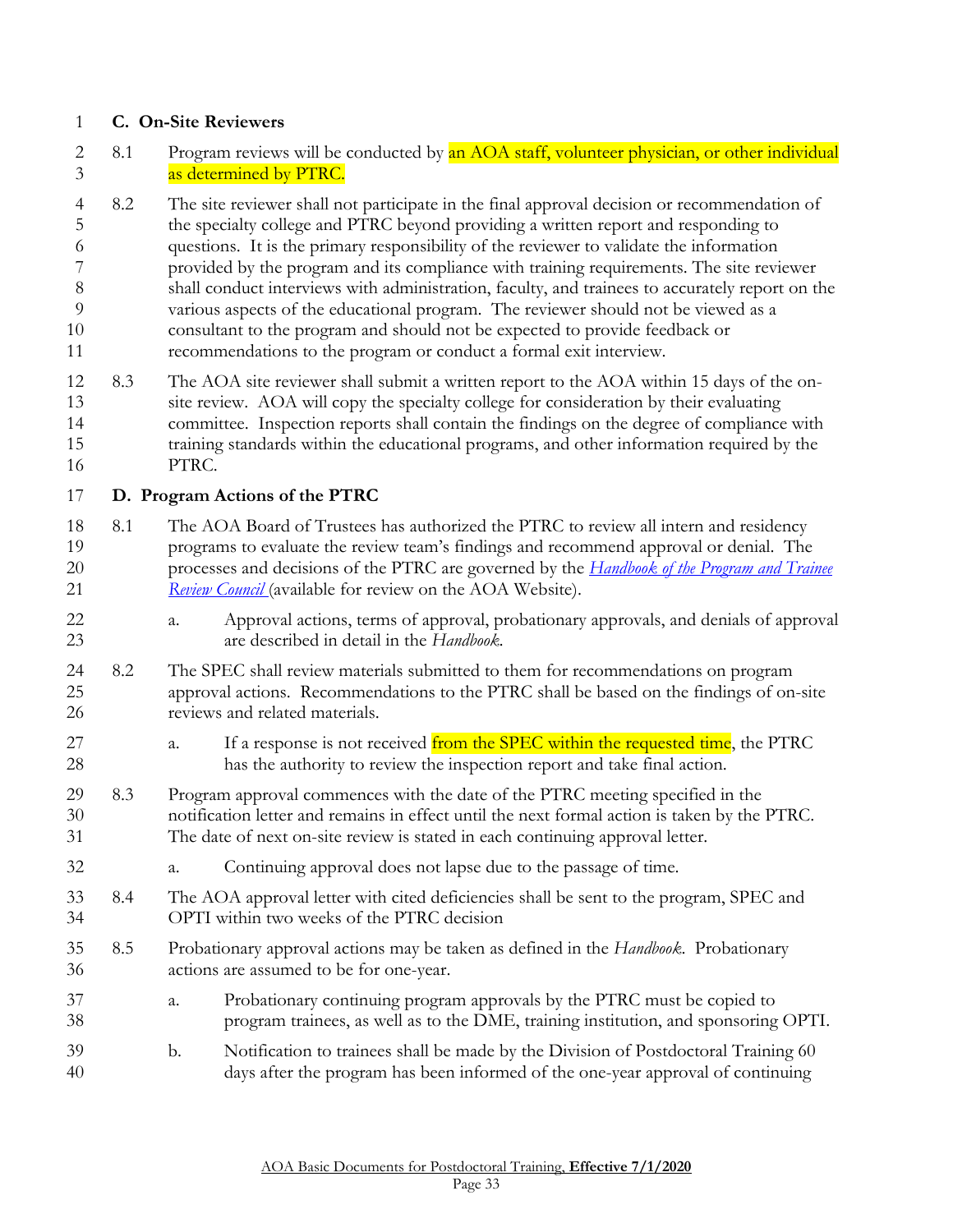<span id="page-33-1"></span><span id="page-33-0"></span>

| 1<br>$\overline{2}$              |     | approval. The 60 day time period allows the program an opportunity to appeal the<br>action of the PTRC before trainees are notified.                                                                                                                                                                                                                                                                                                                                   |  |
|----------------------------------|-----|------------------------------------------------------------------------------------------------------------------------------------------------------------------------------------------------------------------------------------------------------------------------------------------------------------------------------------------------------------------------------------------------------------------------------------------------------------------------|--|
| 3                                | 8.6 | Denial actions may be taken as defined in the Handbook.                                                                                                                                                                                                                                                                                                                                                                                                                |  |
| $\overline{4}$<br>5<br>6         |     | Institutions denied approval for an OGME program shall be notified immediately<br>a.<br>following the PTRC meeting and may request an appeal before the BOE Appeal<br>Committee.                                                                                                                                                                                                                                                                                       |  |
| 7<br>$8\,$<br>9                  |     | Denial of continuing approval to a training program shall be effective on June 30<br>$\mathbf{b}$ .<br>one year from the end of the academic year in which the PTRC action occurs.<br>PTRC reserves the right to establish an earlier termination date as appropriate.                                                                                                                                                                                                 |  |
| 10<br>11<br>12<br>13<br>14<br>15 |     | Program denial actions by the PTRC must be copied to the program trainees as well<br>c.<br>as to the DME, training institution, and sponsoring OPTI. Notification to trainees<br>shall be made by the Division of Postdoctoral Training. 60 days after the program<br>has been informed of the one-year approval of continuing approval. The 60 day<br>time period allows the program an opportunity to appeal the action of the PTRC<br>before trainees are notified. |  |
| 16                               |     | E. Progress Reports, Reconsiderations and Corrective Action Plans                                                                                                                                                                                                                                                                                                                                                                                                      |  |
| 17<br>18<br>19<br>20             | 8.1 | The PTRC may request a progress report from a program. The PTRC will specify the exact<br>information to be provided and a specific due date for the report. The progress report must<br>be reviewed and signed by the OPTI officer and the training institution's DME and program<br>director.                                                                                                                                                                        |  |
| 21<br>22                         | 8.2 | A program may request a reconsideration of a program review by PTRC only if an error in<br>fact is noted in the citations of the original decision.                                                                                                                                                                                                                                                                                                                    |  |
| 23<br>24                         | 8.3 | Corrective action developed and reported after the site visit and re-approval decision is not<br>allowable as an explanation for reconsideration of a prior program decision.                                                                                                                                                                                                                                                                                          |  |
| 25<br>26<br>27                   | 8.4 | The program shall respond to the AOA with a corrective action plan to address the deficient<br>requirement(s) within thirty (30) days of receipt of approval letter. The corrective action plan<br>must be signed by the OPTI.                                                                                                                                                                                                                                         |  |
| 28                               | 8.5 | AOA will forward the Corrective Action Plan within 10 business days to the SPEC.                                                                                                                                                                                                                                                                                                                                                                                       |  |
| 29<br>30<br>31<br>32             | 8.6 | The SPEC will review the corrective action plan within $\frac{\text{thirty}}{\text{d}0}$ days and forward a<br>recommendation to accept to the AOA, which will notify the program of the action.<br>Recommendations to deny approval of a corrective action plan will be reviewed by the<br>PTRC.                                                                                                                                                                      |  |
| 33<br>34                         | 8.7 | The program/institution must submit documentation of the implementation of their<br>corrective action plan to the $\triangle OA$ within three (3) months of approval of the plan.                                                                                                                                                                                                                                                                                      |  |
| 35<br>36                         | 8.8 | AOA will notify PTRC of program non-compliance with the corrective action process, and<br>sanctions may be applied. All program actions will be copied to the SPEC, and the OPTI.                                                                                                                                                                                                                                                                                      |  |
| 37                               |     | F. Evaluation of Trainees                                                                                                                                                                                                                                                                                                                                                                                                                                              |  |
| 38<br>39                         | 8.1 | All components of a trainee's program must be evaluated. This evaluation must be related<br>to the educational objectives of the program and shall include clinical experiences,                                                                                                                                                                                                                                                                                       |  |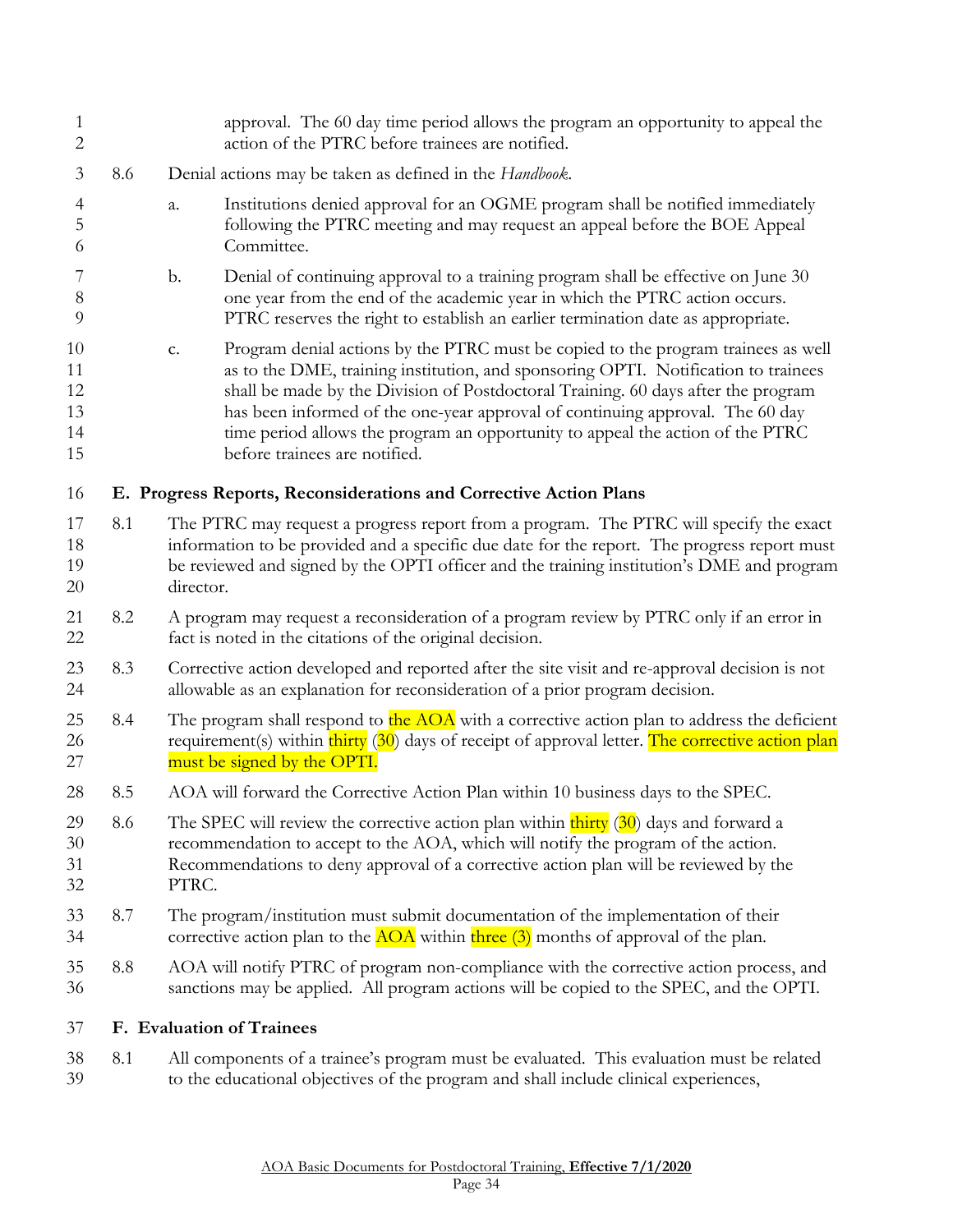<span id="page-34-0"></span> competency achievement. 8.2 At the completion of each rotation the appropriate faculty member shall evaluate the trainee. This evaluation shall be signed by the assigned faculty member and the trainee; reviewed by the DME/program director, and maintained on file in the medical education office. 8.3 The DME and the education committee shall verify the satisfactory performance of every intern on a quarterly basis and all other trainees semiannually to ensure that educational objectives are being met. 8.4 The program director shall review trainee performance at least quarterly with each intern and semiannually with each resident unless required more frequently by the specialty affiliate. This must be documented in writing with performance assessment, recommendations, and acknowledgement by signature of trainee. 8.5 Prior to early termination of a contract, the institution shall provide the trainee with appropriate written warning and counseling. The assigned faculty member is responsible for documenting deficiencies and attempting to resolve concerns with the trainees, including potential remediation for deficiencies. 8.6 In cases of early termination of a contract, the DME/program director shall provide the trainee with documentation regarding which rotations, if any, were completed satisfactorily. In cases of early termination or unsatisfactory completion of a contract, the AOA Postdoctoral Division and/or specialty college and OPTI must be promptly notified and the terminated contract submitted to AOA. 8.7 If the trainee transfers into another institution's training program of the same specialty, the receiving program director has the authority to determine which, if any, satisfactorily completed rotations from previous AOA-approved program(s) will be accepted. Additionally, the transfer shall be in accordance with AOA standards and AOA and specialty college approval. 27 8.8 At the completion of each residency training year, the program director must complete either the AOA Program Director's Annual Evaluation Report (CCCP Part 3) or the specialty-specific COPT approved report. Copies must be maintained in the resident's file. 8.9 At the completion of each residency training program, the program director must complete the AOA Program Complete Summary – Final Resident Assessment (CCCP Part 3) unless the specialty specific form has been approved by COPT in lieu of the AOA form and is still subject to review of appropriate reflection of competency completion at the time of inspection. Copies must be maintained in the resident's file and forwarded to the OPTI. **G. Evaluation of Training Programs and Faculty**  8.1 While the training program contains an important patient service component, it must be primarily an educational experience. This educational mission must not be compromised by an excessive reliance on trainees to fulfill institutional service obligations. To monitor this educational process, provision should be made for various levels of program evaluation. The results of these evaluations should be used to continually improve the program. 8.2 At the completion of each rotation, the trainee shall evaluate the educational experience and the faculty. These evaluations shall be reviewed by the program director and maintained on

intellectual abilities and skills, attitudes and interpersonal relationships and progress in core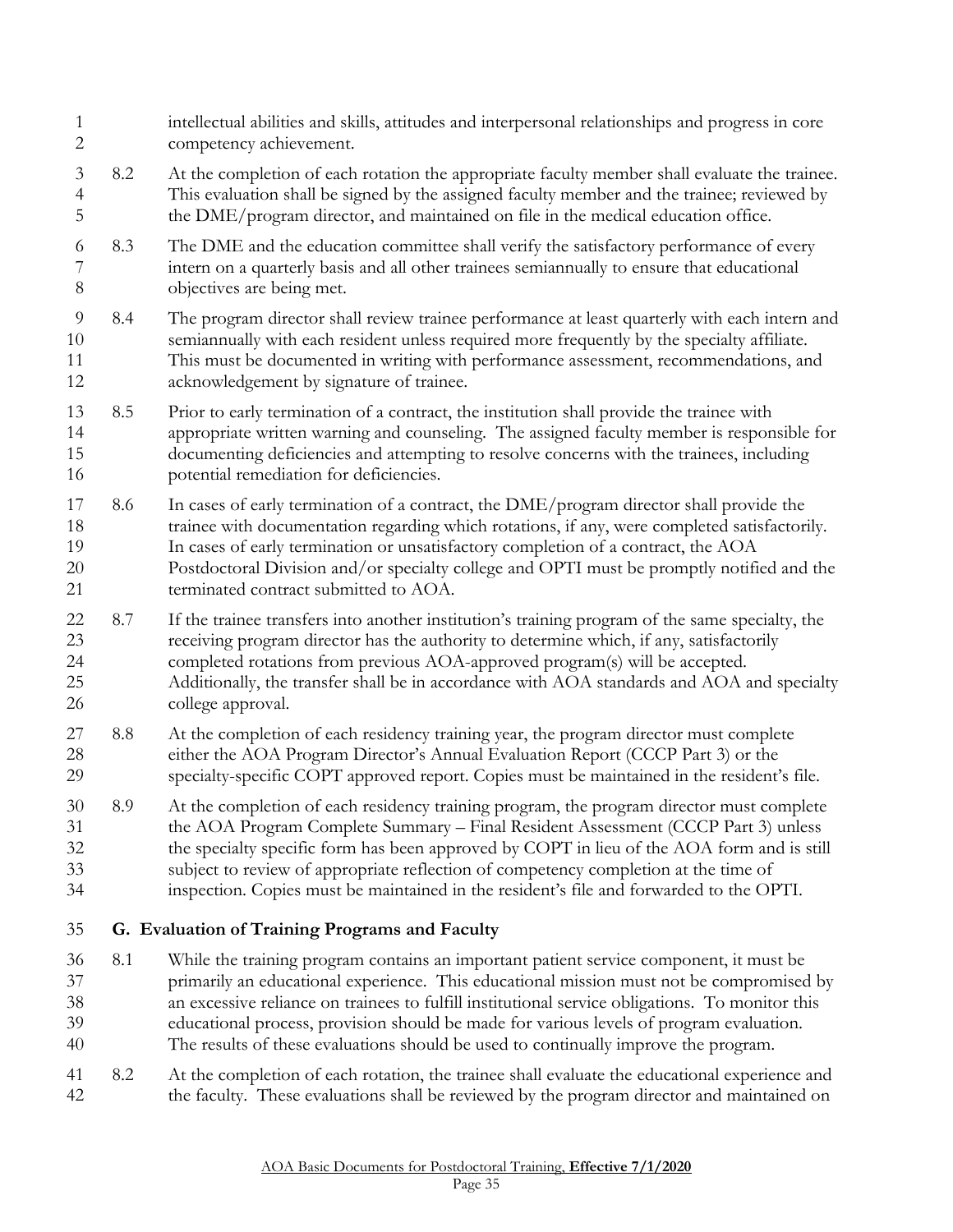- file by the program director/DME. Evidence of evaluations and their review must be available during on-site review.
- <span id="page-35-0"></span> 8.3 The program director shall review each rotation evaluation monthly. The program director shall determine the amount of work being required of the trainees to ensure that they are not overburdened with routine responsibilities and that they have the opportunity to observe a sufficient variety of cases and to achieve all educational goals and objectives. These evaluations shall be reviewed with the appropriate individuals or departments.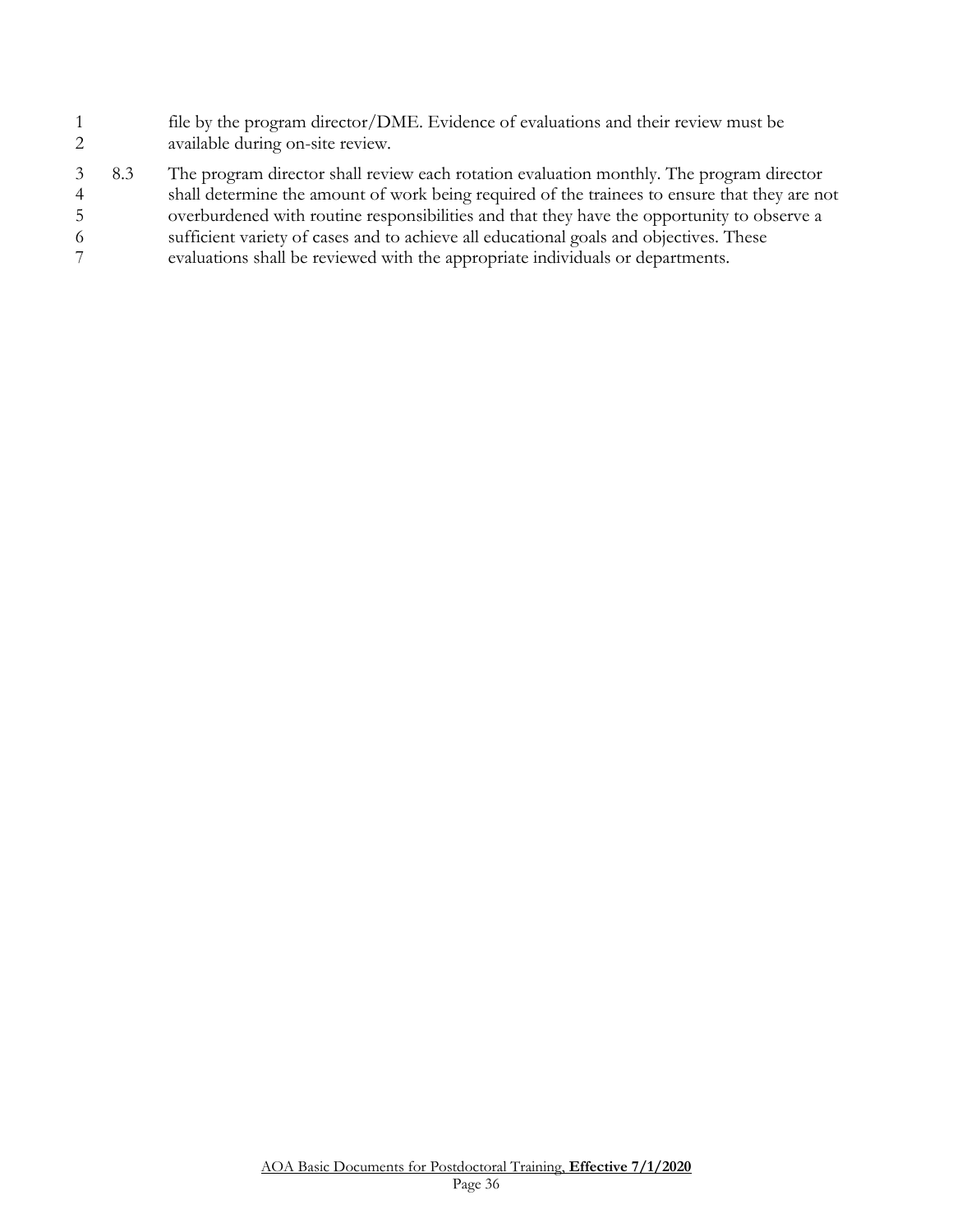# **SECTION IX: STANDARDS FOR ACCREDITATION OF OPTIs**

2 All AOA-approved programs under the restricted accreditation authority of the AOA after July 1,

3 2020 must be under the academic sponsorship of an OPTI. This section defines the standards

OPTIs must meet to academically sponsor AOA approved programs. The *OPTI Accreditation* 

*Handbook* documents the context and process used by the COPTI in accrediting OPTIs and

provides supplementary statements of operations.

The AOA, COPTI and each accredited postdoctoral training facility are required to adhere to the

policies, procedures and standards contained in these official AOA documents: *Basic Documents for* 

*Postdoctoral Training* and the *OPTI Accreditation Handbook*. These standards shall be used in

conjunction with the Sections I-VIII of the *AOA Basic Document for Postdoctoral Training*.

#### <span id="page-36-0"></span>**A. Organization, Governance, and Finance**

- 9.1 OPTI shall be a formally organized entity.
- 9.2 OPTI shall include membership of at least one COM accredited by the Commission on Osteopathic College Accreditation (COCA) and the training institution for each program that is under the academic sponsorship of the OPTI.
- 9.3 All member institutions of the OPTI must have an affiliation agreement with the OPTI.
- 9.4 The OPTIs bylaws shall state that its members have the right to free association with other AOA-approved educational consortia, institutions or OPTIs.
- 9.5 An institution that participates in an OPTI shall provide that OPTI with documentation it recognizes and accepts the certifying boards of the AOA as specialty board certification on an equal basis with those certifying boards recognized by the American Board of Medical Specialties (ABMS) for the purposes of obtaining hospital privileges.
- 9.6 The OPTI shall have defined mission, goals, objectives, and outcomes.
- 9.7 The governing body of the OPTI shall define the organizational structure of the OPTI.
- 9.8 The OPTI must declare in the by-laws or equivalent documents whether governance is through a direct or delegate representation for each OPTI member.
- 9.9 The OPTIs' bylaws or equivalent documents shall require any member institution to notify the OPTI central site office of any substantive change that member has made.
- 9.10 The OPTI shall develop a reporting and communication process with all of its member institutions.
- 31 9.11 The OPTI must document meaningful interaction with each training institution member no less than semi-annually by the OPTI CAO, Executive Director or administrative designee. See Section IV.A.
- 9.12 The governing body shall ensure that its members and officers reveal and report conflicts of interest with respect to the affairs of the OPTI.
- 9.13 Each OPTI shall maintain a permanent and safe system for keeping governance, program accreditation, and resident program verification (including program complete certificates).

#### 9.14 Each OPTI shall ensure that its educational program is under the direction and supervision of an OPTI Chief Academic Officer (CAO). The CAO shall be a DO who is board certified.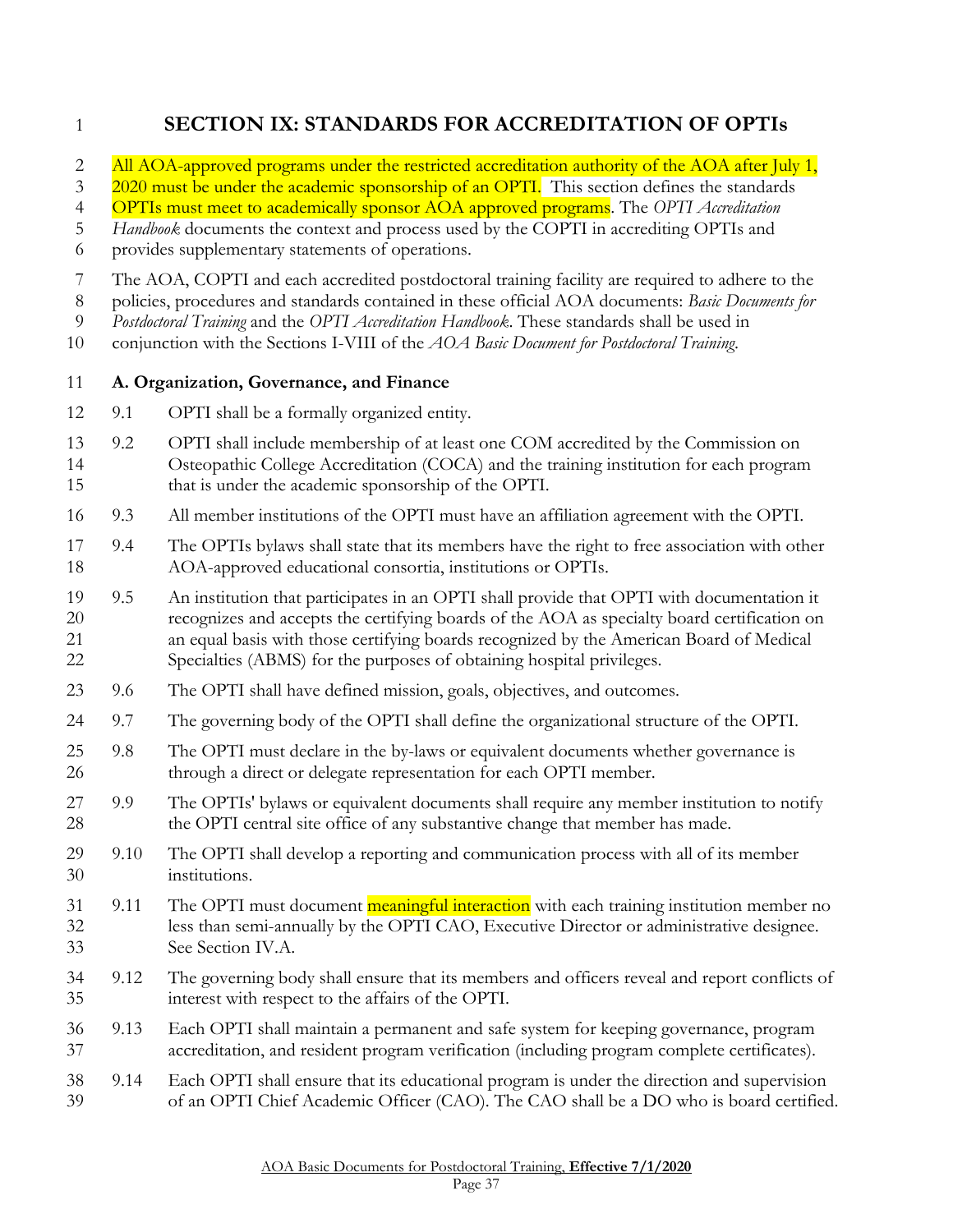9.15 Each OPTI shall jointly confer, with its training institution(s), certificates of completion on those trainees who have satisfactorily completed the requirements for program complete status.

#### <span id="page-37-0"></span>**B. Academic Sponsorship and Oversight**

- 9.1 Each OPTI as the academic sponsor shall assist Specialty Colleges and training programs to comply with AOA policies, Basic Standards, and requirements for training program approval.
- 8 9.2 The OPTI CAO or designee shall attend and participate in each of its postdoctoral training **program's MEC meetings to provide oversight to the programs.**
- 9.3 A designated representative of the OPTI which academically sponsors a program shall participate in the program and institution inspection review.
- 12 9.4 The OPTI shall have a review process for program corrective action plans, program changes **in leadership (DME, PD), trainee complaints, and program closures.**

#### <span id="page-37-1"></span>**C. Research and Scholarly Activity**

 9.1 Each OPTI shall facilitate and provide research education, assistance and resources directly to trainees and institutions to encourage research and to meet the Specialty College requirements.

#### <span id="page-37-2"></span>**D. Faculty and Instruction**

- 9.1 The OPTI shall have a documented process that demonstrates that faculty members are credentialed or appointed at one or more COCA or LCME accredited colleges.
- 9.2 Operational documents must include faculty and administrative personnel non- discrimination policies in accordance with Section IV, F.4.6 of the *AOA Basic Documents for Postdoctoral Training*.

#### <span id="page-37-3"></span>**E. Trainee Status and Services**

- 9.1 Each OPTI shall have a system of trainee evaluation that measures and documents progress towards completion of the program including assessment of the AOA competencies.
- 9.2 Trainees shall be provided with a forum for free and open communication to discuss their training or welfare concerns. This forum should have voice through trainee representation 29 on the OGME committee.
- 9.3 The OPTI shall have a system to monitor individual member institution's work hour policies and activities and ensure they follow AOA guidelines.
- 9.4 The OPTI shall provide a means for trainees to report without reprisal, inconsistencies, violations, or disregard for published work hour policies to the OPTI.

#### <span id="page-37-4"></span>**F. Curriculum**

 9.1 The OPTI shall ensure that each program implements a curriculum specified by the specialty college that includes all seven AOA core competencies.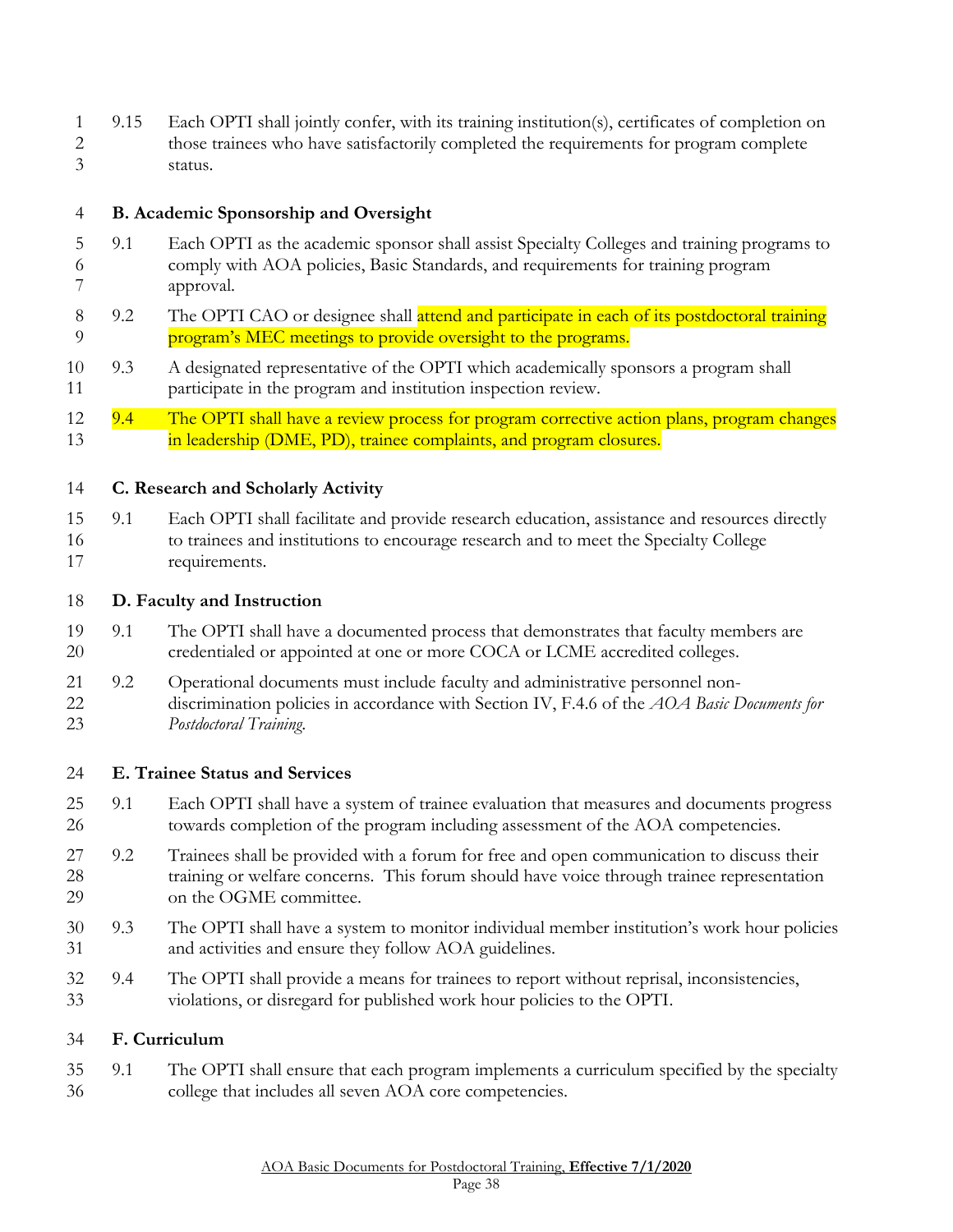#### <span id="page-38-0"></span>**G. Facilities**

- 9.1 The OPTI shall coordinate with its member institutions to provide access to learning resources necessary for the delivery of the postdoctoral curricula.
- 9.2 The OPTI shall coordinate with its member institutions to ensure library resources which are available 24/7. Support by professionally trained librarians shall be provided during normal business hours.

<span id="page-38-1"></span>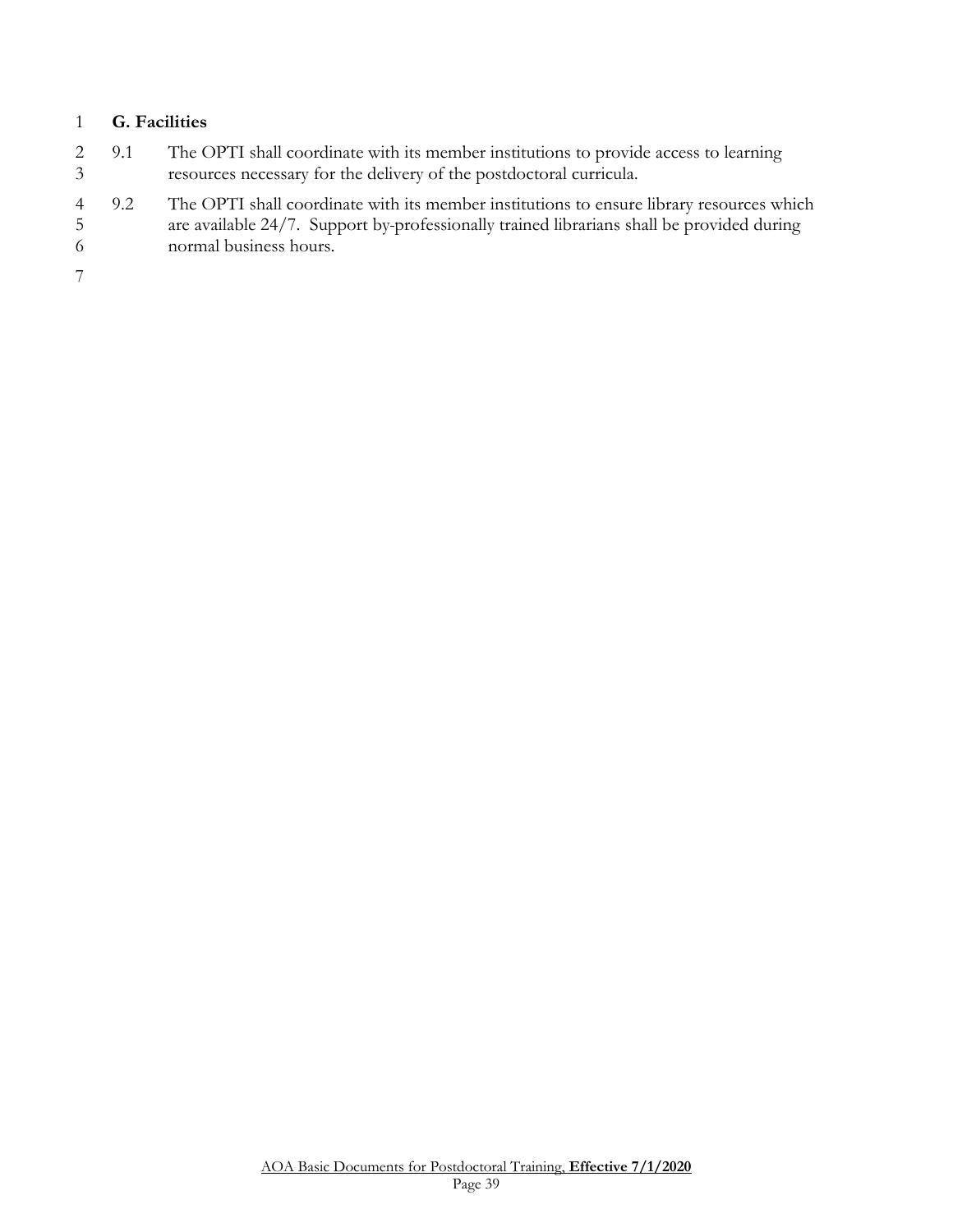#### **Appendix 1: Instructions for Utilization of Sample Affiliation Agreement**

The attached draft affiliation agreement has been prepared by the Department of Education,

Division of Postdoctoral Training to assist osteopathic institutions in the establishment of affiliation

agreements with other institutions for the purpose of creating/expanding osteopathic postdoctoral

training and may be adapted by the institution to suit its individual needs.

| <b>TRAINING INSTITUTION</b>                    | An accredited hospital at which all or the majority<br>of training is conducted and at which the program<br>has been approved.                                        |
|------------------------------------------------|-----------------------------------------------------------------------------------------------------------------------------------------------------------------------|
| PARTICIPATING/AFFILIATED<br><b>INSTITUTION</b> | An accredited hospital at which selected portions<br>of the training program is regularly conducted and<br>at which interns/residents are required to<br>participate. |
| <b>OUTSIDE ROTATIONS</b>                       | A rotation at an accredited hospital, which is<br>selected by the intern/resident and approved by<br>the DME and/or Program Director.                                 |

#### **SAMPLE AFFILIATION AGREEMENT**

 (training institution), a (state) \_\_\_\_\_\_\_\_\_\_\_\_\_\_ corporation (address), ("training institution') and (participating institution), a \_\_\_\_\_\_\_\_\_\_\_\_\_\_\_\_hospital, (address), ('participating institution"), hereby agree to establish a cooperative program within the (base institution) internship/residency in (name of (program). 12 The purpose of the (Base institution) is to offer its' interns/residents \_\_\_\_\_\_\_\_\_\_at the (participating<br>13 institution) THE FOLLOWING ROTATIONS WHICH ARE I institution) THE FOLLOWING ROTATIONS\_\_\_\_\_\_\_\_\_\_\_\_\_\_\_\_\_\_\_\_\_\_\_\_\_\_\_ WHICH ARE BEING

 OFFERED FOR THE FOLLOWING REASON(S) \_\_\_\_\_\_\_\_\_\_\_\_\_\_\_\_\_\_\_\_\_\_\_\_\_\_\_\_\_\_\_\_\_\_\_\_\_\_\_\_\_\_\_\_\_\_\_\_\_\_\_\_\_\_\_\_\_.

# **1. THE INTERN/RESIDENCY TRAINING PROGRAM**

 The intern/residency training program in [(name of program) (Hereinafter referred to as the Program)] shall be administered by (training institution) consistent with the requirements of the American Osteopathic Association.

#### 20 1.1. **Program Director.** The Program Director shall have overall authority and responsibility for<br>21 operation of the training program sponsored by (training institution). The Program Director shall operation of the training program sponsored by (training institution). The Program Director shall be selected by (training institution) and shall be a member of the medical staff at (training institution).

- The Program Director will assure that the general academic quality of the intern/residency program is consistent with guidelines established by the American Osteopathic Association.
- 1.2. **Training Supervisor.** (Participating institution) shall appoint a Training Supervisor for (name of program). This appointment shall be subject to approval of the Program Director.
- 1.3. **Selection and Retention of Interns/Residents**. (training institution) shall be responsible for the selection of the programs' interns/residents, and any disciplinary action taken with respect to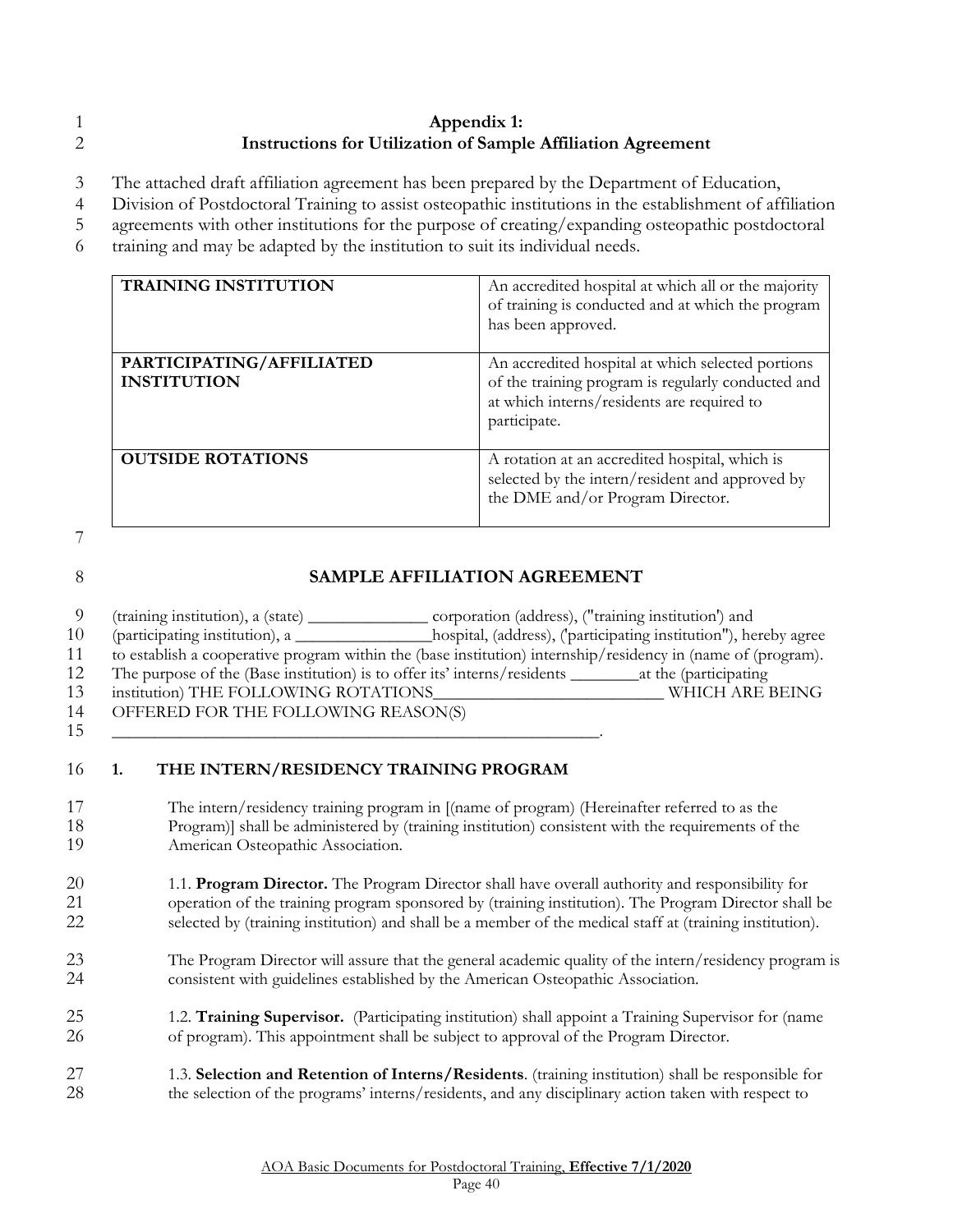1 these interns/residents, including termination of an intern/resident contract. (training institution)<br>2 shall conduct these activities in accordance with its established policies, procedures, rules and shall conduct these activities in accordance with its established policies, procedures, rules and regulations.

 (Participating institution) Training Supervisor may make recommendations to the Program Director regarding the selection, retention and disciplining of the interns/residents. (training institution) agrees not to discriminate against any of its employees or applicants for employment with respect to hire, 7 tenure, terms, conditions, or privileges of employment, or a matter directly or indirectly related to<br>8 employment, because of race, color, creed, religion, national origin, age, marital status, gender, or employment, because of race, color, creed, religion, national origin, age, marital status, gender, or sexual orientation. Selection must also be in accordance with state and federal government guidelines and in compliance with the Americans with Disabilities Act (ADA). Breach of this covenant may be regarded as a material breach of this Agreement.

 1.4. **Objectives of Teaching Program**. Each participating institution shall provide the interns/residents assigned to it with a variety of clinical educational experiences as determined by the Program Director, consistent with the requirements of the American Osteopathic Association (AOA).

#### **2. ASSIGNMENT OF INTERNS/RESIDENTS**

 2.1. **Rotation Schedule**. An annual schedule of resident rotations will be provided by the Program Director to (participating institution) in June of each year. Residents will participate as indicated.

 2.2. **Rejection or Withdrawal of Resident**. (training institution and participating institution) agree to consult with each other regarding specific interns/residents to be assigned to (participating 21 institution), and (training institution) agrees to use its best efforts not to provide any resident to<br>22 whom (participating institution) reasonably objects. In the event (participating institution) requestion whom (participating institution) reasonably objects. In the event (participating institution) requests 23 that a specific resident be removed or withdrawn from the rotation at (participating institution), such request will include documentation of the reason for the request. In the event of such request, (training institution) agrees to use its best efforts to remove such resident.

#### **3. EVALUATION OF INTERNS/RESIDENTS**

- 27 3.1. Interns/residents rotating at (participating institution) will be evaluated by the faculty on a specified basis, in accordance with the programs' guidelines for evaluation and advancement, and specified basis, in accordance with the programs' guidelines for evaluation and advancement, and with the AOA Basic Document for Postdoctoral Training. The Training Supervisor at (participating institution) will be responsible for collecting the evaluations from faculty and forwarding them to the program director of (training institution) within 30 days.
- **4. FINANCING OF PROGRAM** (to be completed by the training institution)
- 4.1
- 4.2.

#### **5. THE FOLLOWING SPECIFIC AND GENERAL PROVISIONS SHALL ALSO APPLY.**

- 5.1. (training institution) will provide proof of professional liability insurance for the intern/resident
- physician assigned to (participating institution). (training institution) agrees to cooperate with
- (participating institution) in the operation of (participating institutions) risk management system.
- (training institution) agrees to discuss facts related to any incident report so as to allow (participating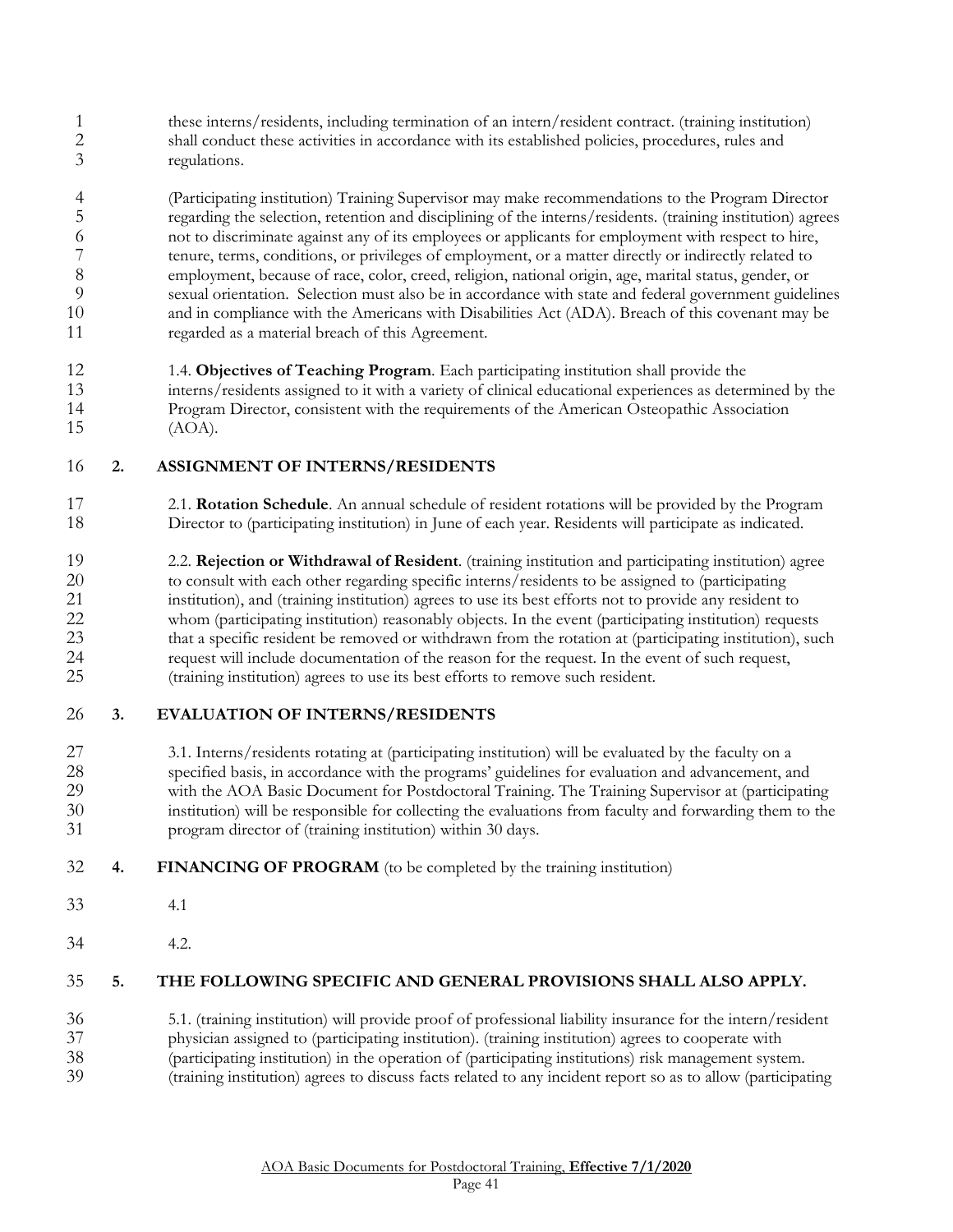- institutions) risk management-system to operate effectively. It is thoroughly understood that the information so exchanged is to be held strictly confidential.
- 5.2. Each party-agrees to indemnify and hold harmless the other party and its respective trustees or 4 directors, employees, agents, successors and assigns, from and against any loss, injury, liability, claim,<br>5 cost, damage, expense (including without limitation, reasonable attorneys fees), court cost and cost, damage, expense (including without limitation, reasonable attorneys fees), court cost and amount paid in settlement of claims, resulting to, imposed upon, or incurred or suffered by the other 7 party or its trustees or directors, employees, agents, successors or assigns, which may arise out of, or in connection with, or related to, any acts, omissions, negligence, malpractice, or lack of due care in connection with, or related to, any acts, omissions, negligence, malpractice, or lack of due care caused or alleged to have been caused by the indemnifying party or any of its employees or agents in the performance of the services, duties and obligations of such party under this Agreement, except as may result from a breach of the other party's obligations under this Agreement.
- 5.3. It is understood by both parties that the intern/resident physician(s) will be on the premises of (participating institution) for the exclusive purpose of training and are not to be considered employees of (participating institution). Intern/resident physician(s) of (training institution) should not be deemed employees of (participating institution) for the purposes of compensation or furnished benefits; workers' compensation, unemployment compensation, minimum wage laws or for any other purpose because of their participation in the medical education program.
- 5.4. This Agreement shall be construed pursuant to the laws of the State of (state) and venue for any action pursuant to this agreement.
- 5.5. In the event that any provisions or portions of this Agreement are held unenforceable or invalid 21 by any adjudication regarding this Agreement in the appropriate jurisdiction, the validity and<br>22 enforceability of the remaining provisions or portions hereof shall not be affected thereby. enforceability of the remaining provisions or portions hereof shall not be affected thereby.
- 5.6. This document shall constitute the entire agreement between (training institution) and (participating institution), and all prior discussions, agreements and understandings, whether verbal or in writing, are hereby merged into this Agreement.
- 5.7. (training institution) interns/residents shall complete all medical records within the guidelines established by (participating institution) Medical Records Department, which is seven (7) days from posting date.

#### **6. RETENTION OF INFORMATION AND RECORDS**

- It is understood by both parties that to the extent required b/ Section 1861 (v) (1) (1) of the Federal Social Security Act, each party agrees:
- 6.1. That until the expiration of seven years after the furnishing of any service pursuant to this Agreement, it shall make available, upon written request of the Secretary of Health and Human Services or the Comptroller General of the United States or any of their duly authorized representatives, copies of this Agreement and any books, documents, records and other data that are necessary to certify the nature and extent of the costs claimed with respect to the services provided under this Agreement.

#### **7. AMENDMENTS**

 Amendments to this Agreement shall be made only with the written consent of (training institution) and (participating institution)

#### **8. TERM AND TERMINATION**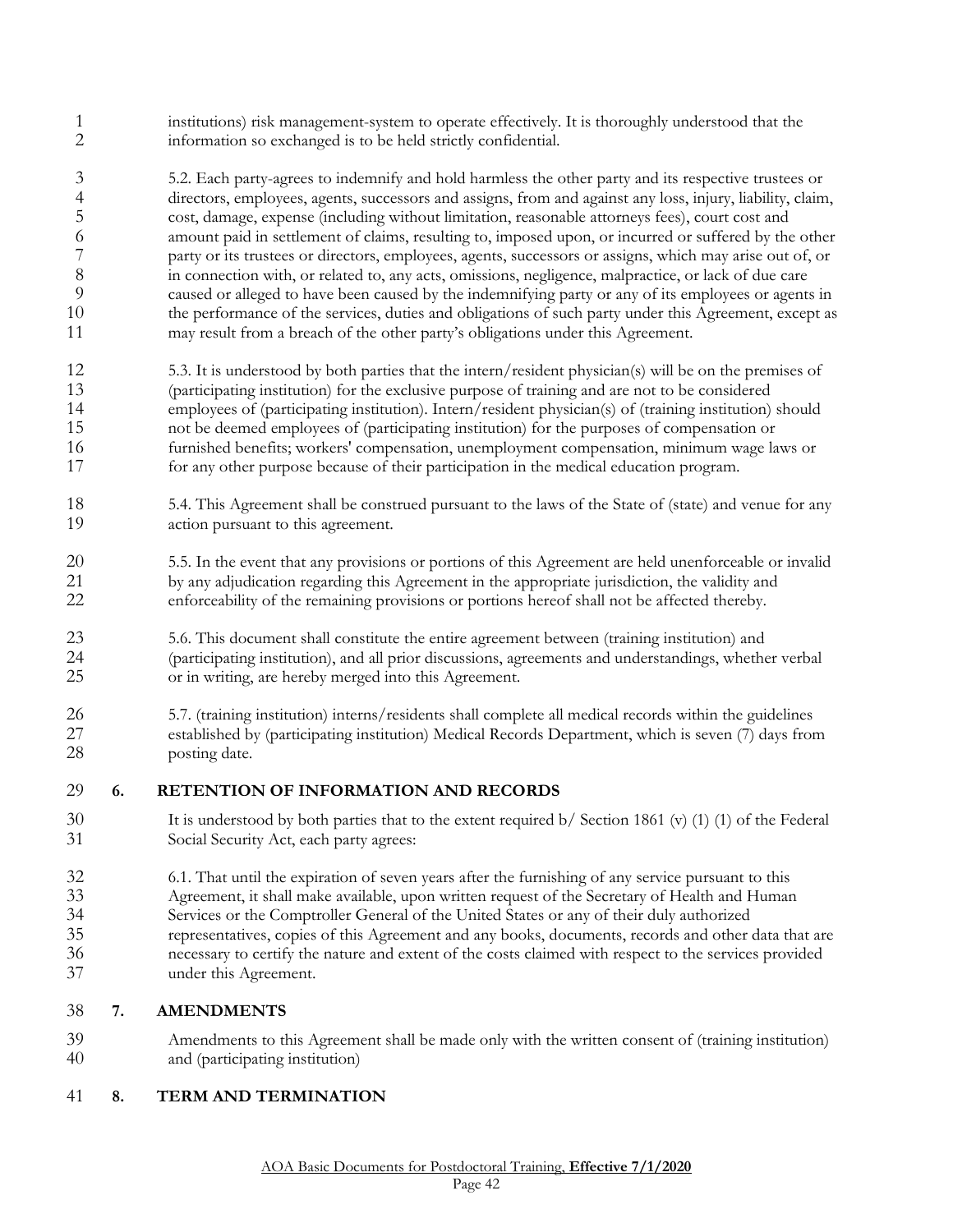| 8.1. This agreement shall become effective (month, day, year), and continue until. (month, day, year),<br>and shall automatically be renewed from year to year as of (month, day) thereafter, unless either party<br>gives the other written notice of termination no later than ninety (90) days prior to the end of an<br>academic or contract year. |                                                                                                           |  |  |  |  |
|--------------------------------------------------------------------------------------------------------------------------------------------------------------------------------------------------------------------------------------------------------------------------------------------------------------------------------------------------------|-----------------------------------------------------------------------------------------------------------|--|--|--|--|
| In addition, if the American Osteopathic Association does not permit this affiliation, (training<br>institution) may terminate this Agreement within the time limits established in AOA postdoctoral<br>training documents.                                                                                                                            |                                                                                                           |  |  |  |  |
| $of$ (year).                                                                                                                                                                                                                                                                                                                                           | <b>IN WITNESS WHEREOF</b> , the parties hereto have entered into this Agreement as of the <u>same</u> day |  |  |  |  |
| (PARTICIPATING INSTITUTION)                                                                                                                                                                                                                                                                                                                            | (TRAINING INSTITUTION)                                                                                    |  |  |  |  |
| By: (Name)                                                                                                                                                                                                                                                                                                                                             | By: (Name)                                                                                                |  |  |  |  |
| Its: President and Chief Executive Officer                                                                                                                                                                                                                                                                                                             | Its: President and Chief Executive Officer                                                                |  |  |  |  |
| (Name)<br>Vice President for Medical Affairs                                                                                                                                                                                                                                                                                                           | (Name)<br>Vice President for Medical Affairs                                                              |  |  |  |  |
|                                                                                                                                                                                                                                                                                                                                                        | (Name)<br>Director of Medical Education/Program Director                                                  |  |  |  |  |
|                                                                                                                                                                                                                                                                                                                                                        |                                                                                                           |  |  |  |  |
|                                                                                                                                                                                                                                                                                                                                                        |                                                                                                           |  |  |  |  |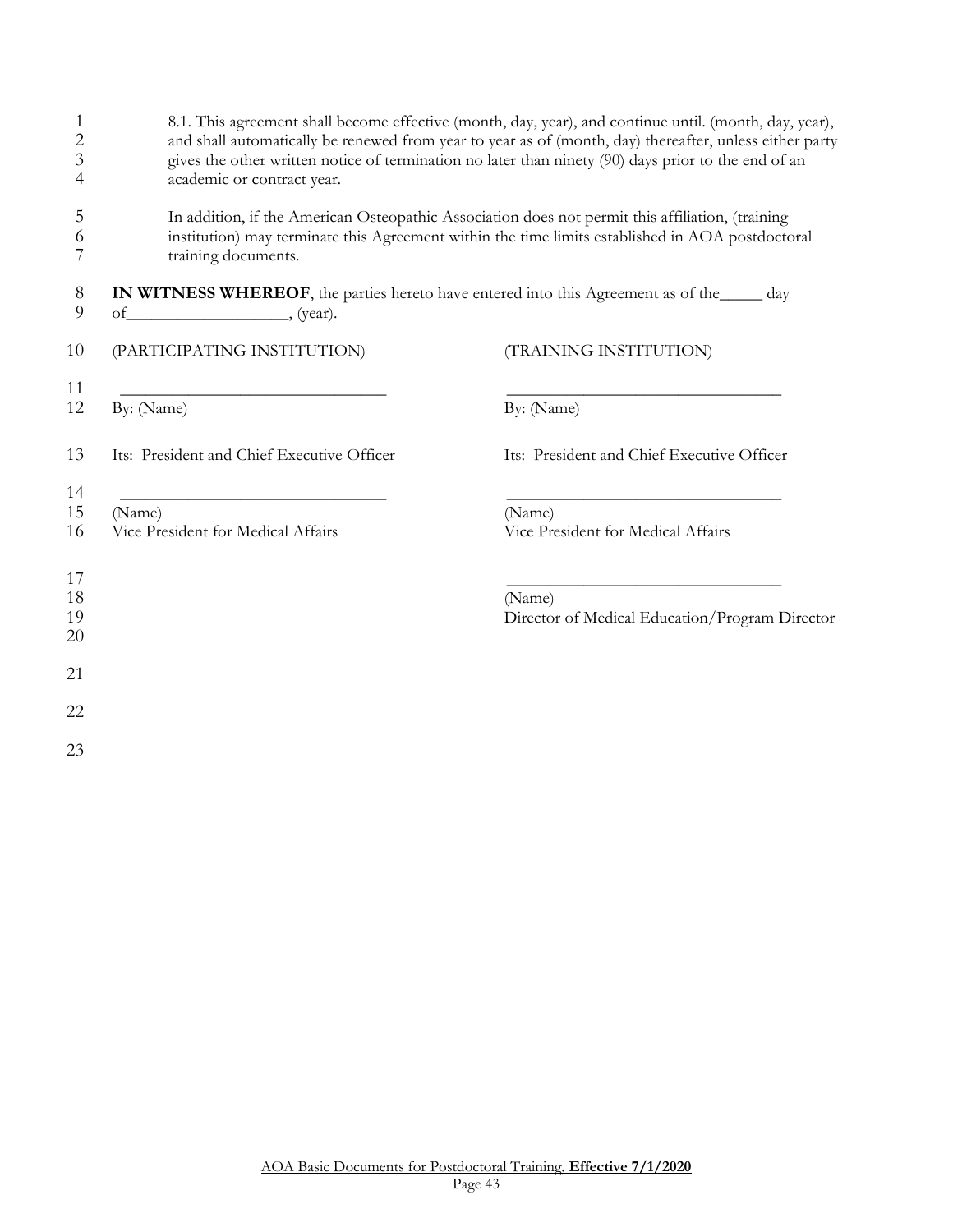<span id="page-43-0"></span>

|              | Appendix 2:                                                                                                                                                                                                                                                                                                                 |
|--------------|-----------------------------------------------------------------------------------------------------------------------------------------------------------------------------------------------------------------------------------------------------------------------------------------------------------------------------|
|              | Sample Intern/Resident Contract for Hospitals                                                                                                                                                                                                                                                                               |
|              | OSTEOPATHIC GRADUATE MEDICAL EDUCATION<br>INTERN/RESIDENT/FELLOW STAFF AGREEMENT                                                                                                                                                                                                                                            |
|              | OGME: 1 2 3 4 5 6 7                                                                                                                                                                                                                                                                                                         |
|              |                                                                                                                                                                                                                                                                                                                             |
|              | not-for-profit corporation ("Hospital"), and                                                                                                                                                                                                                                                                                |
|              |                                                                                                                                                                                                                                                                                                                             |
|              | <b>PERFORMANCE</b>                                                                                                                                                                                                                                                                                                          |
|              | WHEREAS, the Intern/Resident/Fellow is a graduate of an osteopathic medical school who has been<br>accepted for enrollment in an advanced osteopathic graduate medical training program ("Program") in<br>of the Hospital; and                                                                                              |
|              | WHEREAS, the Program is sponsored by an institution engaged in providing medical care services; and                                                                                                                                                                                                                         |
|              | WHEREAS, institutions, organizations and agencies offering programs in osteopathic graduate medical<br>education must assume responsibility for the educational validity of all such programs; and                                                                                                                          |
|              | WHEREAS, osteopathic graduate medical education requires that the Intern/Resident/Fellow be directly<br>involved in providing patient care under supervision in an institution that accepts responsibility for the quality<br>of its education programs; and                                                                |
| program; and | WHEREAS, satisfactory completion of this one year of osteopathic graduate medical education is necessary<br>for the receipt of diploma or advancement to the next level of the osteopathic graduate medical education                                                                                                       |
|              | WHEREAS, the activities of the Intern/Resident/Fellow in the Program are recommended by the American<br>Osteopathic Association and specialty societies that govern osteopathic medical education; and                                                                                                                      |
|              | WHEREAS, during his/her training, the Intern/Resident/Fellow will, as described below, receive an annual<br>stipend and additional educational support, the amount of which is not related to the nature of services the<br>Intern/Resident/Fellow/ renders or the number of hours he/she spends in patient care; and       |
| and          | WHEREAS, the Intern/Resident/Fellow and the Hospital agree that their relationship is solely educational,                                                                                                                                                                                                                   |
|              | WHEREAS, excellence in patient care must not be compromised or jeopardized by the needs and<br>prerogatives of the Program, nor should the educational mission be compromised by an excessive reliance on<br>the Intern/Resident/Fellow to fulfill institutional service obligations.                                       |
|              | THEREFORE IT IS UNDERSTOOD AND AGREED AS FOLLOWS:                                                                                                                                                                                                                                                                           |
|              | In consideration of the foregoing and of the terms, covenants, and conditions hereinafter set forth, each of<br>the parties agree that the following terms and conditions will govern the operation of the Program:                                                                                                         |
|              | I. Program Description                                                                                                                                                                                                                                                                                                      |
|              | A. Duration of Program: Begins on ______________, 20__ and ends on ____________, 20__.                                                                                                                                                                                                                                      |
|              | B. Field of Osteopathic Graduate Medical Education: _____________________________                                                                                                                                                                                                                                           |
|              | C. Level of Training: OGME 1 2 3 4 5 6 7                                                                                                                                                                                                                                                                                    |
|              | <b>II. Educational Support</b>                                                                                                                                                                                                                                                                                              |
|              |                                                                                                                                                                                                                                                                                                                             |
| Director.    | B. Educational Leave: Paid leave for dates of COMLEX examinations with prior approval by Program                                                                                                                                                                                                                            |
|              | <b>III.</b> Benefits                                                                                                                                                                                                                                                                                                        |
|              | A. Intern/Resident/Fellow will receive the following benefits, subject to the same conditions applicable to<br>Hospital exempt employees and the terms and conditions of the Hospital's current benefit plans and or<br>policies. The benefits listed below may be unilaterally modified by the Hospital from time to time: |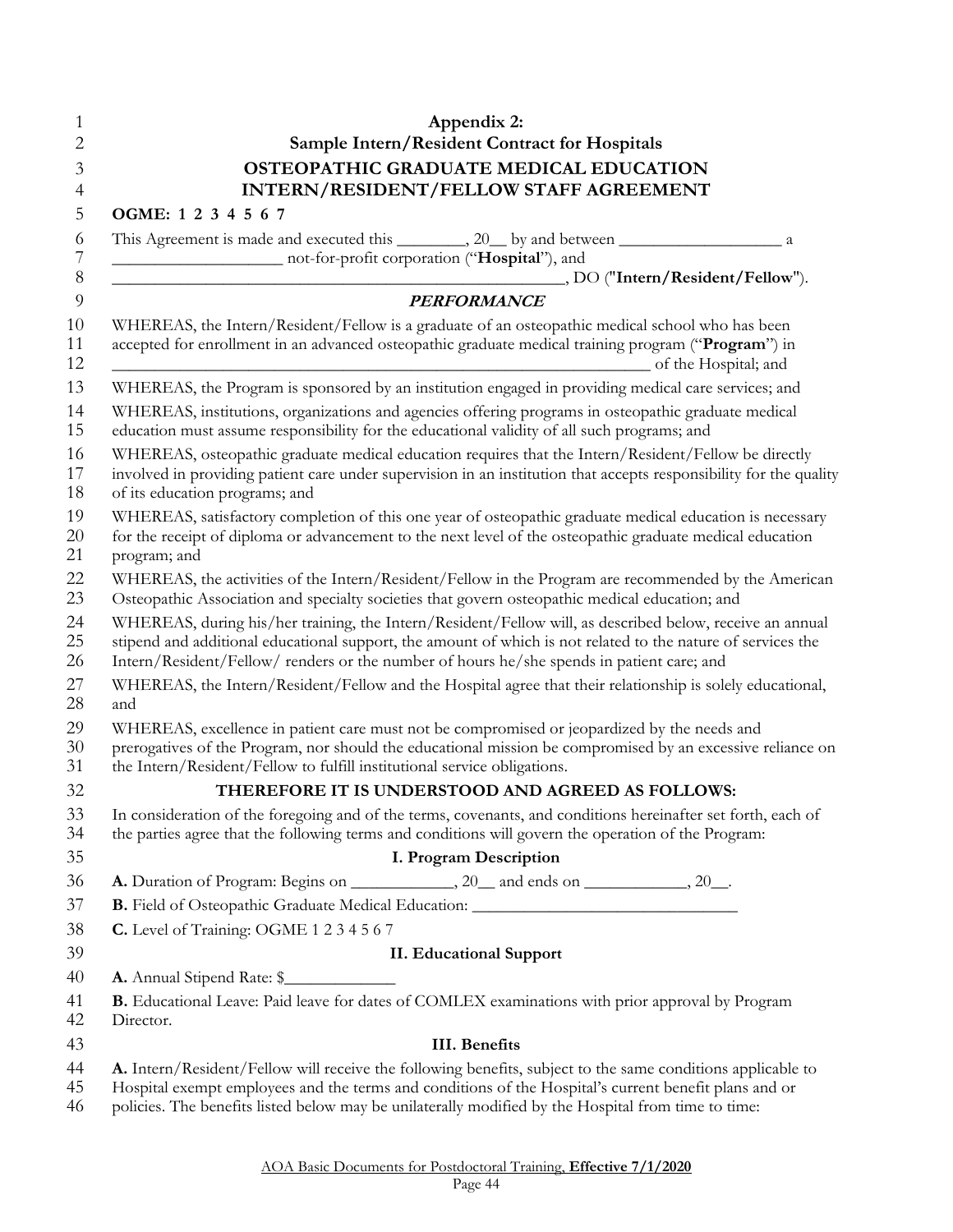1. **Health and Dental Insurance:** The Hospital will provide comprehensive health and dental insurance to

the Intern/Resident/Fellow at no charge. Intern/Resident/Fellow who wish for family coverage for medical

3 and/or dental insurance shall pay the difference between the premium for the family plan and the premium for the individual plan. Coverage shall begin the first day of Intern/Resident/Fellowship training.

for the individual plan. Coverage shall begin the first day of Intern/Resident/Fellowship training.

- 2. **Disability Insurance:** The Hospital will provide long term and short term disability insurance to the
- Intern/Resident/Fellow.
- 3. **Life Insurance:** The Hospital will provide life insurance coverage to the Intern/Resident/Fellow.
- 4. **Worker's Compensation:** The Hospital will provide Worker's Compensation Insurance to the
- Intern/Resident/Fellow, consistent with the Hospital's benefits program.
- 5. **Paid Leave:** The paid time off ("**PTO**") Plan Provides Intern/Resident/Fellows 20 days ( hours) total
- 11 per annum at 100% prorated paid stipend. PTO is defined as time off for a vacation, professional or sick.<br>12 PTO is not cumulative from year to year and requires the Program Director's approval. Unused PTO will
- PTO is not cumulative from year to year and requires the Program Director's approval. Unused PTO will not
- be paid out at the end of the academic year. When it is anticipated that an extended leave is necessary for
- medical/personal reasons, with the Program Director's permission, the individual Intern/Resident/Fellow may use remaining PTO time.
- 6. **Unpaid Leave**: The Intern/Resident/Fellow is entitled to benefits under the Hospital's Family and
- Medical Leave of Absence policy ("**FMLOA**"), as may be amended from time to time. Other medical or
- personal unpaid leave may be granted with the approval of the Program Director, consistent with the
- American Osteopathic Association's regulations, as applicable, only after the Intern/Resident/Fellow has
- exhausted all of his or her PTO benefits. Makeup time and/or repeat of training is determined by the
- Program Director.
- 7. **Disability**: The Hospital, by written notice to the Intern/Resident/Fellow, may terminate this Agreement
- 23 during the incapacity of the Intern/Resident/Fellow due to illness or injury, at any time after the continuation<br>24 of such incapacity for more sixty (60) days, or upon exhaustion of any leave to which the
- of such incapacity for more sixty (60) days, or upon exhaustion of any leave to which the
- Intern/Resident/Fellow is entitled during such incapacity under the Hospital's FMLOA policy, whichever occurs at a later time.
- **8. Optional Benefits:** The Intern/Resident/Fellow may be given an option to participate in additional benefit programs at the Hospital's discretion, as outlined in the attached Appendix A.
- 

### **IV. Professional Liability Insurance.**

- The Hospital agrees to provide professional liability insurance coverage for the Intern/Resident/Fellow for
- the duration of his/her training. Such coverage will provide legal defense and protection against awards from
- claims reported or filed during or after the completion of the Program, if, and only if, the alleged acts or
- omissions of the Intern/Resident/Fellow are within the scope of the Program. The coverage provided will be
- consistent with the Hospital's professional liability coverage provided to other medical and professional
- practitioners. An extended reporting period, i.e., tail coverage, will be provided by Hospital as needed.
- 

### **V. Hospital Obligations**

- **A. Environment of Training:** Provide a suitable environment for Program training consistent with the standards promulgated from time to time by the AOA in the "Basic Document on Postdoctoral Training" or as stated in the specialty affiliate "Basic Standards."
- **B. Designation of Director:** Designate a director and his/her designee to serve as the person or persons
- responsible for the implementation of this Agreement and for the overall supervision of the
- Intern/Resident/Fellow.
- **C. Intern/Resident/Fellow Involvement.** Provide involvement of the Intern/Resident/Fellow in areas of concern for patient care through appropriate Hospital councils or committees.
- **D. Quality Improvement and Risk Management Activities.** The Intern/Resident/Fellow agrees to
- participate in and cooperate with Quality Improvement/Risk Management activities as directed by the
- Program Director or Risk Management, and to provide such statistical information as may be required to
- fulfill the Quality Improvement/Risk Management efforts of the Hospital.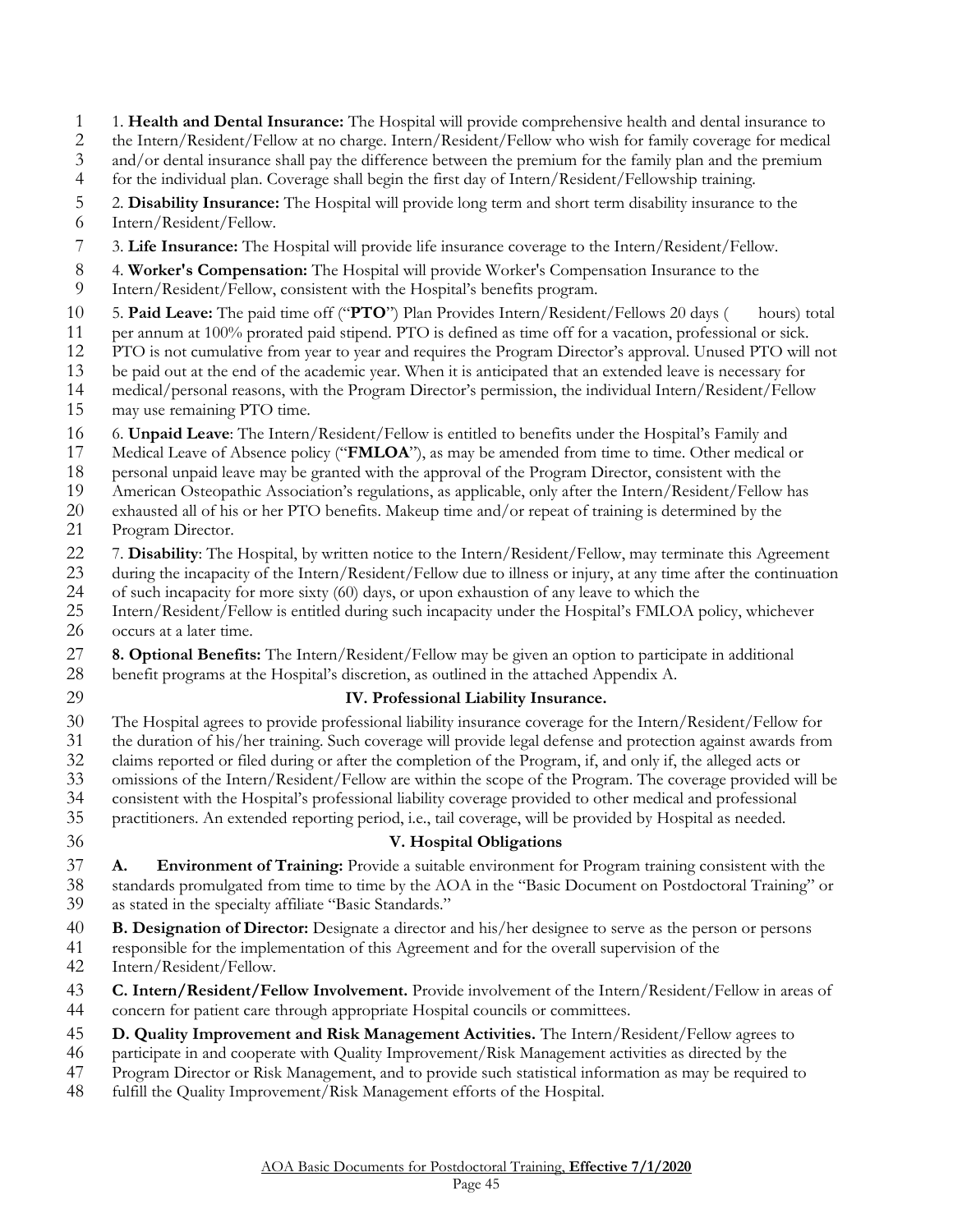**E. On-call rooms/dress code**: On-call rooms and uniform coats will be provided by the Hospital. The

Intern/Resident/Fellow shall be subject to the dress code described in the Intern/Resident/Fellow's Manual

- and in the dress code policy distributed by Hospital to all Intern/Resident/Fellow.
- **F. On-call meal allowance**: The Hospital will provide a food allowance per call to the
- Intern/Resident/Fellow to defray the cost of on-call meals.
- **G. Housing:** Personal housing must be obtained and fully paid for by the Intern/Resident/Fellow.
- **H. Impairment and Substance Abuse Education.** The Hospital agrees to provide the
- Intern/Resident/Fellow with an educational program regarding physician impairment, including substance
- abuse. The Hospital shall inform the Intern/Resident/Fellow of, and make available, the Hospital's written
- policies for handling physician impairment, including impairment related to substance abuse.

**I. Sexual Harassment Policy.** The Hospital has established a policy not to permit or condone remarks and/or activity concerning unwelcome sexual advances, requests for sexual favors, or any other conduct

- and/or activity concerning unwelcome sexual advances, requests for sexual favors, or any other conduct of a
- sexual nature. The Hospital's policy, which will be made available to the Intern/Resident/Fellow, defines and
- prohibits sexual harassment and sets forth a protocol whereby complaints of sexual harassment and
- exploitation may be addressed in a manner consistent with the law and due process. Such policy on sexual
- harassment may be changed by the Hospital from time to time.

**J. Hospital Sponsored Counseling.** The Hospital provides the Intern/Resident/Fellow access to

- participation in Hospital sponsored counseling, medical, psychological, and other support services on a
- confidential basis, including matters relative to Intern/Resident/Fellow impairment. These services are
- described in the Hospital's policy, a copy of which will be made available to the Intern/Resident/Fellow,
- 21 which sets forth the various forms of employee assistance provided by the Hospital to the<br>22 Intern/Resident/Fellow. Such policy may be changed by the Hospital from time to time, a
- Intern/Resident/Fellow. Such policy may be changed by the Hospital from time to time, as appropriate.
- 

### **VI. Intern/Resident/Fellow Obligations**

**A. Duty Hours:** The Hospital is responsible for promoting patient safety and education through carefully<br>25 constructed duty-hour assignments and faculty availability. The Hospital and the Intern/Resident/Fellow v constructed duty-hour assignments and faculty availability. The Hospital and the Intern/Resident/Fellow will abide by all American Osteopathic Association (AOA) requirements regarding duty hours and the work environment for Intern/Resident/Fellow as applicable.

**B. State of Medical Licensure:** Intern/Resident/Fellow must acquire and maintain the appropriate State of \_\_\_\_\_\_\_ Medical Licensure (at Intern/Resident/Fellow's expense) as defined by the

\_\_\_\_\_\_\_\_ Medical Practice Act prior to starting the Program. Intern/Resident/Fellow will not be permitted to

 begin the Program under any circumstances until the appropriate license has been obtained. Failure to comply with this requirement will also be grounds for immediate suspension or termination of appointment. The State

of \_\_\_\_\_\_\_\_ grants the medical license for the length of the Program with an automatic extension of fourteen

(14) days at the end of the Program, for the benefit of orientating the new incoming Intern/Resident/Fellow.

### **C. Assignments/Rotations:** Assignments and rotations will be carried out by the Intern/Resident/Fellow

- as defined by the Director of Medical Education/Program Director under the guidelines of the American
- Osteopathic Association, and the respective specialty affiliates Evaluating Committee.

 **D. Continuation and/or Promotion in the Program:** Continuation and/or promotion in the Program are contingent upon satisfactory academic and professional performance by the Intern/Resident/Fellow. All

- programs have formal evaluation procedures consisting of any or all, but not limited to the following: formal
- written evaluations by medical staff/faculty physicians; scheduled written examinations; scheduled oral
- examinations; practical examinations at the bedside; formal conference presentations; and professional and
- personal characteristic reports. In addition, each Intern/Resident/Fellow should expect to review his/her
- performance with the Program Director or designee at least once during the academic year or as dictated by
- AOA requirements. Any makeup time must be completed at the end of the contracted year and/or before
- promotion to the next level of training. An Intern/Resident/Fellow receiving an inadequate evaluation may be required to repeat the rotation/assignment to obtain approval for certification by the Program Director.
- Option 2 trainees must be offered an OGME-2 contract no later than February 15th of their OGME-1
- training year and sign the contract within 15 days.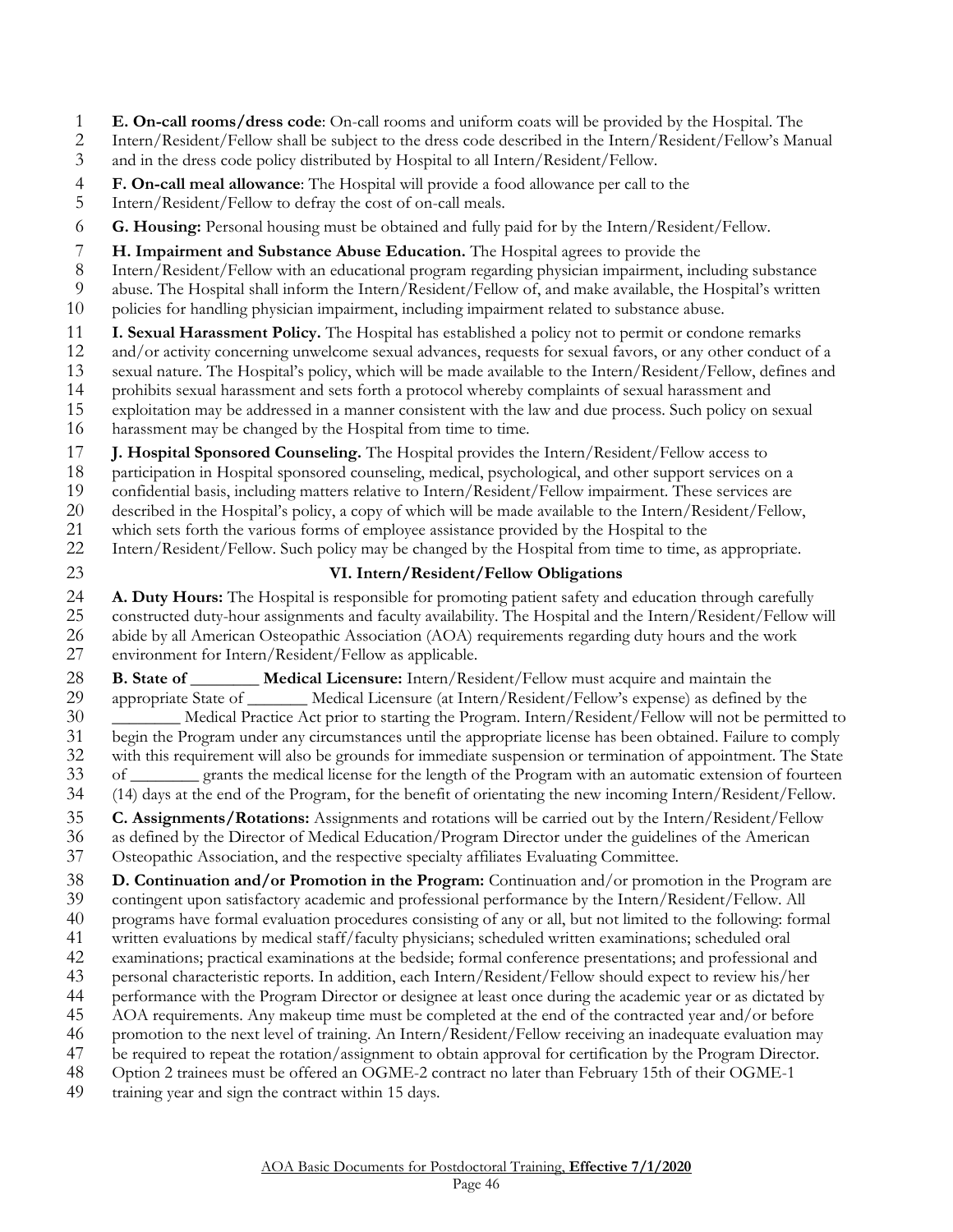**E. Medical Records:** In conformity with the Bylaws of Medical Staff of the Hospital, the

- Intern/Resident/Fellow is required to complete medical records. The Intern/Resident/Fellow shall comply
- 3 with all Hospital, Program and Medical Staff policies regarding the completion of medical records.<br>4 Completion of the medical record, including dictation of a discharge summary, is an integral compo
- Completion of the medical record, including dictation of a discharge summary, is an integral component of
- medical care and is part of the Intern/Resident/Fellow's responsibilities. A medical record not completed
- within the time specified in the guidelines is delinquent. Intern/Resident/Fellow shall be subject to
- 7 suspension from the Intern/Resident/Fellowship program for having three (3) or more delinquent charts.<br>8 Any suspension of Intern/Resident/Fellow for delinquent charting shall require additional training time at
- Any suspension of Intern/Resident/Fellow for delinquent charting shall require additional training time at
- the end of the Intern/Resident/Fellowship training period equivalent to the time period(s) of suspension, for
- which Intern/Resident/Fellow shall not be eligible for additional compensation.

#### **F. Compliance with Laws, Regulations, Accreditation:** Intern/Resident/Fellow acknowledges that the

- Hospital has certain obligations in connection with applicable laws, regulations and accreditation standards,
- 13 including but not limited to the Patient Self-Determination Act, the Health Care Quality Improvement Act,<br>14 the Health Care Surrogate Act, the Hospital Licensing Act and Regulations, the Emergen
- the Health Care Surrogate Act, the \_\_\_\_\_\_\_\_\_\_\_\_\_\_ Hospital Licensing Act and Regulations, the Emergency
- Medical Treatment and Active Labor Act, the \_\_\_\_\_\_\_\_\_\_\_\_\_\_ Sexually Transmissible Disease Control Act,
- 16 the Safe Medical Devices Act, the Medicare Anti-Kickback Statute and Safe-Harbor Regulations, the
- 17 Medical Waste Act, Occupational Safety and Health Administration regulations, Medicare and Medicaid<br>18 eligibility and reimbursement requirements, legal requirements applicable to the maintenance of state and eligibility and reimbursement requirements, legal requirements applicable to the maintenance of state and
- 
- 19 federal tax-exempt status, the standards of the Healthcare Facilities Accreditation Program, Joint Commission<br>20 on Accreditation of Healthcare Organizations, (or other applicable organization), and all applicable labor on Accreditation of Healthcare Organizations, (or other applicable organization), and all applicable labor and
- 
- 21 civil rights laws. Intern/Resident/Fellow further acknowledges that the Hospital from time to time may<br>22 adopt policies, procedures and/or documentation requirements in connection with the implementation of adopt policies, procedures and/or documentation requirements in connection with the implementation of
- such laws, regulations and accreditation standards. Intern/Resident/Fellow agrees to cooperate fully with the
- Hospital in its compliance with all applicable laws, regulations and accreditation standards, as may be enacted
- 25 or amended from time to time, and with all implementing policies, procedures and/or documentation<br>26 requirements now in existence, or as may be adopted or amended by the Hospital from time to time.
- requirements now in existence, or as may be adopted or amended by the Hospital from time to time.
- 27 **G. Policies/Standards/Employee Physical/Drug Screening**: Intern/Resident/Fellow shall comply with<br>28 all policies applicable to Hospital exempt employees, including: (1) the requirement that a Intern/Resident/ all policies applicable to Hospital exempt employees, including: (1) the requirement that a Intern/Resident/
- Fellow must complete an employee physical examination prior to beginning employment; (2) compliance with
- the Hospital's Sexual Harassment Policy; and (3) compliance with the Hospital's Parking and Dress Code
- Policies, all in accordance with the most recently revised version of such Hospital policies. Intern/Resident/
- Fellow is also subject to the Hospital's policy pertaining to drug screening of employees, as such policy may be
- amended from time to time. Failure to pass drug screening pursuant to the provisions of the Hospital policy
- will result in non-hiring or termination of employment. The results of a positive drug screen will be subject to applicable legal reporting requirements, including any reporting requirements of the \_\_\_\_\_\_\_\_\_\_\_ Department
- of Professional Regulation. Intern/Resident/Fellow shall honor and abide by all other approved, published
- policies and procedures of the Hospital, as may be adopted or amended from time to time. Intern/Resident/
- Fellow shall conduct himself or herself in a professional manner consistent with the Hospital's standards.
- Intern/Resident/Fellow acknowledges that it is the express policy of the Hospital to prohibit discrimination on
- the basis of race, color, sex, religion or national origin. If applicable, the Intern/Resident/ Fellow shall not
- allow the Hospital to be used for the performance of abortion, euthanasia or direct surgical sterilization, nor
- will Intern/Resident/Fellow provide any other services at the Hospital that contravene the health care policies
- of the Hospital as expressed in the Hospital and Medical Staff Bylaws and Rules and Regulations.
- **H. Development of Program Study**: Develop a personal program of study and professional growth with
- guidance from the teaching medical staff and demonstrate ability to assume graded and increasing
- responsibility for patient care. Furthermore, Intern/Resident/Fellow shall participate in safe, effective, and
- compassionate patient care under supervision, commensurate with the level of advancement and responsibility.
- **I. Participation in Educational Activities:** Participate fully in the educational activities of the Program and,
- as required, assume responsibility for teaching and supervising medical students.
- **J. Religious Directives (if applicable):** Intern/Resident/Fellow shall strictly abide by the Ethical and
- Religious Directives for Catholic Health Care Services, approved by the National Conference of Catholic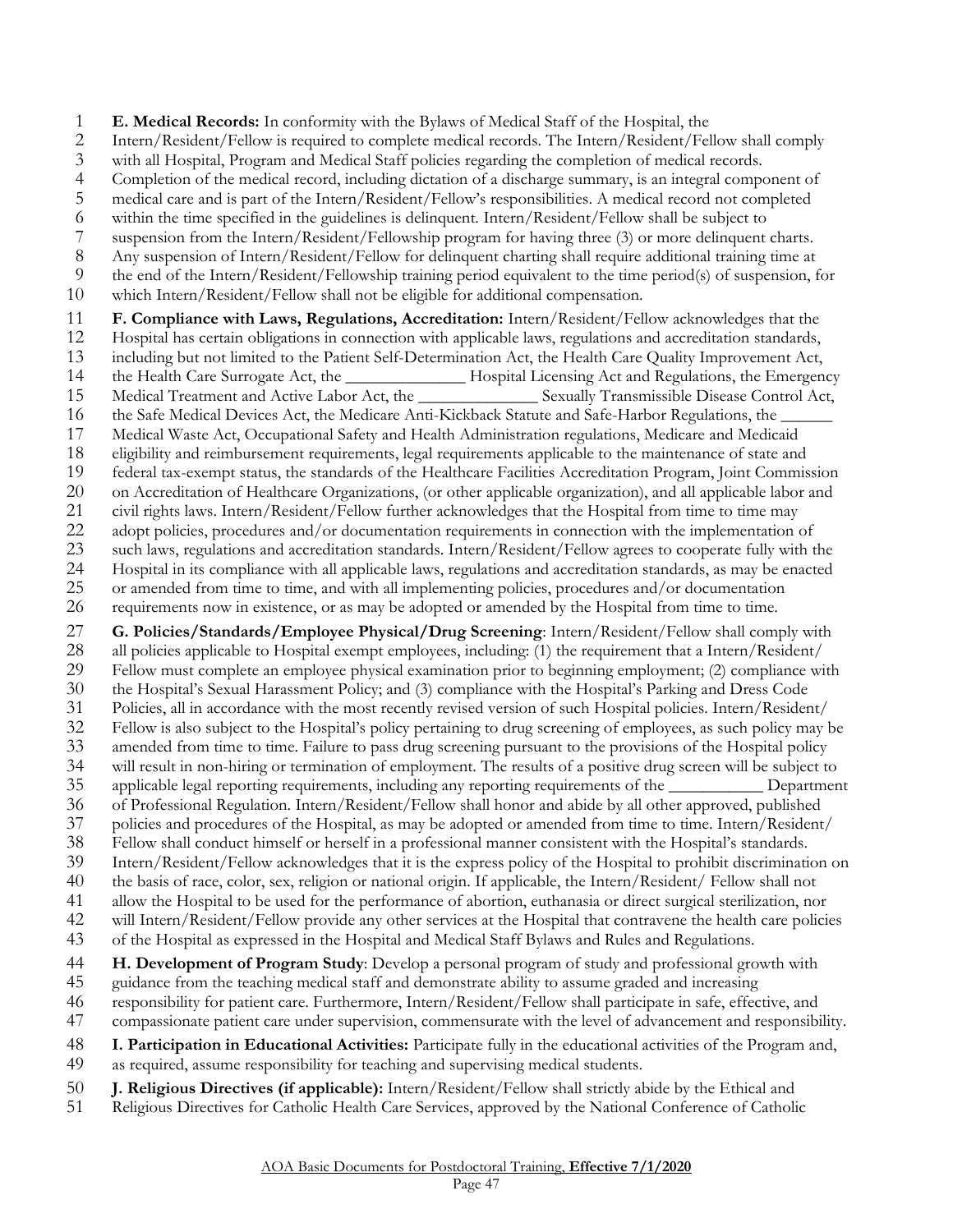- Bishops, as promulgated by the Archbishop of \_\_\_\_\_\_\_\_\_\_, (a copy of which will be provided to the Intern/
- Resident/Fellow) and the Principles of Medical Ethics of the American Osteopathic Association or whichever
- is applicable, and all applicable statutes of the State of \_\_\_\_\_\_\_\_\_ relating to the practice of medicine.
- **K. Participation in Hospital Committees:** Participate in Hospital committees and councils, especially those
- that relate to patient care review activities.
- **L**. **Cost Containment:** Apply cost containment measures in the provision of patient care.
- **M. Moonlighting:** Interns are not approved to moonlight.
- 

#### **VII. Termination**

- **A. Termination by Hospital for Cause:** The Hospital may terminate the Agreement immediately for any of the following reasons:
- 11 1. Professional incompetence of the Intern/Resident/Fellow.
- 2. Substantial breach of the terms of this Agreement by the Intern/Resident/Fellow.
- 3. Serious neglect of duty of violation of Hospital rules, regulations or policies by the
- Intern/Resident/Fellow.
- 4. Conviction of a crime thought by the Program Director to render the Intern/Resident/Fellow unfit
- professionally to practice medicine.
- 5. Conduct by the Intern/Resident/Fellow seriously and clearly prejudicial to the best interest of the Hospital.
- 6. Unapproved absence of the Intern/Resident/Fellow/Resident/Fellow from the Program.
- 7. If the Program Director determines that the Intern/Resident/Fellow has materially failed to comply with
- any specific obligations or intent of this Agreement, he or she shall be authorized to terminate this Agreement
- 21 or take such disciplinary action, including fines, as may be appropriate, subject to the hearing and review<br>22 procedure for Intern/Resident/Fellows at the Hospital. Such termination of disciplinary action shall be in
- procedure for Intern/Resident/Fellows at the Hospital. Such termination of disciplinary action shall be in
- writing to the Intern/Resident/Fellow. However, if it is determined that any action by the
- Intern/Resident/Fellow can seriously affect immediate patient care, a termination or suspension shall become
- immediate, subject to review.
- **B. Termination of Agreement by Intern/Resident/Fellow:** Significant breach of this Agreement by the
- 27 Hospital or failure of the Hospital to provide a quality graduate medical education program in accordance<br>28 with the "Basic Document On Postdoctoral Training" or for other legitimate reasons as described by
- with the "Basic Document On Postdoctoral Training" or for other legitimate reasons as described by
- Director may allow the Intern/Resident/Fellow to terminate this Agreement upon sixty days (60) written
- notice. Upon receipt of such notice, the Hospital may elect to terminate the Intern/Resident/Fellow
- 31 immediately and waive such notice period. In such an event, the Agreement shall terminate immediately, and<br>32 the Intern/Resident/Fellow's services for the Hospital shall terminate effective immediately.
- the Intern/Resident/Fellow's services for the Hospital shall terminate effective immediately.
- **C. Grievance Procedures**. The Hospital has established a grievance procedure whereby the Intern/Resident/Fellow may resolve, in a fair and equitable manner, a dispute or disagreement
- Intern/Resident/Fellow may resolve, in a fair and equitable manner, a dispute or disagreement with the
- Director, Associate Director or Hospital concerning the interpretation, application or enforcement of this
- Agreement, or the Hospital's established policies, rules, regulations, directories or bylaws. A description of
- the grievance procedure is attached hereto as Appendix B.
- **D. Nonrenewal of Agreement.** In instances where a Intern/Resident/Fellow's agreement is not going to be
- renewed, the Program will provide the Intern/Resident/Fellow with a written notice of intent not to renew
- no later than four months prior to the end of the Intern/Resident/Fellow's current agreement. However, if
- the primary reason(s) for the non-renewal occurs within the four months prior to the end of the agreement,
- Program will provide the Intern/Resident/Fellow with as much written notice of the intent not to renew as
- the circumstances will reasonably allow, prior to the end of the Agreement.
- **E. Program Closure.** In the event the Program is closed or there is a reduction in the total number of
- Intern/Resident/Fellows in the Program, the Hospital will use its best efforts to allow the
- Intern/Resident/Fellow to complete the Program at the Hospital. In the event that continuation of the
- Program is untenable by the Hospital, Hospital will utilize its best efforts of the Osteopathic Postdoctoral
- Training Institution (OPTI) to transfer Intern/Resident/Fellow to a comparable Intern/Resident/Fellowship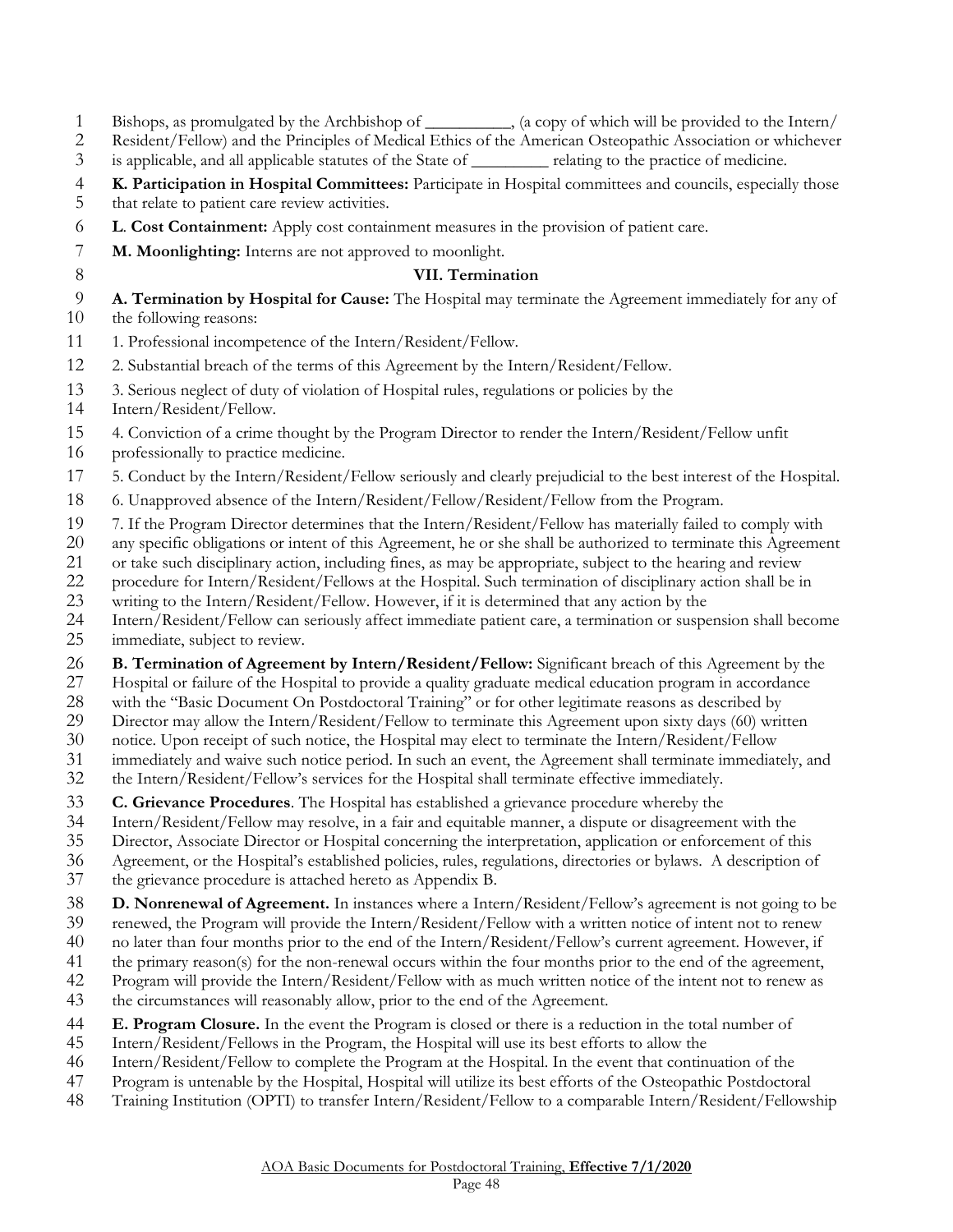program within the Osteopathic Postdoctoral Training Institution (OPTI).

#### **VIII. General Provisions**

**A.** Falsification of any information supplied to the Hospital by the Intern/Resident/Fellow as part of the

- entrance requirements of the Program, or knowingly giving false information or assisting others in doing so
- constitutes grounds for immediate dismissal of the Intern/Resident/Fellow/Resident/Fellow from the Program.
- **B.** In accordance with the provisions of 42 U.S.C. Section 1395 X(v)(I)(i) and 42 C.F.R. Section 420.300 et.
- seq., Intern/Resident/Fellow agrees to make available upon the written request of the Secretary of the
- Department of Health and Human Services or of the Comptroller General or any of their duly authorized
- representatives, this Agreement and any other books, records and documents that are necessary to certify to
- the above named the nature and extent of costs incurred by the Hospital for services furnished by
- Intern/Resident/Fellow for which payment may be made under Medicare, Medicaid or other reimbursement
- 13 programs. The obligation of Intern/Resident/Fellow to make records shall extend for four (4) years after the<br>14 finishing of such services pursuant to this Agreement. In the event of a request by the Secretary or
- finishing of such services pursuant to this Agreement. In the event of a request by the Secretary or
- Comptroller General for access, Intern/Resident/Fellow agrees to immediately notify and consult with
- Hospital concerning the response that will be made to such request.
- **C.** No provision of this Agreement shall be construed in any manner whatsoever as an assurance of or
- guarantee of initial appointment to Medical Staff Membership during or at termination of training.
- **D.** The Hospital Program expressly acknowledges its obligations as a provider of health care and as an
- educational institution to maintain as confidential the records of the Intern/Resident/Fellow. These records
- 21 may be delivered to other health care treatment institutions or prospective employers only upon written<br>22 request to the Hospital by the Intern/Resident/Fellow in such form as designated by the Hospital. Reco
- request to the Hospital by the Intern/Resident/Fellow in such form as designated by the Hospital. Records
- will be furnished to appropriate government agencies as required by law. Documents to be transmitted will be marked "Confidential".
- **E.** The rights and obligations of the Hospital under this Agreement shall inure to the benefit and be binding
- upon the successors and assigns of Hospital. Intern/Resident/Fellow may not assign or transfer his/her
- 27 rights or obligations under this Agreement. Any assignment or transfer made in violation of the provision<br>28 shall be void. shall be void.
- **F**. This Agreement may only be amended or altered in any of its provisions by mutual agreement of the
- parties hereto, and any such change shall become effective when reduced to writing and signed by such
- parties or at such other time as such amendment(s) may provide.
- **G.** The laws of the State of \_\_\_\_\_\_\_\_\_\_\_\_\_\_\_\_\_\_\_\_\_\_\_\_\_\_\_\_\_\_\_\_\_\_\_ shall govern this Agreement.
- **IN WITNESS WHEREOF**, the Parties have executed this Agreement through their respective authorized officers, effective as of the day and year first written above.

|                                                                                                                      |                | HOSPITAL. |
|----------------------------------------------------------------------------------------------------------------------|----------------|-----------|
| By: $\qquad \qquad$                                                                                                  |                |           |
| Intern/Resident/Fellow Signature                                                                                     |                |           |
| <u> 1989 - Jan James James James James James James James James James James James James James James James James J</u> | (Printed Name) |           |
|                                                                                                                      |                |           |
| Program Director Signature                                                                                           |                |           |
| <u> 1980 - Jan James James James James James James James James James James James James James James James James J</u> | (Printed Name) |           |
|                                                                                                                      |                |           |
| Executive Vice President and Chief Executive Officer Signature                                                       |                |           |
|                                                                                                                      | (Printed Name) |           |
|                                                                                                                      |                |           |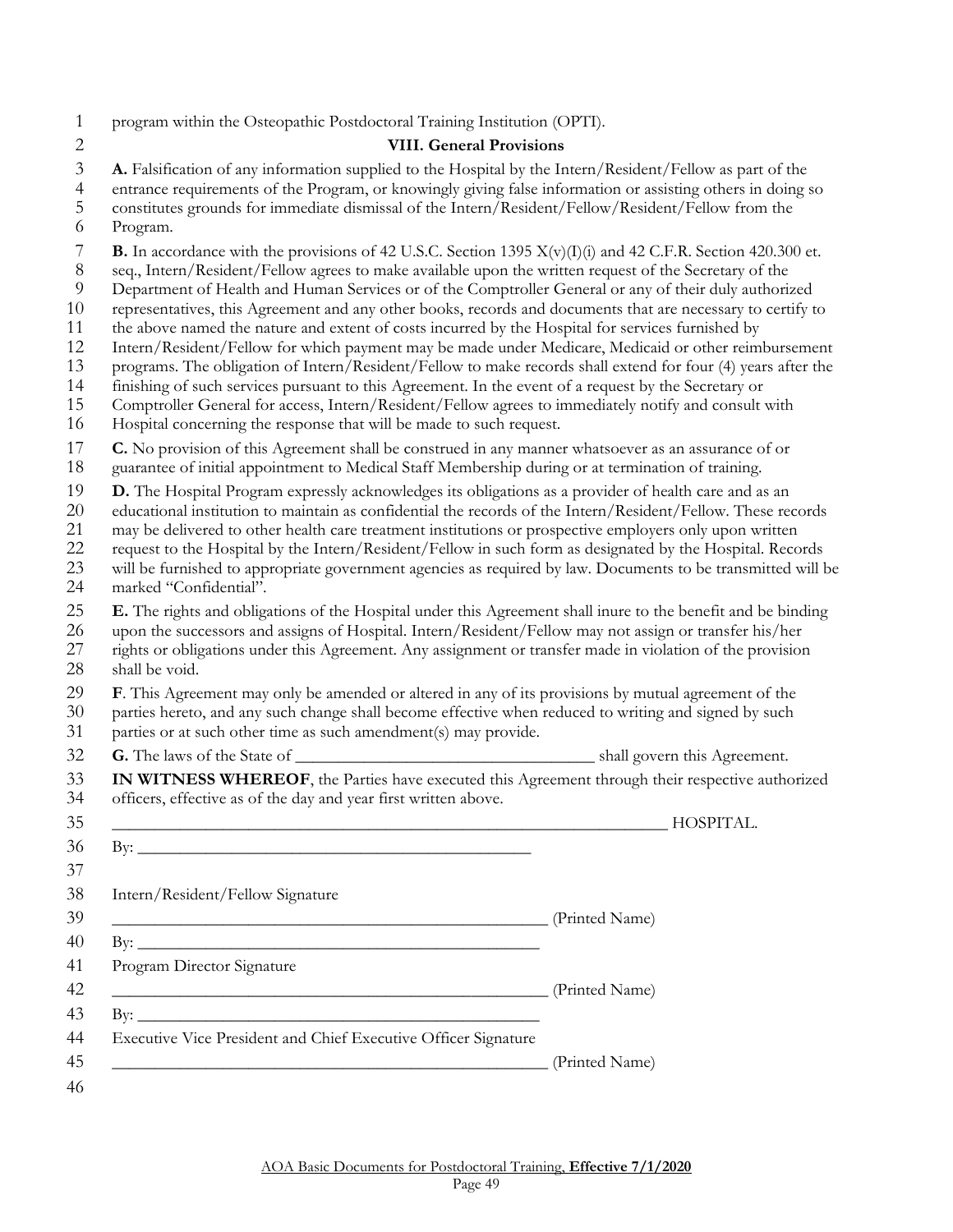| 1        | Appendix A                                                                                                                   |
|----------|------------------------------------------------------------------------------------------------------------------------------|
| 2        | Benefits - Who Receives - Who Pays                                                                                           |
| 3        | Paid Time Off                                                                                                                |
| 4        | Intern/Resident/Fellow, Hospital pays up to 20 days per year to cover vacation, professional, and sick.                      |
| 5        | Group Health Plan                                                                                                            |
| 6<br>7   | 2 options:<br>Intern/Resident/Fellows, + Family PPO - _______________ Per Pay Period Payroll Deductions Hospital pays        |
| $\,8\,$  | Intern/Resident/Fellow coverage; Hospital and Intern/Resident/Fellow share other coverage                                    |
| 9        | Comprehensive health care benefits to a lifetime maximum of \$___________ for you and each of your                           |
| 10       | covered dependents.                                                                                                          |
| 11<br>12 | HMO ___________ Per Pay Period Payroll Deductions Same as above HMO restricted to ____________ and<br>doctors and hospitals. |
| 13       | <b>Dental Insurance</b>                                                                                                      |
| 14       | 2 options:                                                                                                                   |
| 15<br>16 | Intern/Resident/Fellows, + Family Dental HMO Per Pay Period Payroll Deductions: Same as group health<br>plan.                |
| 17       | Dental PPO Per Pay Period Payroll Deductions                                                                                 |
| 18       | <b>Vision Insurance</b>                                                                                                      |
| 19       | Vision Service Plan - Intern/Resident/Fellows, + Family Per Pay Period Payroll Deductions                                    |
| 20       | Intern/Resident/Fellow pays individual and family coverage Eye exam and lenses every 12 months.                              |
| 21       | Allowance for frames every 24 months. Contact lenses covered if medically necessary, allowance given if not                  |
| 22       | medically necessary.                                                                                                         |
| 23<br>24 | Group Life Insurance Plan<br>Intern/Resident/Fellows, Hospital pays \$_____________ coverage                                 |
| 25       | <b>Short-Term Disability</b>                                                                                                 |
| 26<br>27 | Intern/Resident/Fellows, Hospital pays _% of base salary as stated by hospital benefit policy. Max \$____<br>per week        |
| 28       | <b>Group Disability</b>                                                                                                      |
| 29       | <b>Insurance Plan</b>                                                                                                        |
| 30       | Intern/Resident/Fellows, Hospital pays __% of base salary after six months of disability. Max \$_____                        |
| 31       | per month                                                                                                                    |
| 32       | <b>Employee Health Service</b>                                                                                               |
| 33       | Intern/Resident/Fellows, Hospital pays professional attention to your health needs while on duty.                            |
| 34<br>35 | <b>Physical Exam</b><br>Intern/Resident/Fellows, Hospital provides physical exam prior to employment.                        |
| 36       | Meals                                                                                                                        |
| 37       | Intern/Resident/Fellow s, Hospital pays \$____ per month in debit card for purchase of meals in hospital                     |
| 38       | cafeteria                                                                                                                    |
| 39       | <b>Uniforms</b>                                                                                                              |
| 40       | Intern/Resident/Fellows, Hospital pays for OGME 1-7 Lab Coats                                                                |
| 41       | <b>ACLS, &amp; CPR Training</b>                                                                                              |
| 42       | Intern/Resident/Fellow, Hospital Available to all Intern/Resident/Fellows not already certified                              |
| 43       | <b>Annual Education Meeting</b>                                                                                              |
| 44       | Not available to Intern/Resident/Fellows.<br><b>Book Allowance</b>                                                           |
| 45<br>46 | Intern/Resident/Fellows, Hospital Up to \$_______ annually to purchase medical books, subscriptions,                         |
| 47       | software or PDA                                                                                                              |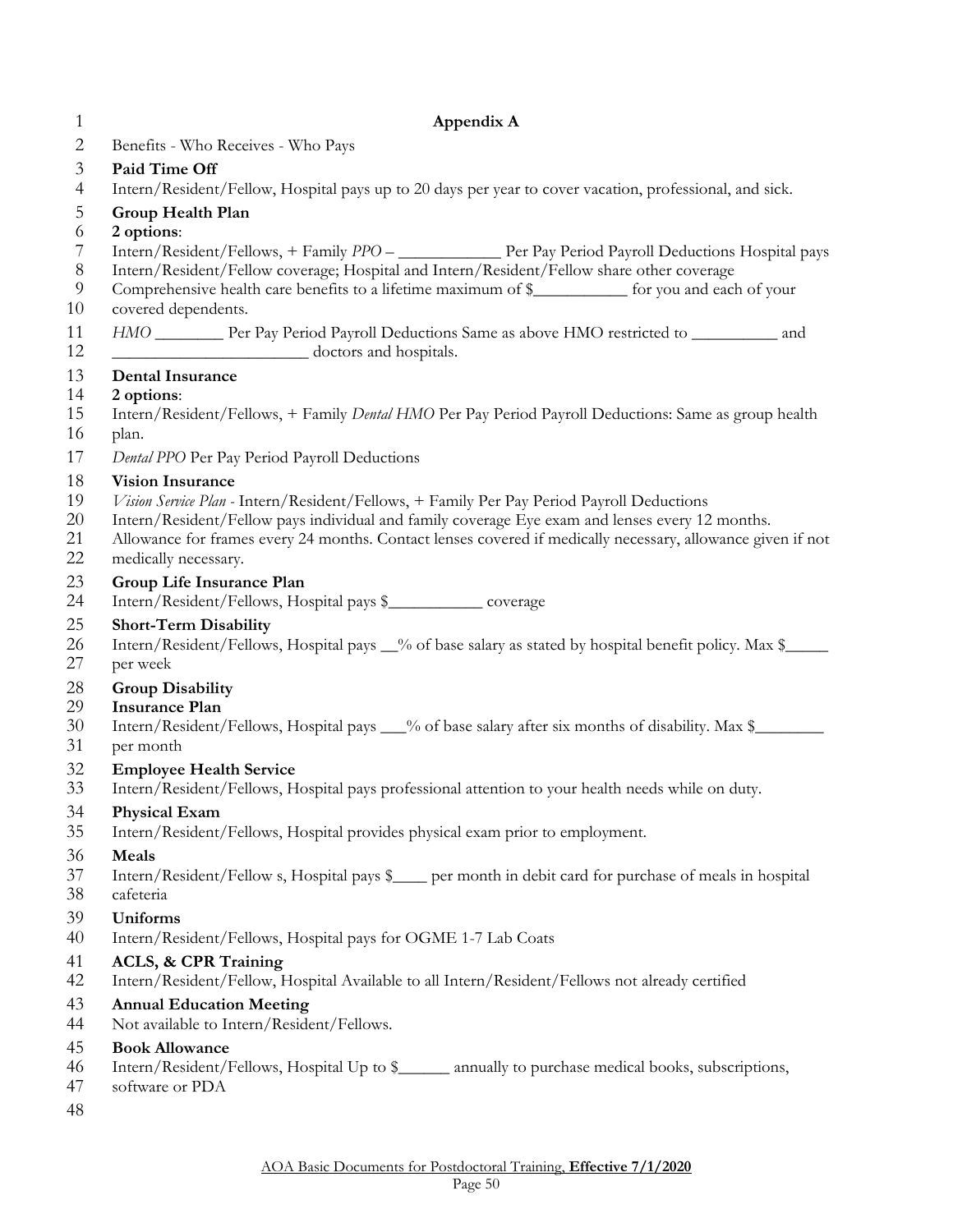#### **Appendix B**

Grievance Procedures Procedure for Discipline and Promotion Decisions Involving Intern/Resident/Fellow

#### **PURPOSE**

- The purpose of this policy is to assure that Intern/Resident/Fellows receive procedural due process in
- 
- 5 matters of discipline and promotion. This procedure is to be followed in all instances in which an Intern/Resident/Fellow is disciplined or not offered promotion to the next OGME level. The Pro Intern/Resident/Fellow is disciplined or not offered promotion to the next OGME level. The Program
- Director is primarily responsible for decisions on discipline and non-promotion of the
- Intern/Resident/Fellow. The GMEC assures the Intern/Resident/Fellow of due process in these procedures.

#### **GENERAL ISSUES**

- **A.** The following sanctions are available in the discipline of Intern/Resident/Fellows:
- 1. Informal resolution, which may or may not be documented in the Intern/Resident/Fellow's file.
- 2. Oral reprimand, a notice of which must be placed in the Intern/Resident/Fellow's file.
- 3. Written reprimand, a copy of which must be placed in the Intern/Resident/Fellow's file.
- 4. Probation, with the length of time specified along with any other sanctions as specified.
- 5. Suspension, with the length of time specified. This may be with or without pay.
- 6. Non-renewal of contract.
- 7. Dismissal.
- **B.** Combination of sanctions may be used. Suspensions and/or terminations may begin immediately if the
- Program Director or DME believes immediate action is needed to protect the quality of patient care or stable
- operations of the hospital. (Sanctions number 4 through 7 may be appealed by the Intern/Resident/Fellow.)
- 21 Sanctions that are appealed do not go into effect until the appeal process is completed except for those<br>22 immediate suspensions/terminations as noted above. Intern/Resident/Fellows may respond in writing
- immediate suspensions/terminations as noted above. Intern/Resident/Fellows may respond in writing to
- sanctions number 2 through 7, which will be entered into the Intern/Resident/Fellow's file.
- **C**. The Program Director shall not consider anonymous reports, but need not reveal the identity of any
- person reporting information about possibly sanctionable events.
- **D.** The Program Director shall review all reports alleging rule violations or deficiencies in clinical
- performance, meet promptly with the Intern/Resident/Fellow to discuss any reports which the Program
- Director believes to have substance, and place a written account of the meeting, including pertinent
- discussion, problems identified, and plans for remediation in the Intern/Resident/Fellow's file.

#### **APPEALS**

- **A.** An Intern/Resident/Fellow who has received one of the appealable sanctions and who wishes to appeal it
- must file an appeal within thirty (30) days of receiving the sanction. Each appeal must be in writing and must
- 33 specify the sanction being appealed, the reasons for appeal, any new information the Intern/Resident/Fellow<br>34 wishes to be considered, and any alternate sanctions the Intern/Resident/Fellow might accept. The appeal
- wishes to be considered, and any alternate sanctions the Intern/Resident/Fellow might accept. The appeal
- must be filed with the DME. Failure to file within thirty (30) days forever bars an appeal by the
- Intern/Resident/Fellow.
- **B.** On receipt of an appeal, the DME shall send copies of the appeal to the involved Program Director and
- shall name an ad hoc subcommittee to hear the appeal. The DME shall notify the
- 39 Intern/Resident/Fellow/Resident/Fellow of receipt of the appeal and of the membership of the<br>40 subcommittee. The DME shall request the record of the meeting at which the sanction was given
- subcommittee. The DME shall request the record of the meeting at which the sanction was given and other
- supporting data from the Program Director. The subcommittee shall consist of the DME and three other
- members of the GMEC, a least two of whom are from departments other than the Intern/Resident/Fellow's.
- For an Intern, these two members must be from departments through which the Intern has not rotated or
- not directly involved in the alleged offenses. The DME shall appoint a secretary for the subcommittee.
- **C.** Within ten (10) days of its formation, the subcommittee shall meet to hear the appeal. The
- Intern/Resident/Fellow may designate another Intern/Resident/Fellow or a member of the Medical/Dental
- staff as his/her representative before the subcommittee. The hearing proceedings will be closed. The hearing
- will consist of a presentation by the involved Program Director and a presentation by the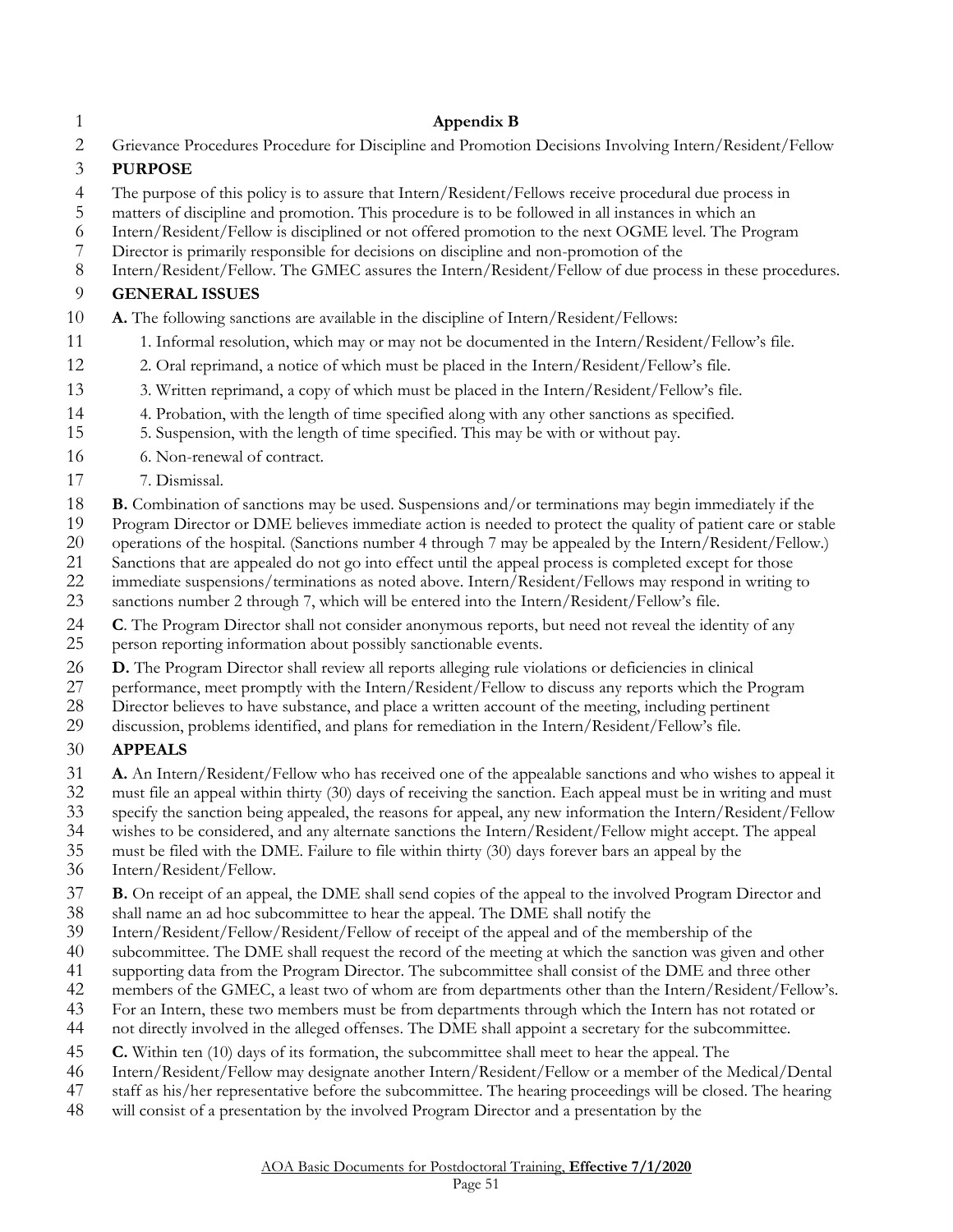- Intern/Resident/Fellow or his/her representative. The Intern/Resident/Fellow and/or his/her
- representative may introduce further written evidence with the permission of a majority of the subcommittee.
- The subcommittee has the right to question both presenting parties.
- **D**. The subcommittee meets in executive session to decide it recommendation. A majority of the members of
- the subcommittee must support a recommendation in order for it to be enacted. The subcommittee is limited
- to making the following recommendations:
- 1. upholding the sanction
- 2. imposing a sanction of lesser severity
- 3. imposing no sanction
- **E**. The subcommittee's report will be presented to the GMEC at its next regular meeting. The report will be
- in writing and give the subcommittee's recommendation and the reasons for it. The GMEC will vote on
- whether to accept the report. If the report is not accepted, the DME will within ten (10) days, convene a
- 13 special meeting of the GMEC for a *de novo* appeal hearing, which will be conducted in the same manner as in<br>14 C. The Program Director whose decision is being appealed may not participate in the GMEC's deliberations
- C. The Program Director whose decision is being appealed may not participate in the GMEC's deliberations
- or votes. If the report is accepted, in will be referred to the CEO of the hospital for final action.
- **F.** The involved Program Director and the Intern/Resident/Fellow shall be informed in writing of any
- reports filed or actions taken in the appeal process. The Program Director will file a copy of all reports and
- notifications of action in the Intern/Resident/Fellow's personnel file.

#### **MISCELLANEOUS**

- **A.** A decision not to certify an Intern/Resident/Fellow as eligible for a specialty certification exam is not a sanction covered by this procedure.
- **B.** A copy of this procedure shall be given to each Intern/Resident/Fellow at the start of postgraduate
- 23 training at Hospital.
- **C.** Notice of sanction, appeal, or committee action may be given by personal service or by first class mail.
- Time is of the essence in all proceedings.
-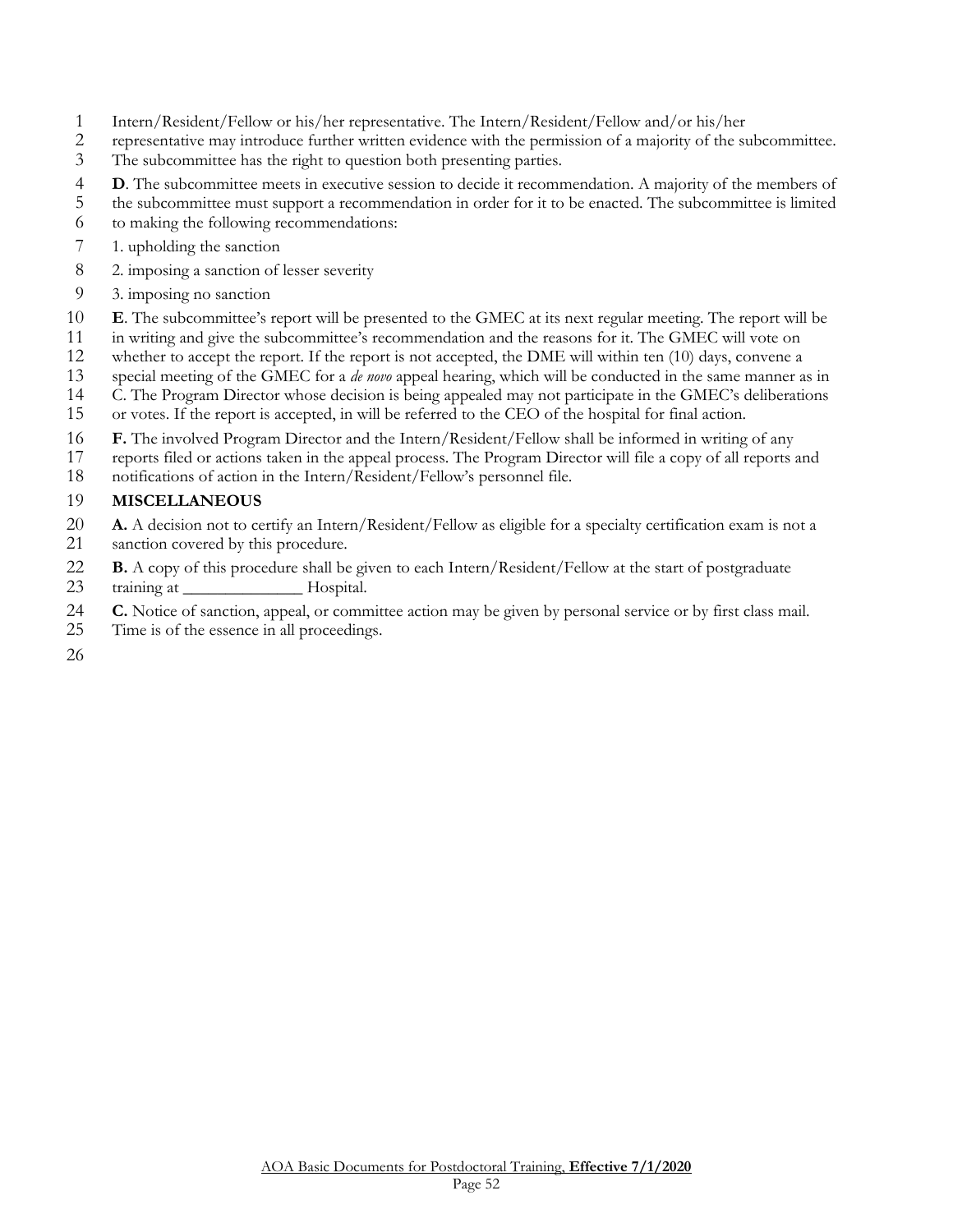- <span id="page-52-0"></span> **Appendix 3: AOA Plan for Catastrophic Events Affecting Internship and Residency Training**
- 

 **Purpose:** This plan addresses the continuation of postdoctoral training opportunities for interns and residents affected by an emergency, catastrophic event, or natural disaster that requires transfer to another teaching hospital for training. It does not cover residents displaced by hospital or program closures or other training disruptions.

 **Application:** This plan applies to residents whose training is disrupted by emergencies, catastrophic events or natural disasters. It establishes a procedure for providing assistance to programs that transfer and accept residents in an emergency and for approving their training at alternate training sites.

- Medicare has established special rules to provide continuing graduate medical education (GME) funding
- when training is displaced by emergencies. This plan complements Medicare rules so that trainees,
- resident positions and funding are protected.
- 

**Process and responsibility for intern/resident transfer:** If the director of medical education (DME)

determines that a graduate medical education program located in an emergency area cannot continue to

train residents due to a national emergency, catastrophic event or natural disaster, the DME shall notify

the OPTI within five days of the emergency. Within five days of notification, the OPTI CAO shall

 notify the American Osteopathic Association (AOA) Division of Postdoctoral Training. The AOA 21 Program and Trainee Review Council (PTRC) shall conduct an expedited conference call, whenever

practical not to exceed 72 hours, to approve transfer of training. All transfers of affected interns and

23 residents must be initiated immediately and completed within twenty days from the date of **PTRC** 

approval. It shall be the responsibility of the DME and program directors of affected programs to

 assure that the interns and residents are transferred to appropriate programs, as necessary. 

**Nature of Transfers:** Transfers may be temporary or, in some cases, for the duration of training. For

 Medicare purposes, transfers are made through "emergency Medicare GME affiliation agreements," which are limited to a maximum of the rest of the academic year plus 2 additional years. Failure to

follow Medicare requirements for transfer of interns and residents due to an emergency could result in

loss of full time equivalent (FTE) resident positions or loss of funding for the transferring and accepting

- hospitals.
- 

**Notice and Communications:** Upon notification by PTRC, the AOA will place a notice on its

[Postdoctoral Education website](http://www.osteopathic.org/inside-aoa/Education/postdoctoral-training/Pages/default.aspx) informing all DMEs and program directors of the emergency situation.

This notice will contain contact information for the OPTI, CAO and all affected DMEs and program

directors, allowing other institutions and programs to offer assistance. The OPTI /program are

- encouraged to transfer as many trainees as possible to other, unaffected programs in its area. All
- communications offering to accept interns or residents must be directed to the OPTI CAO. The OPTI
- will communicate offers and acceptances daily to the AOA postdoctoral office, which will forward them

to the appropriate specialty colleges for expedited review and approval of temporary adjustment of

approved numbers. Residents must begin training within thirty days of displacement, or as soon as

possible, so that training time is not extended. Trainees must sign training agreements with their new

institutions. Emergency Medicare GME affiliation agreements must be filed with the Centers for

Medicare and Medicaid Services (CMS) and all affected fiscal intermediaries (FIs) as set forth in the

 regulations. 

**Specialty Site Visits:** At their discretion, specialty colleges may conduct a focused review of a program

49 that accepts more residents than its originally approved number for a period exceeding 90 days.